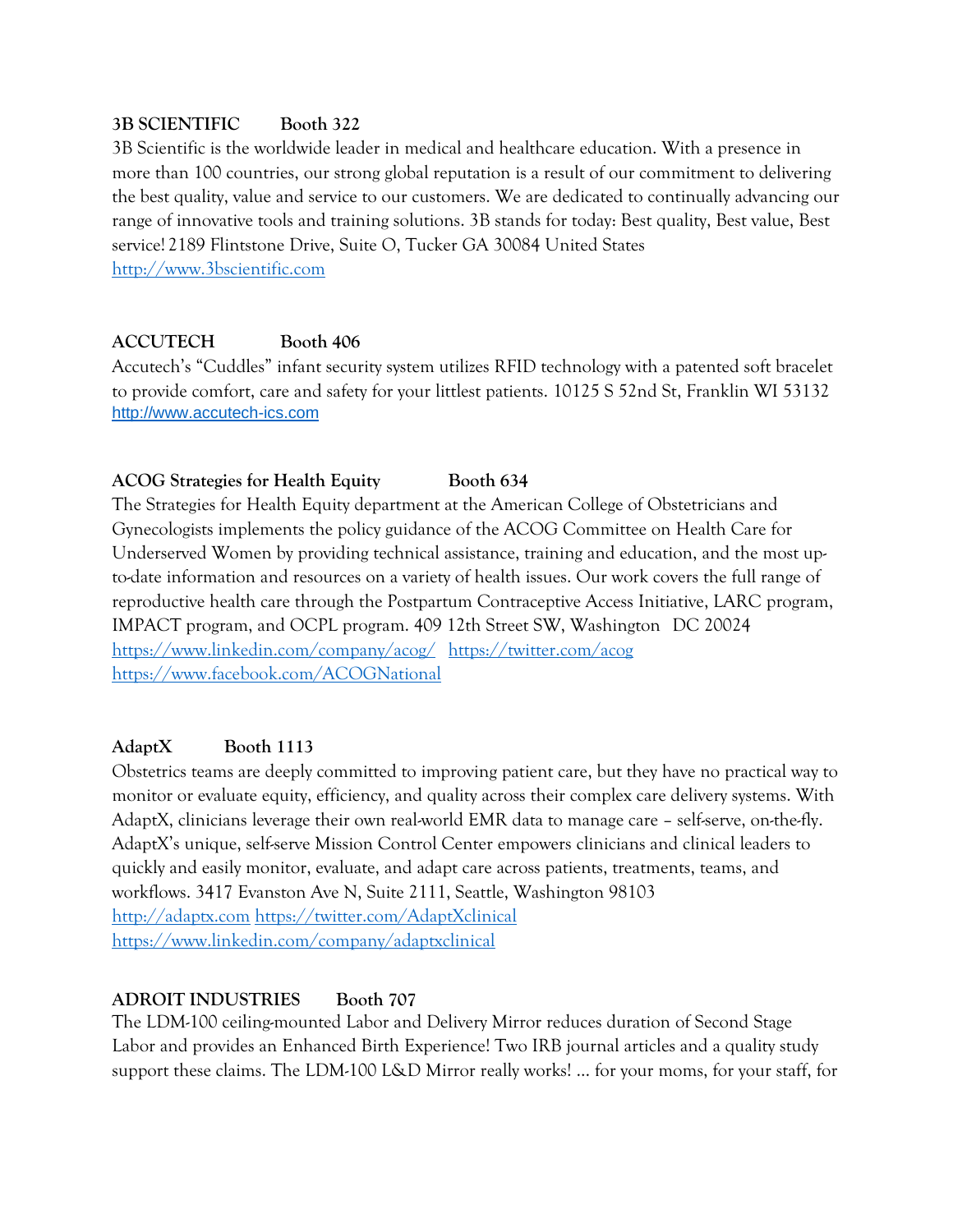your hospital. Come see a demonstration of the LDM-100 Labor and Delivery Mirror at our booth. 120 North Center Street, West Jefferson OH 43162 United States [http://adaptx.com](http://adaptx.com/)

#### **ADVENTHEALTH Booth 913**



Adventist Health System provides career opportunities in 9 states, with locations from bustling cities to small rural towns. We offer market-driven wages, benefits and career development. Most importantly, we provide all of our employees with opportunities to grow spiritually as they further the mission of Extending the Healing Ministry of Christ. 900 Hope Way, Altamonte Springs, Florida 32714<https://twitter.com/AdventHealth>

<https://www.facebook.com/LifeAtAdventHealth> <https://www.linkedin.com/company/adventhealth/>

## **AEROBIOTIX, INC. Booth 327**

Aerobiotix is a pioneer in airborne infection control products that provide real-time, in room solutions for healthcare. Recognizing that healthcare doesn't stop at the patient, we drive novel technologies to optimize environments of care for patients and healthcare stakeholders. Aerobiotix's mission is to provide airborne infection control solutions for a safer, healthier environment. Visit us to see our evidence based technology. [www.aerobiotix.com](http://www.aerobiotix.com/)

## **ALEXION PHARMACEUTICALS Booth 1425**

## **ALLIANCE FOR PATIENT ACCESS Booth 1227**

The National Coalition for Infant Health is a collaborative of professional, clinical, community health and family support organizations focused on education and advocacy to promote patientcentered care for infants and their families. NCfIH envisions safe, healthy infants whose families can access the information, care and treatment their babies need. 1275 Pennsylvania Ave. NW, Suite 1100A, Washington DC 20004 United States

<https://www.facebook.com/coalitionforinfanthealth> <https://twitter.com/InfantCoalition>

#### **AlloSource Booth 202**

AlloSource is a nonprofit organization founded to honor and respect the gift of human tissue donation. The organization works directly with physicians, hospitals, and expectant mothers who are interested in donating their placenta following their delivery. The donation of amniotic tissues from the placenta can help patients in a variety of applications, such as foot and ankle procedures, spinal surgeries, and wound healing. The process is free, confidential, and safe for mothers and their babies. 6278 South Troy Circle, Centennial CO 80111United States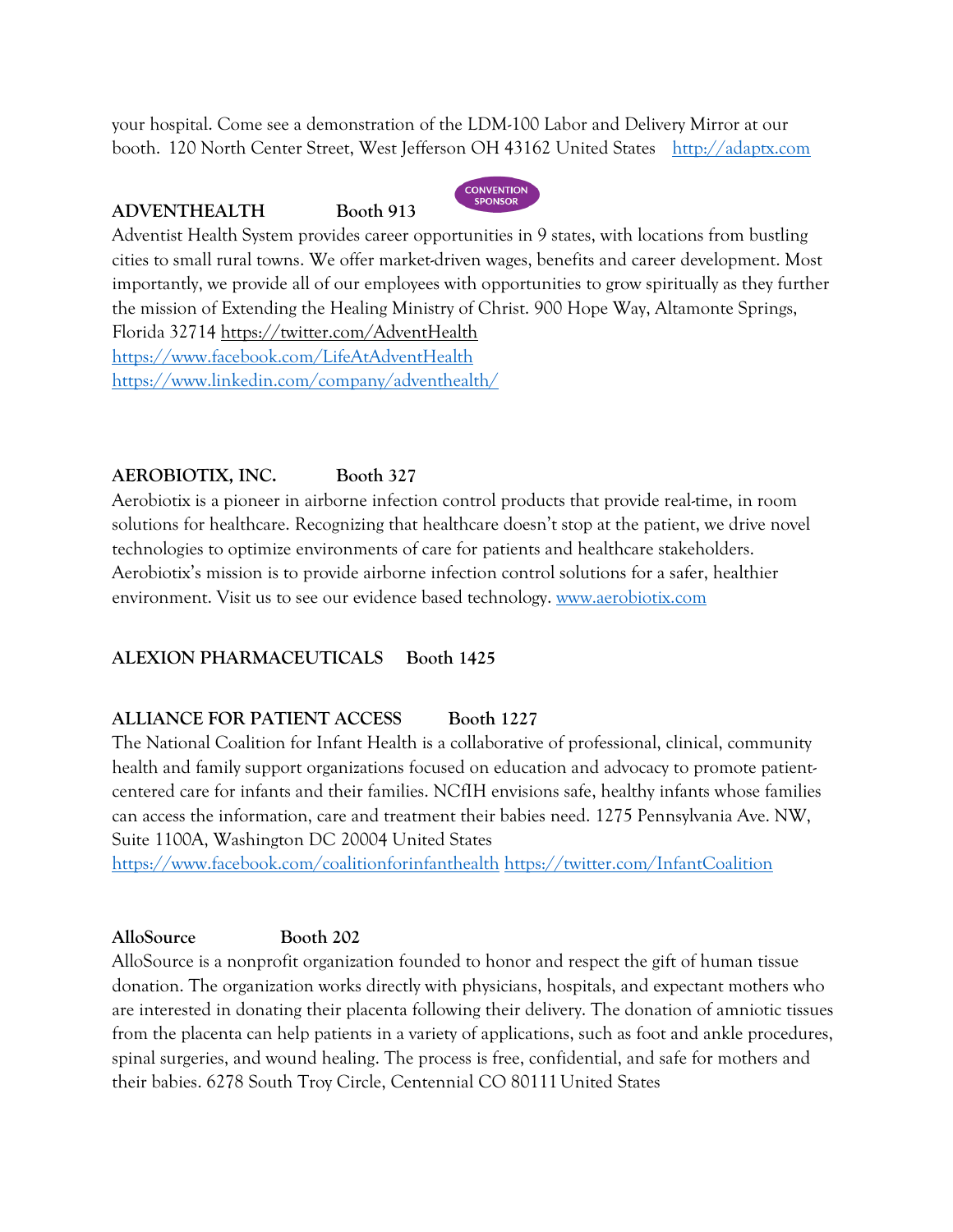#### **AMERICAN COLLEGE OF NURSE MIDWIVES Booth 1103**

The American College of Nurse-Midwives is the professional association that represents certified nurse-midwives and certified midwives in the United States. CNMs/CMs are primary care providers specializing in pregnancy, birth, and the health needs of women throughout the lifespan. 8403 Colesville Road, Suite 1550, Silver Spring, Maryland 20910 [http://www.midwife.org](http://www.midwife.org/)

#### American Sentinel College of Nursing & Health Sciences at Post University **Booth 1307**

We provide online degrees for busy nurses, catering to those valuing flexibility, support, and innovative learning techniques. Monthly course starts and no group work or mandatory login times allow 97% of our students to work while in school. Our MSN and DNP specializing in education are practice-based and leadership-focused to prepare you to lead nursing programs in schools or clinical settings. Affordable tuition and flexible payment options. Country Club Rd., P.O. Box 2540, Waterbury, CT 06723 United States <https://www.americansentinel.edu/> <https://www.facebook.com/americansentinelcollege> <https://twitter.com/amersentinel> <https://www.linkedin.com/school/american-sentinel-college/>

#### **AMICO CORPORATION Booth 900**

Amico Corporation designs, manufactures and markets a broad range of products for virtually every department in the health care facility. Our mission is to design and deliver state-of-the-art products that facilitate the caregiver's role in providing the best outcomes for patients. 85 Fulton way, Richmond hill ON L4B2N4 Canada <http://www.amico.com/>

## **AMN Healthcare Booth 204**

Whether you're a travel or per diem nurse, we have the perfect job for you! As affiliates of AMN Healthcare, American Mobile, Onward Healthcare, NursesRx, NurseChoice and Nursefinders offer nursing opportunities at top facilities across the nation. 12400 High Bluff Drive, San Diego, CA 92130<https://www.amnhealthcare.com/amn-staffing-and-recruitment-brands/> [http://www.americanmobile.com](http://www.americanmobile.com/)

## **ANGELEYE Health, Inc Booth 414**

AngelEye understands the value family-centered care brings to the NICU. We provide a complete HIPAA-compliant tele-engagement platform to integrate parents simply and seamlessly into the child's care team. We deliver proven, positive impact on the family experience, care delivery workflows, and patient outcomes supporting a successful transition home. From bedside cameras, patient communication, feeding management, and focused education, our solutions support the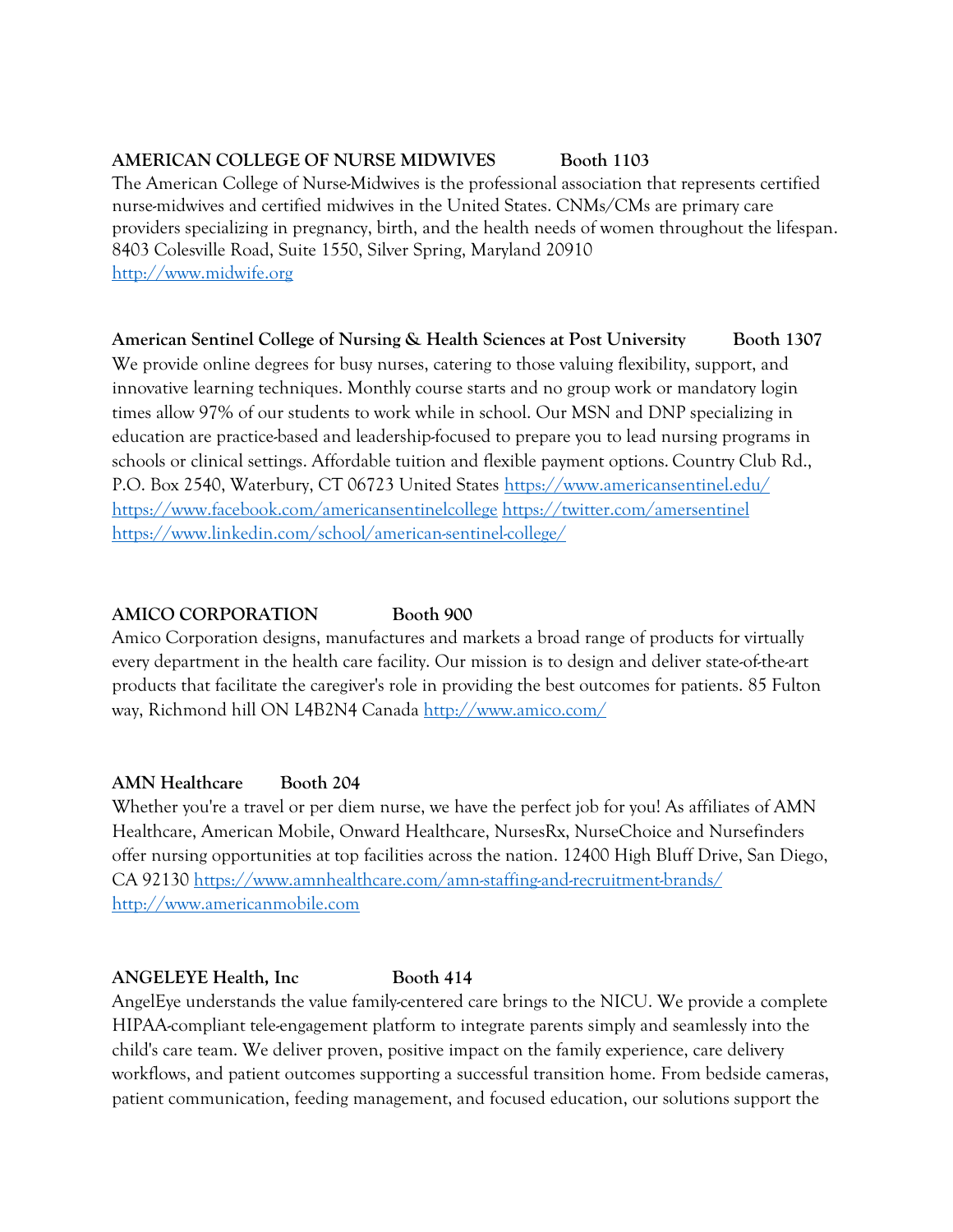specialized needs of the NICU. 104 Woodmont Boulevard, Suite.120, Nashville TN 37205 [http://www.angeleye.health](http://www.angeleye.health/)

## **ARDENT HEALTH SERVICES Booth 637**

Ardent health's purpose is caring for our patients, their families and one another. Our approach to quality is rooted in the belief that every patient deserves our best: the best possible clinical outcome; the highest possible level of customer service; and the most effective use possible of our resources. With 30 hospitals in 6 states-Idaho, New Jersey, Kansas, New Mexico, Oklahoma, and Texas; we proudly employ more than 26,000 people; all committed to quality and service for our communities. 1 Burton Hills Blvd, Suite 250, Nashville TN 37215 United States <https://www.linkedin.com/company/ardent-health-services/>

## **Ardo medical AG Booth 316**

"Nestled in the Swiss Alps is the home of Ardo medical. This picturesque setting is where all of Ardo's breast pumps are meticulously assembled by hand, providing you the best Swiss-quality hospital and personal breast pumps available. In the late 1960s, Ardo founder co-founded the world's first breast pump company and brought the first electric breast pump from Switzerland to the United States. Meanwhile, Ardo has added prenatal and postnatal support products, as well as breast care products to its offering of expectant and new mothers. To this day, Ardo is a familyowned and family-run company." 13800 Coppermine Road, 1st Floor, Herndon VA 20171 <https://www.facebook.com/ArdoUsa> <https://twitter.com/ardobreastpump>

# **AWHONN Booth 623**

The Association of Women's Health, Obstetric and Neonatal Nurses (AWHONN) is a 501©3 nonprofit membership organization that promotes the health of women and newborns. Our mission is to improve and promote the health of women and newborns and to strengthen the nursing profession through the delivery of superior advocacy, research, education and other professional and clinical resources to nurses and other healthcare professional. 1800 M Street NW, Suite 740S, Washington DC 20036 United States

[https://twitter.com/CenTrak?ref\\_src=twsrc%5Egoogle%7Ctwcamp%5Eserp%7Ctwgr%5Eauthor](https://twitter.com/CenTrak?ref_src=twsrc%5Egoogle%7Ctwcamp%5Eserp%7Ctwgr%5Eauthorhttps://www.facebook.com/centraklocationservices/) [https://www.facebook.com/centraklocationservices/](https://twitter.com/CenTrak?ref_src=twsrc%5Egoogle%7Ctwcamp%5Eserp%7Ctwgr%5Eauthorhttps://www.facebook.com/centraklocationservices/) <https://www.linkedin.com/company/centrak>[http://www.awhonn.org](http://www.awhonn.org/)

**AWHONN Publications Booth 723**

Visit the Publications & Partnerships booth to meet the Editors of JOGNN, NWH, Healthy Mom&Baby, and participate in our Convention Diaper Drive benefitting Aurora's WeeCycle diaper bank. Meet the Strategic Partnerships team. See convention app for all "Meet the Editors"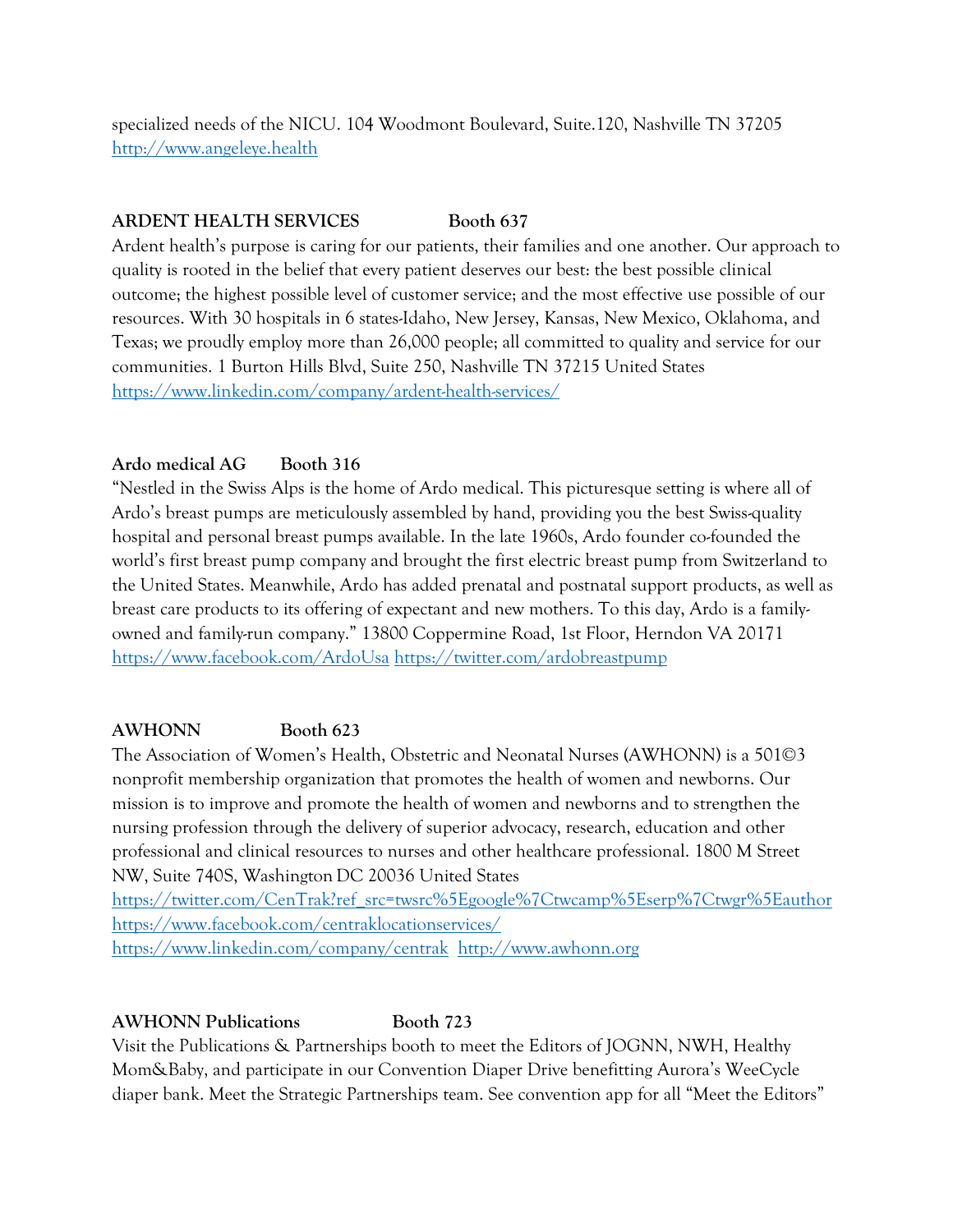and "Diaper Drive" event times.1800 M Street NW, Suite 740, Washington DC 20036 United States <https://www.awhonn.org/news-advocacy-and-publications/journals/>

# **BABY FRIENDLY USA, INC. Booth 1127**

There is an abundance of scientific evidence that points to lower risks for certain diseases and improved health outcomes for both mothers and babies who breastfeed. Breastfeeding is the natural biological conclusion to pregnancy and an important mechanism for the continued normal development of the infant. With the correct information and the right supports in place, under normal circumstances, most women who choose to breastfeed are able to successfully achieve their goal. 125 Wolf Road, Suite 402, Colonie NY 12205 United States <http://www.babyfriendlyusa.org/about-us>

## **BD Booth 835**

BD is a medical technology company advancing health by improving discovery, diagnostics and delivery. Our portfolio, leadership and partnerships make a difference for global healthcare. LinkedIn - <https://www.linkedin.com/company/bd1/> Twitter - <https://twitter.com/BDandCo> Facebook - <https://www.facebook.com/BectonDickinsonandCo> 100 Crossings Blvd, Warwick RI 02818 United States

## Best Upon Request Corporate, Inc. Booth 213

Best Upon Request provides Maternity Concierge Services to hospitals that want to give their patients and guests a premier pregnancy and birthing experience. Our concierges support the nonmedical needs of moms and families throughout pregnancy, during their hospital stay and postdischarge, and reduce clinical staff stress by taking on out-of-scope tasks. 8170 Corporate Park Drive, Suite 300, Cincinnati OH 45242 United States

<https://www.bestuponrequest.com/maternity-unit-concierge-services/> <https://twitter.com/bestuponrequest> <https://www.facebook.com/bestuponrequest> <https://www.linkedin.com/company/best-upon-request>

# **BETHEL UNIVERSITY Booth 1125**

Bethel University is a private, Christian institution that offers high-quality programs in our undergraduate, graduate, and seminary schools. Our bachelor's and master's degrees in nursing help our students develop into values-informed, relational leaders who improve the health of diverse individuals, families, and communities. 2 Pine Tree Drive, Arden Hills MN 55112 United States <http://bethel.edu/graduate>

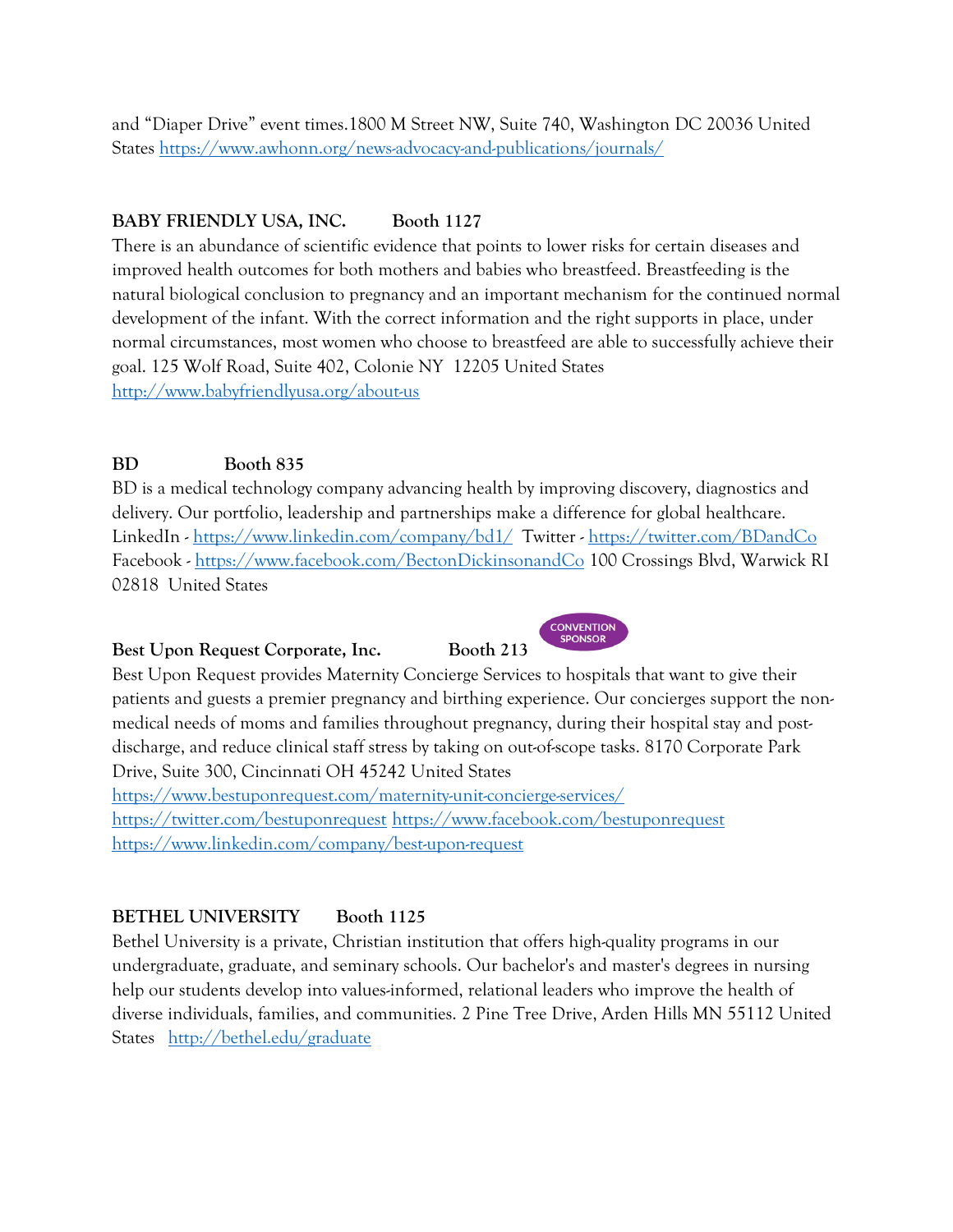## **Bioscape Digital Booth 215**

Welcome to Bioscape Digital's CareFree! A first of it's kind, no-cost, in room tablet based system, for patient education and entertainment Engage, educate and impress your new families while not having to beg your CFO for budget! 887 West Marietta Street Northwest, Atlanta GA 30318 United States <https://www.bioscapedigital.com/carefree/>

<https://www.linkedin.com/company/bioscape-digital> [http://www.bioscapedigital.com](http://www.bioscapedigital.com/)

#### **Birth Tissue Donor Services Booth 517**



Birth Tissue Donor Services (BTDS) offices focus on serving communities nationwide as the preferred hospital partner in birth tissue acquisition. BTDS is dedicated to excellence that puts mom and baby first with the highest standards of integrity and safety throughout the donation process. Our program has been well received by all our partner hospitals and BTDS works to educate expectant parents, physicians and medical staff on the birth donation process and the benefits of the program. 107 South Washington Avenue, CookevilleTN 38501 United States [https://www.birthtissuedonor.com](https://www.birthtissuedonor.com/) <https://www.facebook.com/birthtissuedonor>

## **Birthly Booth 734**

Birthly offers live, interactive, perinatal education classes over a web-based platform. Our mission is to provide expecting parents broader access to childbirth education and help them become more informed and confident about their pregnancy and delivery. We partner with hospitals/health systems to to provide an efficient, evidence based childbirth platform to ensure all patients can access education, from anywhere. 402 North 17th St, Nashville TN 37206 United States [http://www.mybirthly.com](http://www.mybirthly.com/) <https://www.linkedin.com/company/birthly>

## **CALMOSEPTINE, INC. Booth 435**

Calmoseptine Ointment is a multi-purpose moisture barrier that protects and helps heal skin irritations. Calmoseptine temporarily relieves discomfort and itching. Free samples at our booth.16602 Burke Lane, Huntington Beach CA 92647 United States [www.calmoseptine.com](http://www.calmoseptine.com/) [www.linkedin.com/company/calmoseptine-inc](http://www.linkedin.com/company/calmoseptine-inc) [twitter.com/CalmoseptineInc](https://twitter.com/CalmoseptineInc) [www.facebook.com/Calmoseptine/](http://www.facebook.com/Calmoseptine/)

## **CARESTREAM AMERICA** Booth 1222

CAREstream America is the premier distributor of The Pro-Nox Nitrous Oxide Delivery System ~ an analgesia that helps relieve the pain and anxiety during labor. The Pro-Nox was designed specifically for labor & delivery and is the perfect option to safely and effectively provide pain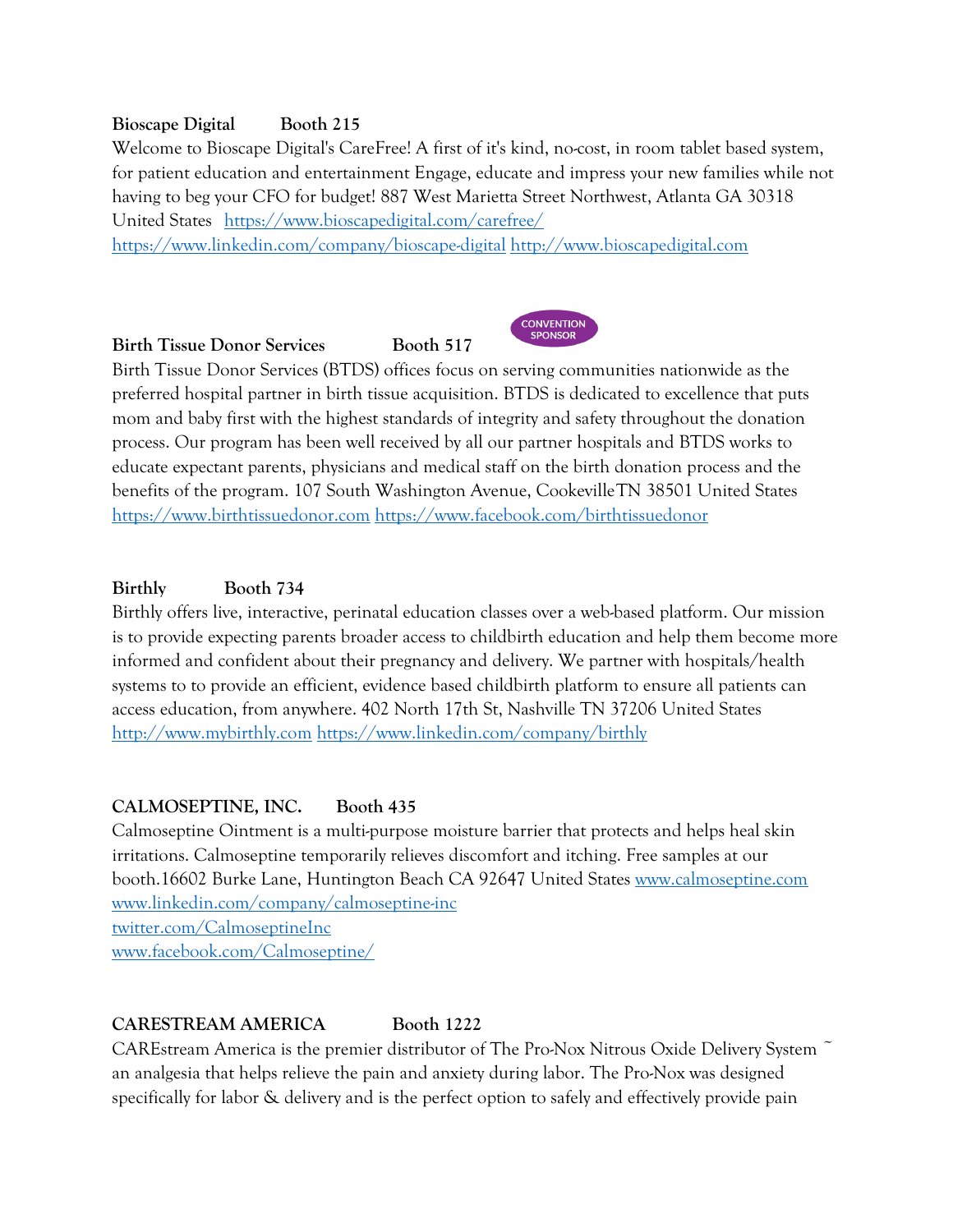management to your birthing mothers. We offer monthly "lunch & Learn" webinars where you and your team can learn more about Nitrous from other customers who have implemented Pro-Nox successfully in their locations. 200 Technology Park, Suite 1040 Lake Mary FL 32746 [http://www.carestreamamerica.com](http://www.carestreamamerica.com/)

#### **CASE WESTERN RESERVE UNIV. -FPB SCHOOL OF NURSING Booth 834**

The Frances Payne Bolton School of Nursing (FPB) at Case Western Reserve University is globally recognized for its leadership in nursing, education and research. Ranked among the best nursing schools, FPB produces dynamic healthcare thinkers through innovative undergraduate and graduate programs. Ranked among the top U.S. nursing schools in NIH-funded research, along with a focus on nursing leadership and management, makes FPB the world's nurse leadership destination. Join the future of nursing at FPB's interprofessional Health Education Campus in Cleveland, Ohio. 10900 Euclid Avenue, Cleveland OH 44106 United States

#### **CATAPULT PRODUCTS, LLC Booth 313**

Catapult Products understands the impact of positive experiences on the developing infant. The TurtleTub™ swaddle bathing system provides the needed tools to transform bathing into a positive experience for pre-term and full-term infants. Swaddle bathing minimizes 4677 S Cherry St, Salt Lake City UT 84123 United States [http://catapult-products.com](http://catapult-products.com/) <https://www.facebook.com/Catapultmed/>

#### **Cedars-Sinai Medical Center Booth 1315**

Cedars-Sinai is transforming healthcare for the benefit of patients. With the longest-running Magnet designation for nursing in California and The Advisory Board Company's 2018 Workplace of the Year, Cedars-Sinai impacts the future of healthcare globally by developing new approaches to treatment and educating tomorrow's physicians and other health professionals.

#### **CENTRAK Booth 222**

CenTrak newbaby keeps a watchful eye to assure baby, parents and staff are safe and babies are matched with the correct mom. Voted Best in KLAS for the fourth year, CenTrak's end-to-end Real-Time Location System (RTLS) provides software and hardware for variety of use cases including Infant Protection with mother-baby matching. The system also integrates with other safety, video and access control systems, to provide more visibility should an abduction attempt occurs. 826 Newtown-Yardley Road, Newtown PA 18940-1797 United States [https://www.centrak.com](https://www.centrak.com/)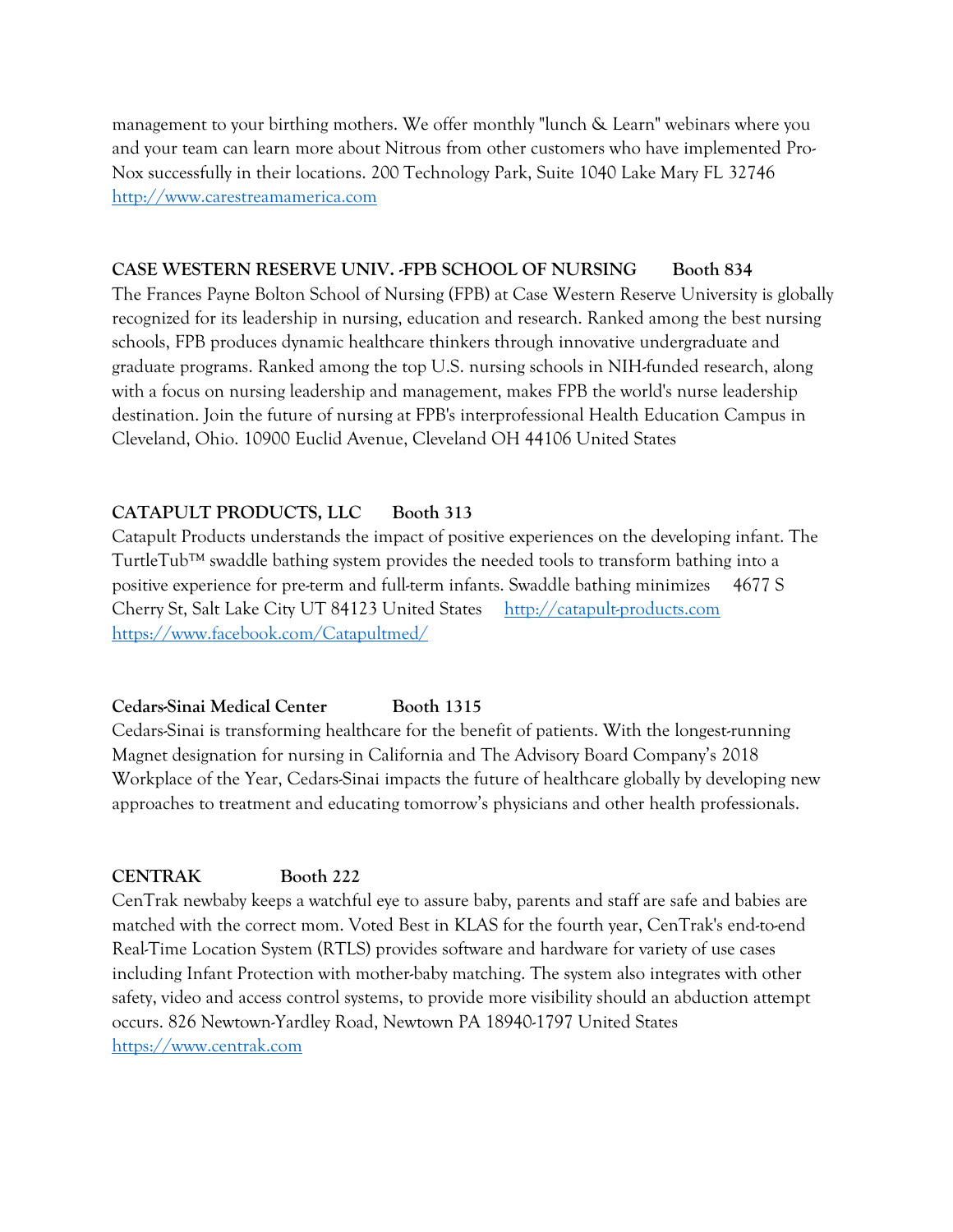#### **CENTURA HEALTH Booth 534**

At Centura Health, we're on a mission to build flourishing communities and whole person care. We are the largest health care system in CO, with 6,000+ physicians and 21,000 of the best hearts and minds in health care. Through 17 hospitals, neighborhood health centers, physician practices and clinics, and Flight for Life® CO, our caregivers make the region's best health care accessible. 9100 E. Mineral Cir., Centennial CO 80112 [http://careers.centura.org](http://careers.centura.org/) <https://www.facebook.com/CenturaHealth> <https://twitter.com/CenturaHealth> <https://www.linkedin.com/company/centura-health>

#### **CeraVe a L'Oreal Company Booth 1106**

CeraVe®, the #1 dermatologist recommended skincare brand, offers a complete line of skincare products that contain three essential ceramides and a patented delivery system to help restore the skin's natural protective barrier. 10 Hudson Yards, New York NY 10001 United States [https://www.lorealdermatologicalbeauty.com](https://www.lorealdermatologicalbeauty.com/)

#### **CERTASCAN TECHNOLOGIES Booth 413**

CertaScan offers an Infant Safety System that digitally captures newborn footprints – no messy inks or faded images from inkless systems. Provides precise biometric identification that is critical in abductions, when bracelets fall off and emergencies. System also provides security photos. Image files can be placed into EMRs. Compliant with NCMEC's latest infant security guidelines. Moms get attractive certificate and can enhance it online. No upfront costs. Installed in over 135 hospitals. 15 Kensett Lane, Darien CT 06820 United States [http://www.certascantek.com](http://www.certascantek.com/)

**CHAMBERLAIN UNIVERSITY 1115** For 125 years, Chamberlain College of Nursing has been at the forefront of quality nursing education. Chamberlain's innovative, flexible online degree options allow registered nurses to advance their degree in a program that fits their lifestyle while they continue to work. Current offerings include RN to BSN option, Master of Science in Nursing degree program with the choice of several specialty tracks, Doctor of Nursing Practice degree program, and Graduate Certificates. CHAMBERLAIN UNIVERSITY 500 West Monroe Street, Suite B, Chicago IL 60661 United States [http://www.chamberlain.edu](http://www.chamberlain.edu/)

#### **CHAMELEON CORPORATION Booth 317**

Chameleon is the first of its kind customizable patented Interchangeable Whiteboard. Our unique, functionality provides a fully erasable surface that eliminates the need for board replacement due to staining, shadowing, ghosting or content changes. ChameleonLink showcases our Interchangeable functionality in a digital environment. Using EMR/EHR integration, in room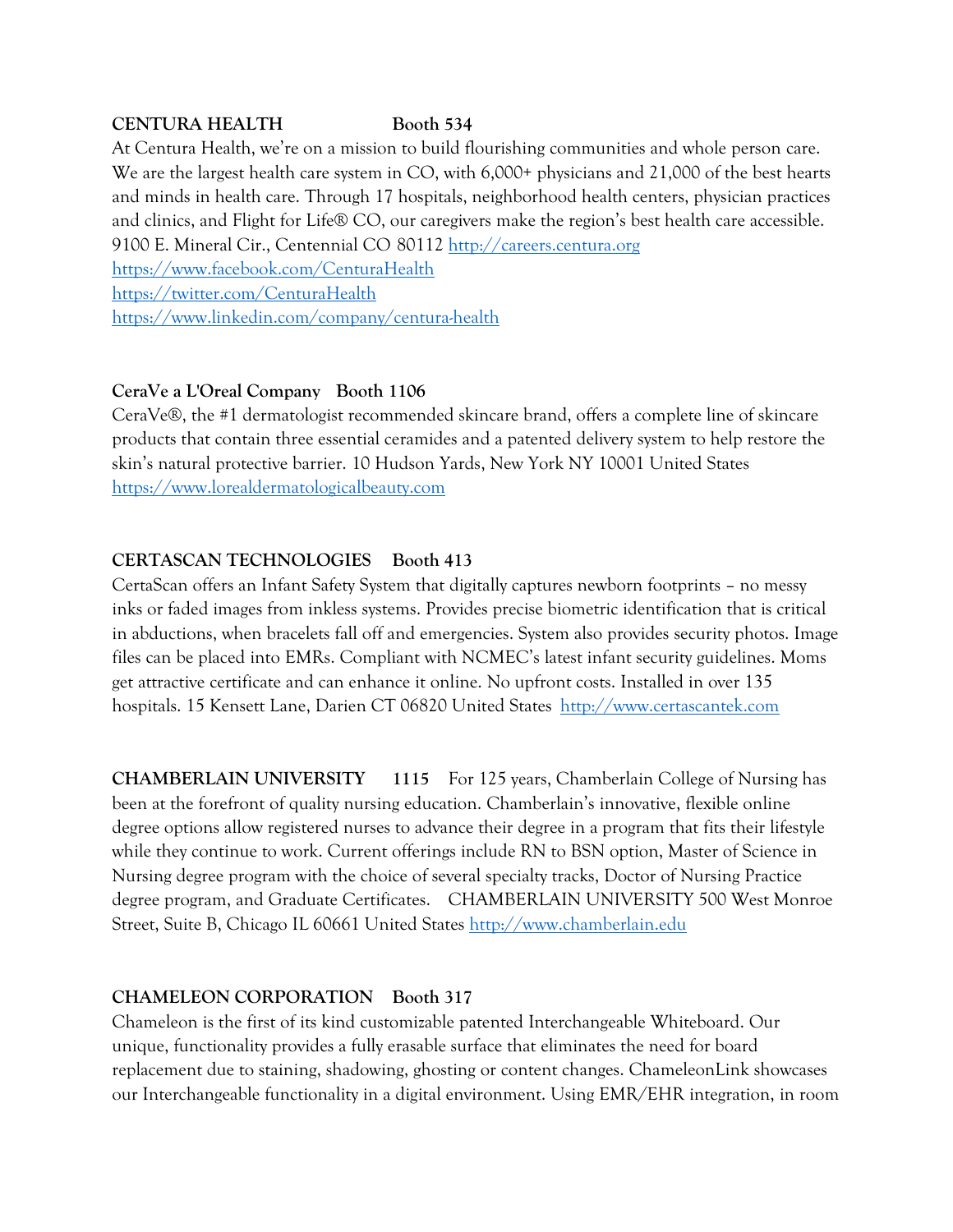touch screen utilities (virtual key board, drop down menus, radio dial buttons) makes whiteboard updates easier than ever before. 625 Bakers Bridge Ave, Suite 105, Franklin TN 37067 United States [http://www.chameleonwhiteboard.com](http://www.chameleonwhiteboard.com/)

### **CHILDREN'S HOSPITAL COLORADO Booth 1208**

At Children's Hospital Colorado, the Colorado Institute for Maternal and Fetal Health offers mothers and babies comprehensive care and treatment before, during and after high-risk or routine pregnancies. Cutting edge research and technology in one of the nation's premier academic medical campuses, provides everything needed for routine labor and deliveries, as well as all of the adult and pediatric subspecialty services needed to care for high-risk mothers and babies. 13100 East Colfax Avenue, Suite 600, Aurora CO 80011 <https://www.childrenscolorado.org/nursing-jobs/> <https://www.facebook.com/childrenshospitalcolorado> <https://twitter.com/childrenscolo> <https://www.linkedin.com/company/children%27s-hospital-colorado>

# **CHRISTUS HEALTH Booth 1206**

CHRISTUS Health is an International Catholic, faith-based, not-for-profit health system comprised of 350 services and facilities, including more than 60 hospitals and long-term care facilities, 175 clinics and outpatient centers and ranked among the top ten Catholic Health Systems in the United States. 919 Hidden Ridge, Irving TX 75038 United State [http://www.christusjobs.org](http://www.christusjobs.org/)

## **CLEANSLATE UV Booth 1208**

Rapid 20-second cycle. No training required. Proven hospital-grade efficacy. Learn more! We combine science with simplicity, using UV light to reduce germs on mobile devices. Call for A Quote Today. Easy to operate. Types: Healthcare, Food Processing, Hospitality, 1170 Main Street, Buffalo NY 14209 United States

## **CLEVER MEDICAL Booth 1123**

Clever Medical is excited to introduce the first patented Immediate Skin to Skin C-Section Drape. Please come by Booth 1123 to see a demonstration, hear testimonials and meet the two nurses that designed and developed the drape.109 Quail ridge Road, Sanford FL 32771 United States [http://www.clevermedicalob.com](http://www.clevermedicalob.com/)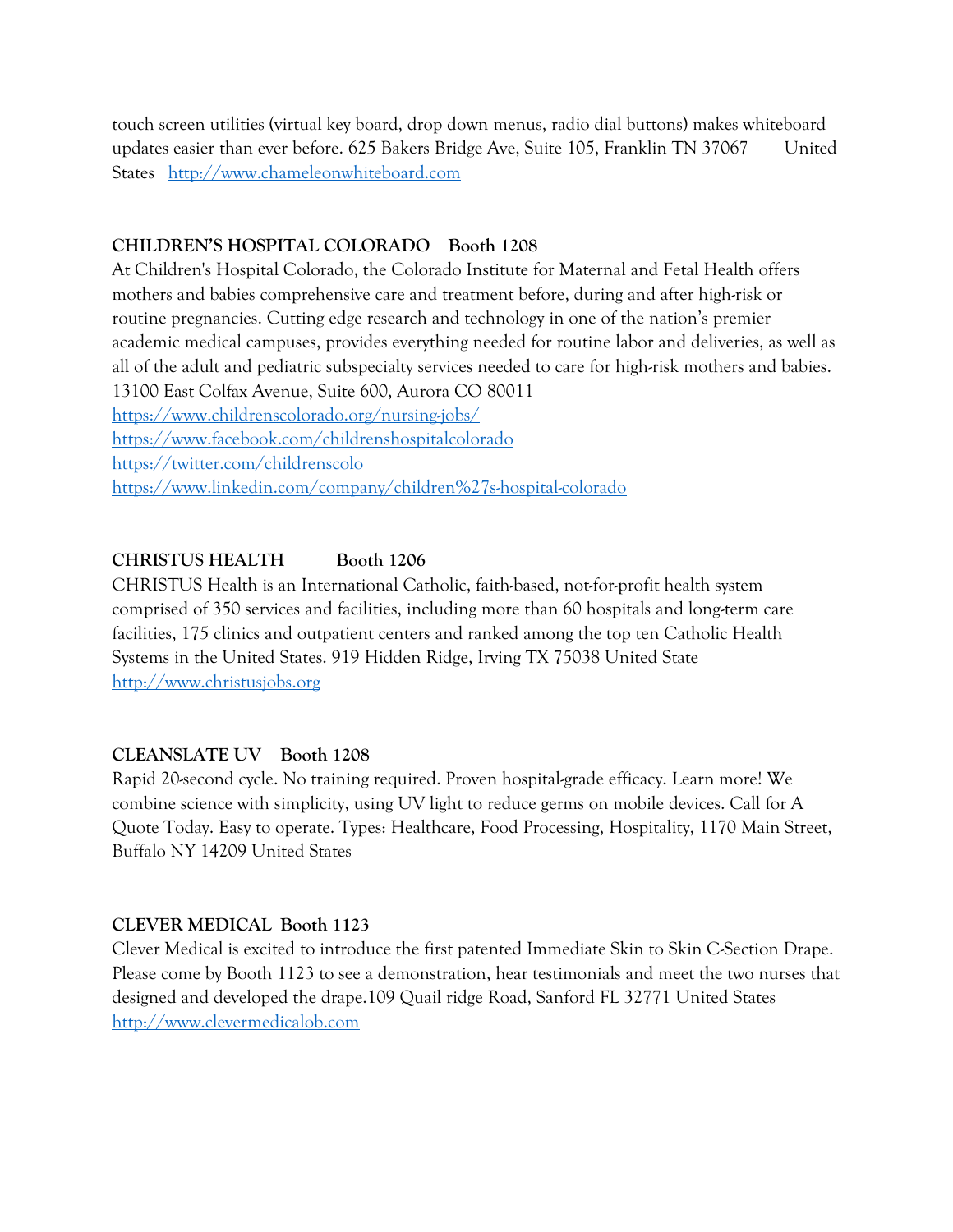#### **Clinical Abortion Staffing Solutions Booth 1102**

CASS supports health care providers who want to find job opportunities in abortion care. We speak to every job seeker that registers with us, discuss their unique situation and what types of opportunities they are looking for. Then, we work to find opportunities that align with them. We connect job seekers with opportunities at both independent clinics and Planned Parenthoods. 1090 Vermont Avenue, NW, Suite 1000, Washington 20005 United States <https://abortionstaffing.org/>

#### **Clue by BioWink Booth 224**

Clue is a period tracking app, a trusted menstrual health resource, and a thought leader in femtech. Our app helps everyone who menstruates to understand their bodies, and to be empowered by that knowledge, through every stage of life. We encourage individuals to use their own data when speaking to their providers about their health and constantly strive to make our app Clue inclusive, accessible, innovative, and educational for all.<https://helloclue.com/> <https://www.linkedin.com/company/clue-by-biowink/>

#### **Colorado Christian University Booth 1204**

#### **COMFORT INNOVATIONS LLC** Booth 312

The Caring Cradle is a portable cooling unit designed for hospitals and used immediately following infant demise. The cooling effect delays the otherwise upsetting, natural changes that occur following death. The Caring Cradle gives grieving families the extra time they want to say goodbye in a more dignified, comfortable way. PO Box 93215. Lakeland FL 33804 United States [http://caringcradle.com](http://caringcradle.com/) [https://www.linkedin.com/company/caring](https://www.linkedin.com/company/caring-cradle?trk=public_profile_topcard-current-company)[cradle?trk=public\\_profile\\_topcard-current-company](https://www.linkedin.com/company/caring-cradle?trk=public_profile_topcard-current-company) <https://www.facebook.com/caringcradle>

#### **Community Health System Booth 1211**

Community Regional Medical Center has the only perinatology program in the Central Valley and receives patients from 15 other area hospitals because of its expertise in handling high-risk pregnancies and deliveries. There is a neonatologist, nurse practitioner, neonatal nurse, and respiratory therapist on site 24/7. We deliver more than 6,500 babies a year and operate the only birth center in the region designated to handle high-risk pregnancies. 1560 E. Shaw, Fresno, California 93710 [http://www.communitymedical.org](http://www.communitymedical.org/)

#### **ConceiveAbilities Booth 207**

At ConceiveAbilities we believe that everyone who wants to become a parent, can. Our egg donor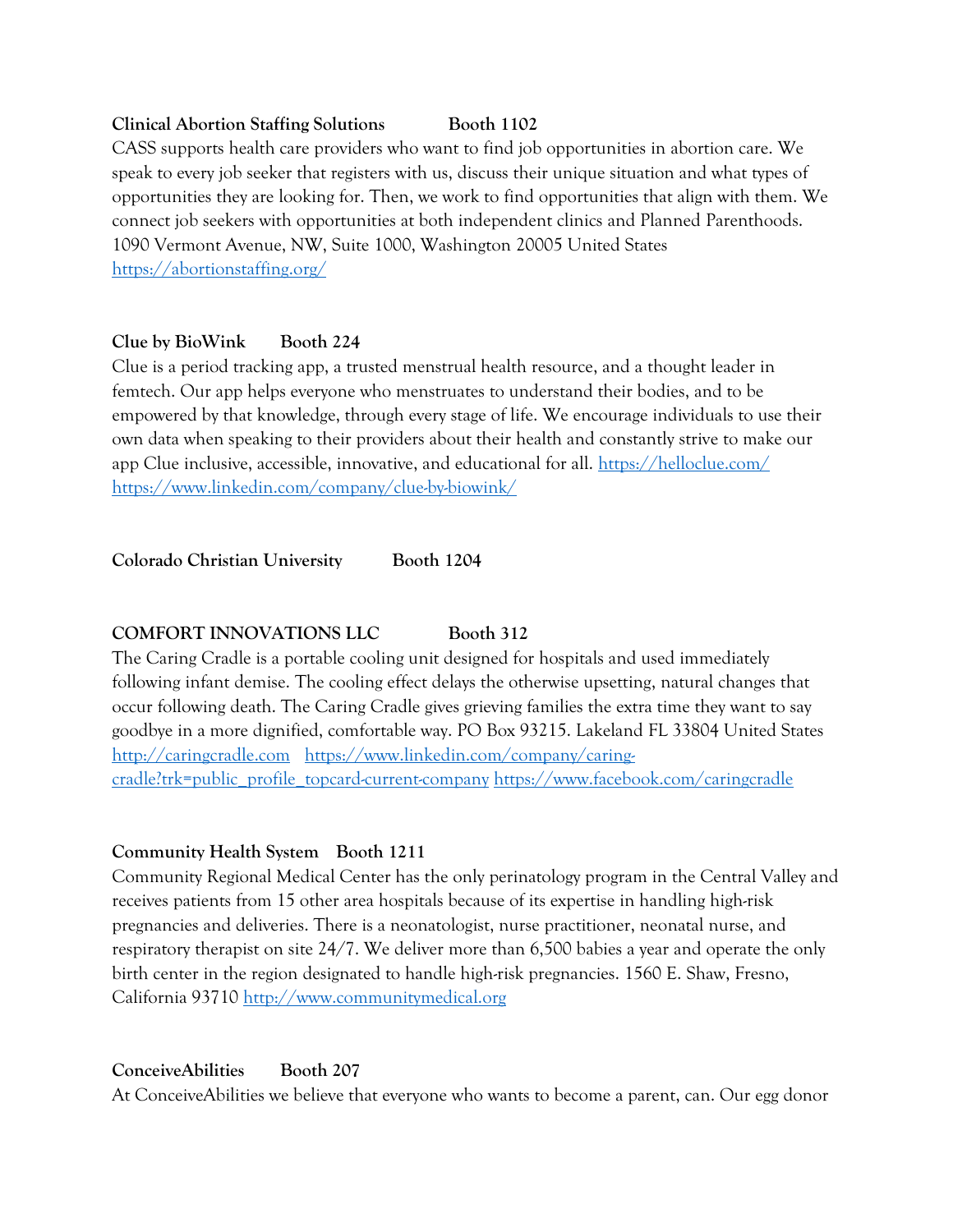and surrogate agency has helped build thousands of families for over 25 years. Whether you are an intended parent ready to fulfill your family destiny, a surrogate answering your calling or an egg donor wanting to expand what's possible in your life - We are your people. 2 N Riverside Plaza, #2150 Chicago IL 60606 United States<https://www.conceiveabilities.com/>

#### **COOK MEDICAL Booth 912**

Cook Medical Reproductive Health provides physicians with a comprehensive offering of medical devices for the reproductive system. Cook Medical is committed to education, research, and collaboration with physicians to enhance patient care for women and men throughout their reproductive lives, from diagnosis to post-delivery. For more information, please visit [www.cookmedical.com/rh.](http://www.cookmedical.com/rh) 750 Daniels Way, PO 489, Cook Events, Bloomington IN 47404

#### **COOPERSURGICAL Booth 606**



Since our founding in 1990, CooperSurgical has researched, developed and manufactured a wide range of trusted brands that have advanced the standard of care for families. Our diversified portfolio of products and services focuses on women's health, fertility and diagnostics. Come visit us at to interact with our industry leading solutions and experience why CooperSurgical is at the forefront of women's health care. 95 Corporate Drive, Trumbull CT 06611 United States [http://www.coopersurgical.com](http://www.coopersurgical.com/)

#### **CORD BLOOD REGISTRY Booth 1216**

Cord Blood Registry® (CBR®) is the world's largest and most experienced newborn stem cell company. CBR has stored more than 900,000 cord blood and cord tissue samples and has helped over 600 families use their cord blood samples for current and investigational treatments. 611 Gateway Blvd., Ste 820, San Francisco CA 94080 United States [http://www.cordblood.com](http://www.cordblood.com/)

#### **COTTONWOOD KIDS Booth 807**

Cottonwood Kids provides an alternative to formula discharge bags. Our breastfeeding support program allows hospitals to custom imprint a wide range of hospital discharge bags and receive the Healthy Baby Breastfeeding Bag to support your message of breastfeeding with your patients. to see how you can get started! 155 Fleet Street, Portsmouth NH 03801

[http://www.cottonwood-kids.com](http://www.cottonwood-kids.com/)

#### **CRECHE INNOVATIONS Booth 701**

Creche Innovations, a company you've come to trust for over a decade. Our unrivaled customer service & highest quality products, provide solutions that support the absolute best care for mothers and babies. The RRU®, an all-in-one OB Hemorrhage System has changed how hospitals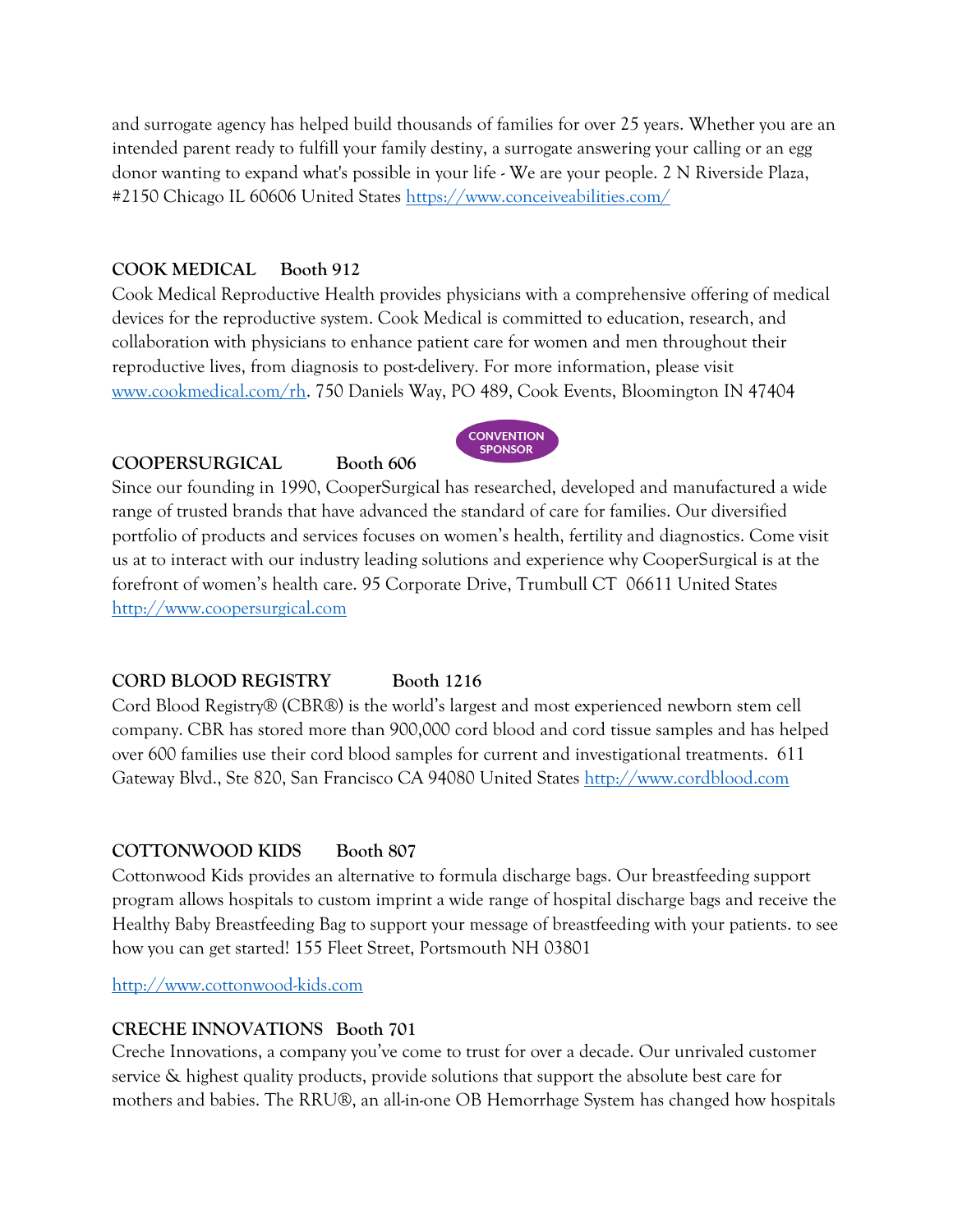& health systems are responding to PPH & OB Emergencies domestically & internationally. 12651 Hemlock Street, Overland Park KS 66213 [http://www.CrecheInnovations.com](http://www.crecheinnovations.com/) <https://www.linkedin.com/company/creche-innovations> <https://twitter.com/crechecare> <https://www.facebook.com/CrecheInnovationsKS>

#### **Cross Country Healthcare Booth 307**

Cross Country Healthcare is a pioneering and innovative provider of market-leading workforce solutions and healthcare staffing services. Our solutions leverage more than 30 years of expertise and insight. We are dedicated to recruiting and placing highly qualified healthcare professionals. As Best of Staffing® Client and Talent Award winners, we are a true market leader with a distinct array of unique staffing services and a leading provider of travel nurse and per diem staffing. 6551 Park of Commerce Boulevard, Boca Raton FL 33487 https://www.crosscountryhealthcare.com

#### **CUSTOMIZED COMMUNICATIONS Booth 601**

Customized Communications, Inc. (CCI) is a health education agency specializing in all things maternity. Thousands of healthcare facilities across the U.S. and Canada trust us as a one-stop provider of superior educational solutions to guide expectant and new mothers at every point of care — from pregnancy to postpartum to parenting — and improve outcomes. PO Box 5566, Arlington TX 75006 United States [http://www.customizedinc.com](http://www.customizedinc.com/)

#### **DANDLE-LION MEDICAL Booth 829**

Dandle • LION Medical, the leader in neurodevelopmental care products, just launched a portfolio of amazing new education tools to support clinical education and practice. Our online library of product Inservice videos, positioning resource videos, competency evaluations, and positioning assessment tools makes it easy to objectively evaluate, trial, and implement better positioning practices. Dandle•LION provides the training, tools, and support hospitals need to improve care for babies. 22 Shelter Rock Lane, Danbury CT 06810 United States [http://www.dandlelionmedical.com](http://www.dandlelionmedical.com/) <https://www.linkedin.com/company/dandlelion-medical/> <https://www.facebook.com/dandlelionmedical/>

#### **DIVERGENT MEDICAL TECHNOLOGIES** Booth 929

Divergent provides a complete range of patient identification solutions. Including our market leading umbili-KIT™ Mother/Baby Matching Positive Identification System. Complemented with patented tamper resistant umbili-CLAMP™ and the excellent umbili-CUTTER™. Our pricing is 30% to 70% less than our competitors and we always have product in stock. Please join us for hands-on demonstrations. Divergent delivers Quality, Value, and Service in all we do. 5 Fir Court, Suite 1A, Oakland NJ 07436 United States [http://www.divergentmedical.com](http://www.divergentmedical.com/)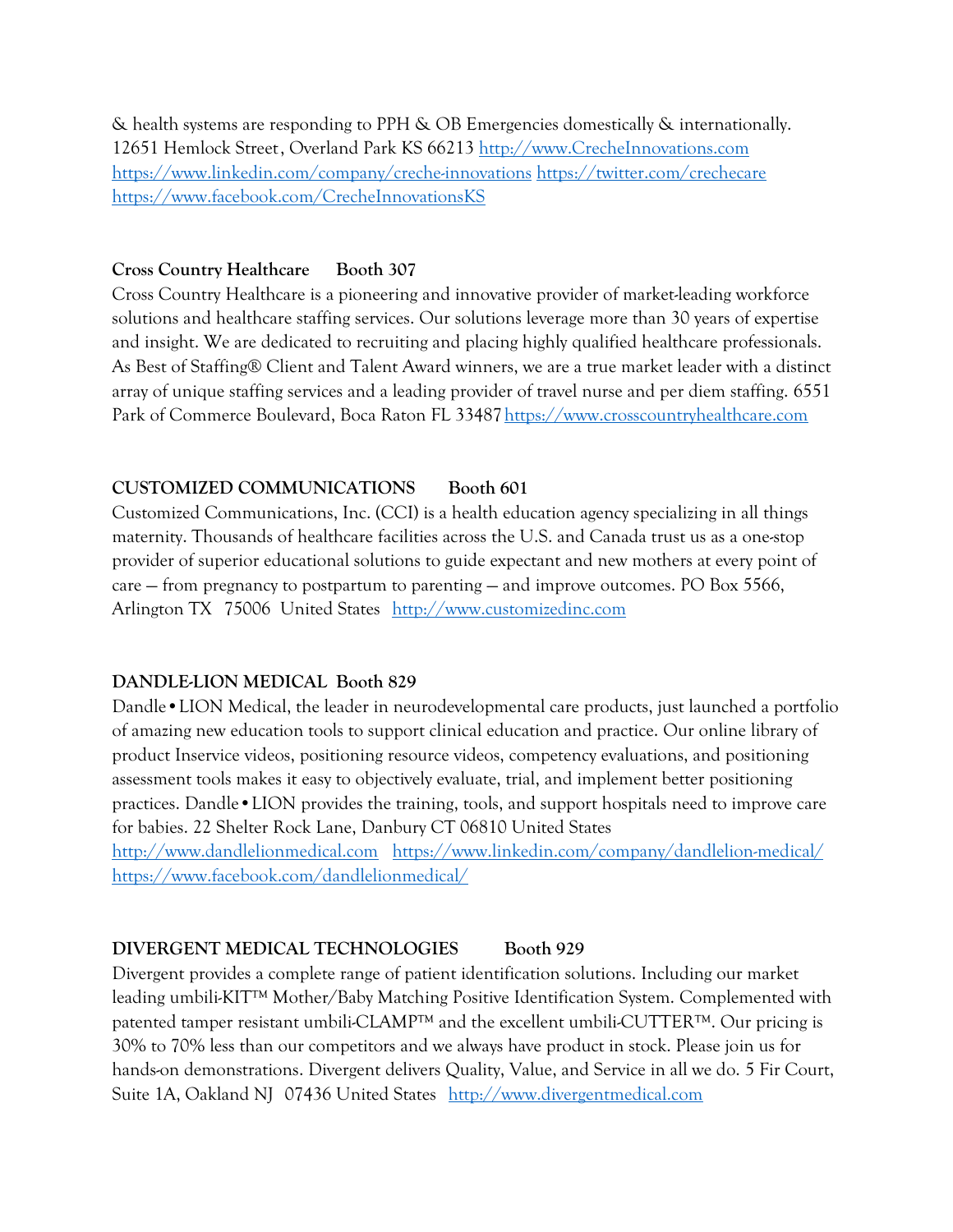#### **DRAEGER MEDICAL Booth 1035**

Dräger Inc. creates a safe and nurturing environment for babies, family, and staff. We provide neonatal support, thermoregulation therapies, jaundice management, intra and inter-hospital transport solutions and ergonomic workplace design and planning. Our goal is to provide the most effective solutions that allow caregivers to work efficiently, parents to nurture, and infants to thrive. 3135 Quarry Road, Telford PA 18969 [http://www.draeger.com](http://www.draeger.com/)

<https://twitter.com/DraegerNews> <https://www.facebook.com/DraegerGlobal> <https://www.linkedin.com/company/draeger>

#### **Ethos Evacuation Strategies, LLC. Booth 1314**

Ethos Evacuation Strategies is the manufacturer of Med Sled Emergency Evacuation Equipment. The Med Sled product line is disaster-tested and disaster-proven, created to ensure no one, from the smallest NICU baby to your bariatric population, is left behind. Our industry-leading evacuation sleds and baskets are designed to be all-inclusive and adaptable, with options for every unit and population, outfitted for both horizontal and vertical evacuation. Trusted by over 5,000 facilities. 2285 Grissom Drive, St. Louis MO 63146

#### **EVACU B Booth 1322**

Evacu B permits one nurse to safely evacuating six babies down the hall and gliding down the stairs. Pockets are made of a fire retardant and mildew resistant material. Babies heads are secured in adjustable high density Hypo allergenic headrests. By releasing the reversible brake handle the EVACU B will automatically stop on the stairs. Once outside the babies can stay in the EVACU B. At all times the nurse has eye contact with babies. EVACU B now comes with an O2 cradle for an E cylinder. 24 - 174 Colonnade Rd., Ottawa ON K2E 7J6 Canada [http://www.dorosecurity.com](http://www.dorosecurity.com/)

#### **Fridababy Booth 300**

Frida is home to a variety of early-childhood and maternity products, providing natural, noninvasive yet effective and efficient solutions for everyday problems (think stuffy noses, gas/colic, medicine, postpartum recovery etc.). Endorsed by over thousands of pediatricians, nurse practitioners, midwives, doulas, and retail partners throughout the globe, our products bring quick relief to babies, children and parents worldwide. [http://www.fridamom.com](http://www.fridamom.com/)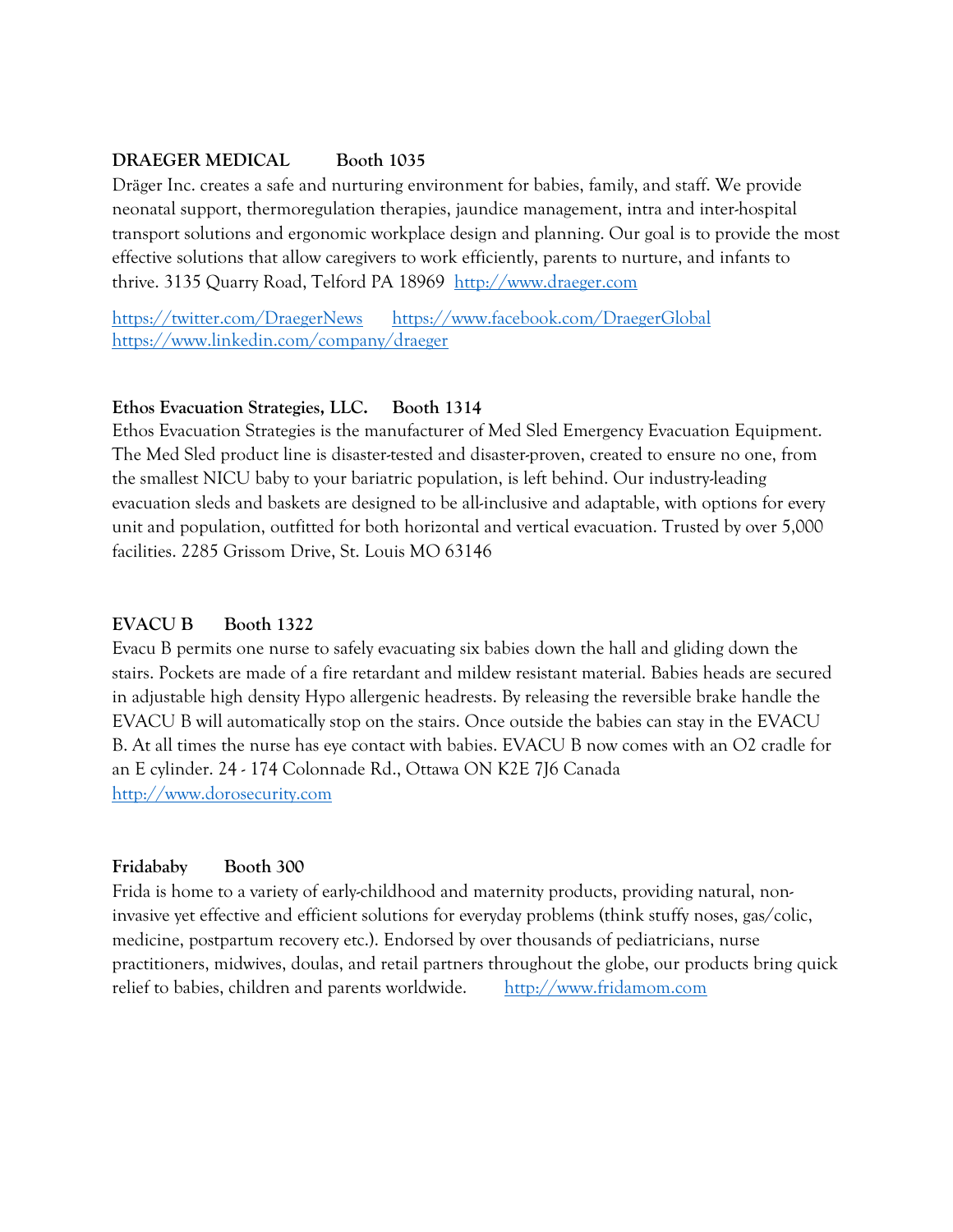

# **FRONTIER NURSING UNIVERSITY Booth 605**

Frontier Nursing University offers community-based, distance education programs leading to the Doctor of Nursing Practice degree, the Master of Science in Nursing Degree and/or post-master''s certificates in advanced practice nursing specialties. Our mission is to educate nurses to become nurse-midwives and nurse practitioners who are leaders in the primary care of women and families with an emphasis on underserved and rural populations. 2050 Lexington Rd, Versailles KY 40383- 1738 United States [http://www.frontier.edu](http://www.frontier.edu/)



Gaumard provides simulation solutions for health care education, offering maternal, neonatal, emergency, nursing, respiratory and life support simulators and Tetherless "Care in Motion" simulation technology. We are the pioneers and the industry leaders. Educators worldwide rely on our diverse line of simulators to train today's health care students and professionals.14700 SW 136 St, Miami FL 33196 United States [http://www.gaumard.com](http://www.gaumard.com/) <https://www.linkedin.com/company/gaumard-scientific/> <https://twitter.com/GaumardInFocus> <https://www.facebook.com/gaumardsimulators>

# **GCX CORPORATION Booth 426**

GCX offers a wide range of products designed specifically for L&D clinicians, from Polyquip IV post mounts that securely hold IV bags, to over-bed tables for patient tablet use during and after labor. Our fully configurable fetal monitoring workstation supports multiple users, with a versatile work surface for note-taking and dimmable lights for nighttime charting. Whatever your needs, we have the best solution to support the patient journey from admissions through discharge. 3875 Cyprus Drive, Petaluma CA 94954 United States <http://www.gcx.com/> <https://www.linkedin.com/company/gcx><https://twitter.com/gcxcorp> <https://www.facebook.com/GCXMountingSolutions>



## **GE HEALTHCARE Booth 507**

GE Healthcare is the \$18 billion healthcare business of GE (NYSE: GE). As a leading global medical technology, pharmaceutical diagnostics and digital solutions innovator, GE Healthcare enables clinicians to make faster, more informed decisions through intelligent devices, data

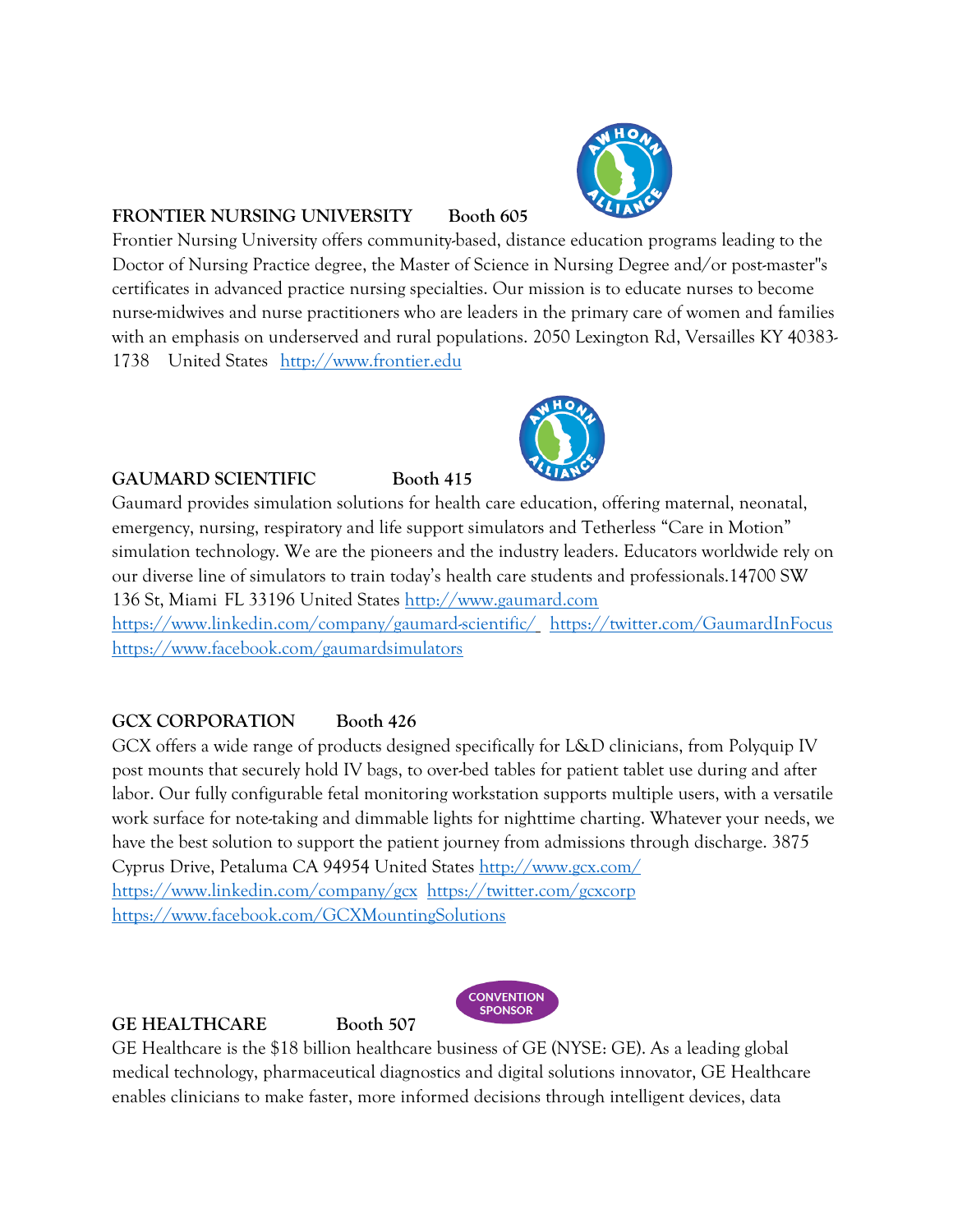analytics, applications and services, supported by its Edison intelligence platform. With over 100 years of healthcare industry experience and around 47,000 employees globally, the company operates at the center of an ecosystem working toward precision health, digitizing healthcare, helping drive productivity and improve outcomes for patients, providers, health systems and researchers around the world. Follow us on Facebook, LinkedIn, Twitter, and Insights for the latest news, or visit our website www.gehealthcare.com for more information. 500 West Monroe Street, Chicago IL 60661 United States [https://www.gehealthcare.com/products/maternal-infant](https://www.gehealthcare.com/products/maternal-infant-care)[care](https://www.gehealthcare.com/products/maternal-infant-care)

## **Gold Learning Booth 408**

Maternal-Child Health continuing education at your fingertips! Since 2007, GOLD has offered top-quality, economical and convenient online learning opportunities to thousands of Healthcare Providers around the world! Access the latest research and hot topics through our highly interactive online Conferences (in Neonatal, Perinatal, Lactation or Midwifery), through focused Symposiums and on-demand, through our Continuing Education Lecture Library. 710 West Pender Street, Vancouver BC V6C 1G8 Canada [http://www.goldlearning.com](http://www.goldlearning.com/)

#### **Grand Canyon Education Booth 1214**

Grand Canyon University prepares socially responsible nurses and health care professionals by offering degree programs focusing on best practices and quality care. Visit gcu.edu/CONHCP 3300 W. Camelback Road, Phoenix AZ 85017 United States <https://www.gcu.edu/c/john.dickson> [https://www.linkedin.com/school/grand-canyon](https://www.linkedin.com/school/grand-canyon-university/)[university/](https://www.linkedin.com/school/grand-canyon-university/) <https://twitter.com/gcu> <https://www.facebook.com/GrandCanyonU/>

## **GUARD RFID SOLUTIONS INC. Booth 632**

GuardRFID is a proven expert in real-time location systems, driving the next generation of security applications in healthcare, industrial, and commercial environments. With indoor and outdoor installations around the world, GuardRFID delivers a robust multi-purpose real-time location platform with superior flexibility. We help organizations achieve the protection and efficiencies they require when it comes to their people and assets. <https://www.guardrfid.com/>



#### **HAPPIEST BABY Booth 928**

SNOO Smart Sleeper reduces the #1 new parent stress, exhaustion, by calming crying and boosting sleep with just the right amount of soothing womb-like sound and motion, determined by its advanced algorithm. 3115 S La Cienega, Los Angeles CA 90016 United States <https://www.linkedin.com/company/happiest-baby-inc-> <https://twitter.com/happiestbaby> <https://www.facebook.com/thehappiestbaby>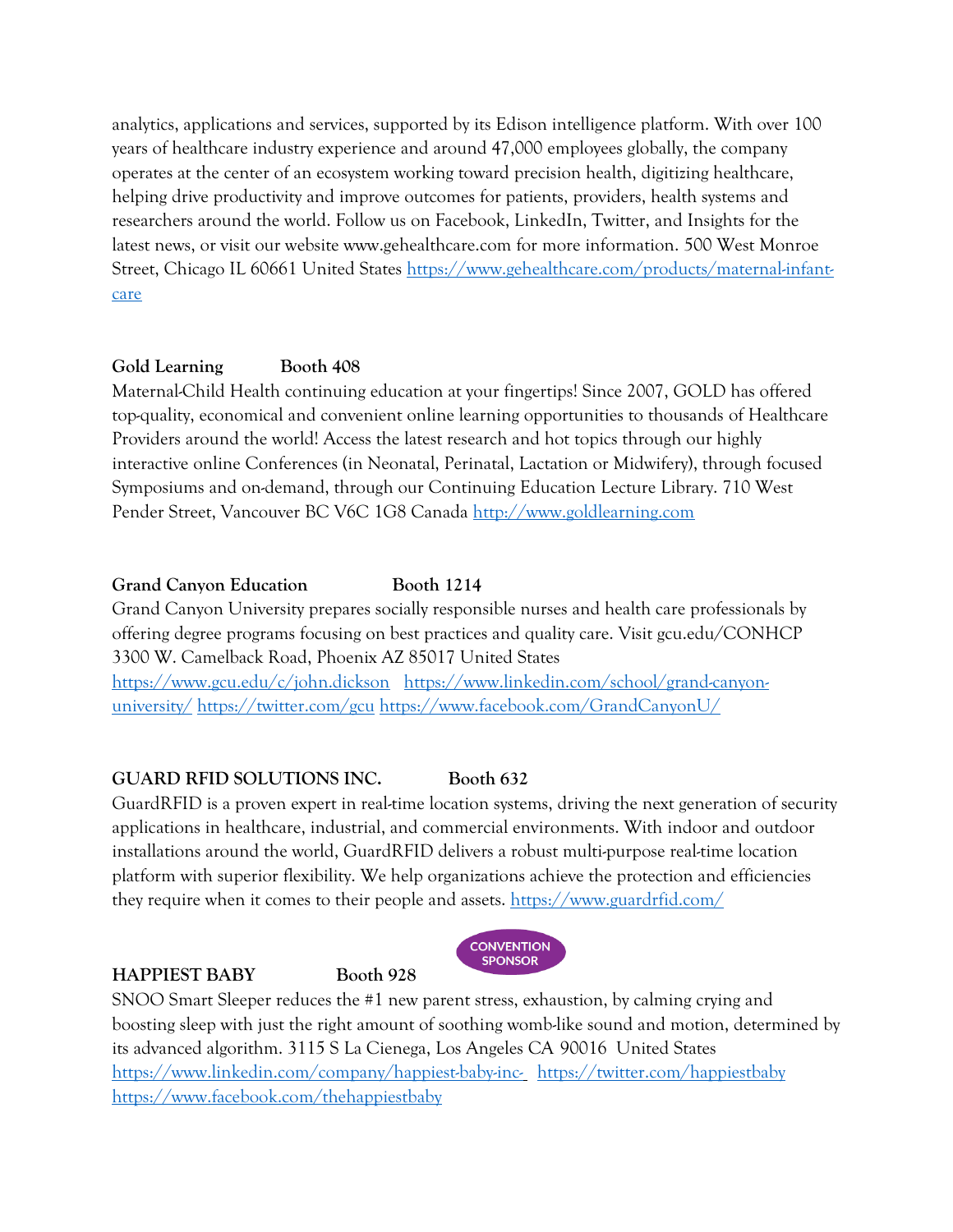**Harmony Care Booth 614** 9940 Sunriver Meadows Avenue, Las Vegas, Nevada 89148 [www.harmonycarellc.com](http://www.harmonycarellc.com/)

# **HEALTHMED Booth 1417**

P.O. Box 670745, Pompano Beach FL 33067 United States

## **HealthStream Booth 515**

HealthStream is the #1 advisor for developing and empowering people to deliver the highest quality of care, working side-by-side with 4,000+ healthcare organizations for over 30 years to cultivate a more competent and engaged workforce. Visit [www.healthstream.com.](http://www.healthstream.com/) 500 11th Avenue North. Ste. 1000, Nashville, Tennessee 37203 <https://twitter.com/HealthStream> <https://www.facebook.com/hstmhome> <https://www.linkedin.com/company/healthstream>

#### **HEALTHY BIRTH DAY** Booth 937

Count the Kicks is a stillbirth prevention program that offers a full menu of tools for medical providers to use to educate their patients. In the US, approximately 23,500 babies are stillborn each year. Count the Kicks aims to reduce the number of preventable stillbirths by teaching expectant parents the importance of—and method for—self-monitoring and tracking baby's daily movements during the 3rd trimester. It's a simple, noninvasive, no-cost practice with the potential to save babies' lives! 501 SW 7th Street, Suite G, Des Moines IA 50310 United States [http://www.countthekicks.org](http://www.countthekicks.org/) <https://twitter.com/CounttheKicksUS> <https://www.facebook.com/countthekicks> [https://www.linkedin.com/company/healthy-birth-day](https://www.linkedin.com/company/healthy-birth-day-inc/)[inc/](https://www.linkedin.com/company/healthy-birth-day-inc/)

**Hidow International Inc. dba Chirx Booth 1200** 

**HOLOGIC, INC. Booth 514**

**Higher Learning Technologies Booth 1100** <https://builtbyhlt.com/>



The Rapid fFN test is used to assess a patient's risk of imminent preterm birth. Approximately 80% of patients presenting with symptoms of preterm labor receive a negative fFN test result,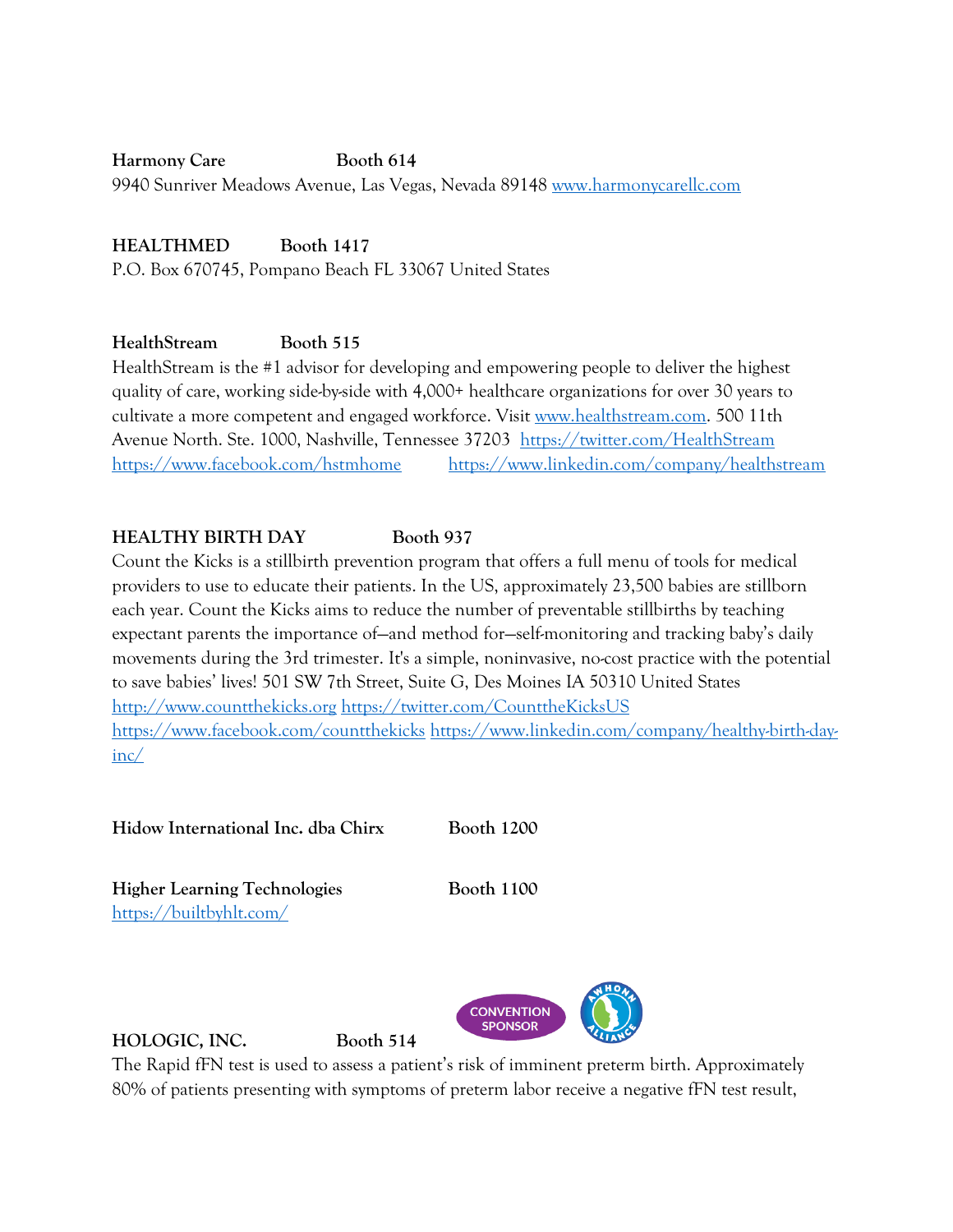# meaning they have 10210 Genetic Center Drive, San Diego CA 92121 United States <https://ffntest.com/hcp/>

#### **Huggies/ Kimberly Clark Booth 823**



For over 40 years, Huggies has been committed to delivering innovative diapers and wipes designed specifically for infant skin health. In partnership with healthcare providers and backed by Kimberly-Clark's Skin Scientists, Huggies Healthcare not only develops hospital-specific product solutions, we also provide complimentary infant skin health educational resources to support you and the families you serve. Booth #823 [https://www.huggieshealthcare.com](https://www.huggieshealthcare.com/) . 2100 County Rd. II, Neenah WI 54956 United States <https://kn.linkedin.com/company/huggies-healthcare>

# **INFANT HEARING SCREENING SPECIALISTS** Booth 1007

IHSS can provide your facility with a turnkey solution for Newborn Hearing Screening at an affordable cost to your facilities. We provide professional personnel, equipment, proprietary and specialized data management and reporting, outpatient follow up, and education. Established in 2001, we currently service over 130 hospitals, annually screening over 290,000 infants in multiple states. 1867 California Ave, Suite 101, Corona CA 92881 United States [http://www.ihssca.net](http://www.ihssca.net/)

# **INJOY HEALTH EDUCATION Booth 808**

InJoy Health Education is the leading provider of maternal-child health education materials. Our solutions are created to help improve birth outcomes and newborn health. We deliver evidencebased patient education to educators, professionals and facilities through online education, books, video programs, PowerPoints, and staff training. Visit us at www.injoyhealtheducation.com 7107 La Vista Pl, Longmont CO 80503 United States

**INTERNATIONAL ASSOCIATION OF FORENSIC NURSES 733** We are an international membership organization comprised of forensic nurses working around the world and other professionals who support and complement the work of forensic nursing. Our mission is to provide leadership in forensic nursing practice by developing, promoting, and disseminating information internationally about forensic nursing science. 6755 Business Parkway, Suite 300, Elkridge MD 21075 United States [https://www.forensicnurses.org](https://www.forensicnurses.org/) <https://www.linkedin.com/company/forensicnurses/> <https://twitter.com/forensicnurses> <https://www.facebook.com/ForensicNurses/>

## **INTERNATIONAL BIOMEDICAL /AIRBORNE LIFE SUPPORT SYSTEMS Booth 326**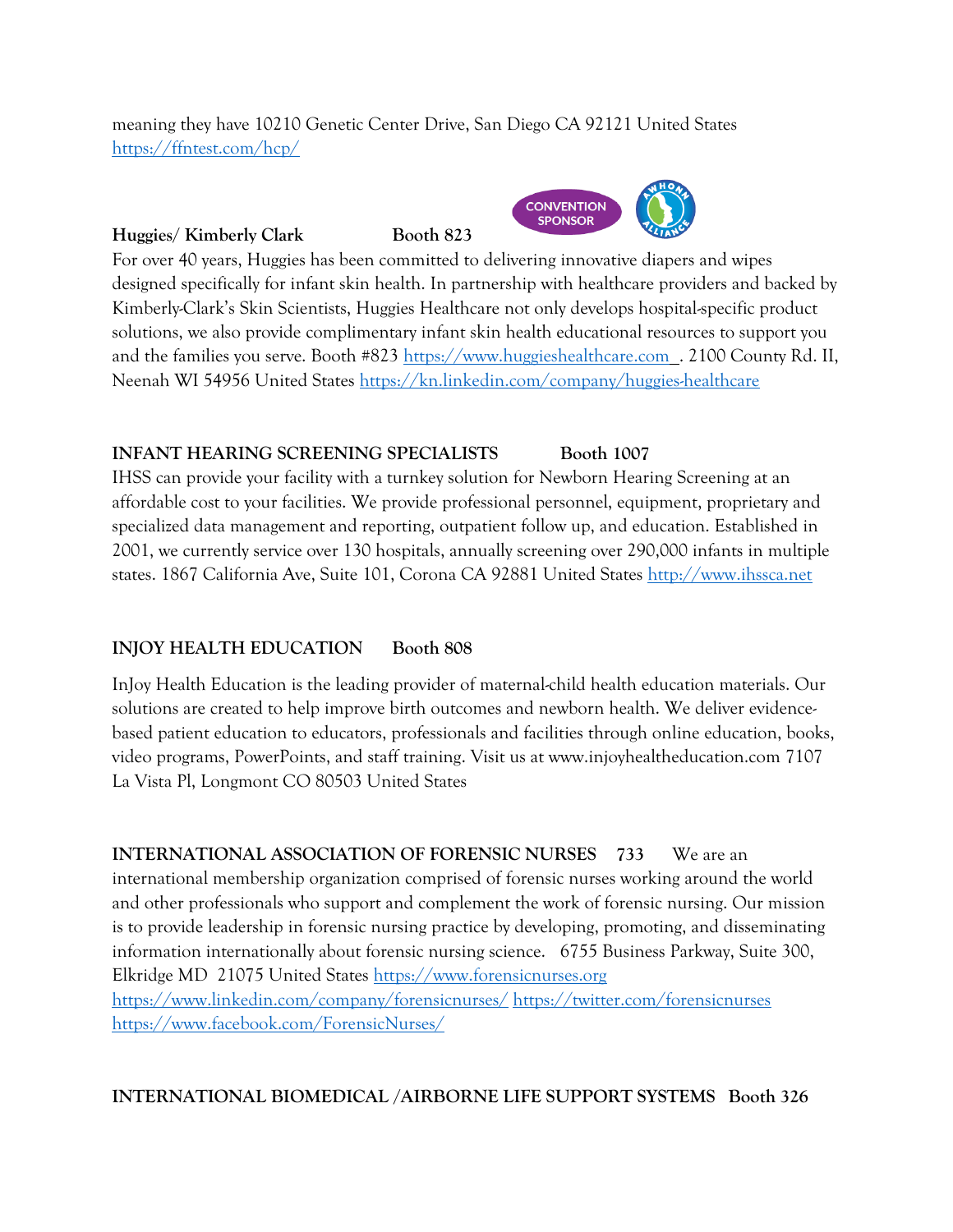International Biomedical is a Texas based company that provides developmental care solutions, customized neonatal transport systems, infant warmers, nitric oxide systems, mobile therapeutic hypothermia, phototherapy systems, infant resuscitators and neonatal video laryngoscopes to hospitals worldwide. Our passion is to provide innovative neonatal and perinatal products and technologies that will result in the best possible outcomes for the newborn infant, the critically ill and their families. 8206 Cross Park Drive, Austin TX 78754 United States [http://www.int](http://www.int-bio.com/)[bio.com](http://www.int-bio.com/) <https://www.linkedin.com/company/international-biomedical> <https://twitter.com/IntBiomedical> <https://www.facebook.com/InternationalBiomedical>

#### **INTERNATIONAL MEDICAL RELIEF** Booth 1104

1151 Eagle Dr., Suite 457, Loveland CO 80537 United States

#### **ISIMULATE Booth 806**

iSimulate uses the best of current mobile technology to create world class simulation products that are more advanced, simpler to use, and more cost effective than traditional simulation solutions. 43 New Scotland Avenue, BACC MC #25, Albany, NY 12208 United States [http://www.isimulate.com](http://www.isimulate.com/)

#### **JOEYBAND: SKIN-TO-SKIN AND FALL PREVENTION Booth 1300**

Joeyband by SleepBelt™ is the exclusive skin-to-skin support product for Le Leche League International. The Joeyband is used to: 1) Facilitate immediate, secure skin-to-skin directly in the O.R. 2) Support kangaroo care in the NICU 3) Help prevent infant falls in transport & LDR The patented Joeyband™ is used by over 200 hospitals in North America, and is clinically proven by academic institutions to improve breastfeeding rates, increase patient satisfaction, help prevent infant falls and more. 3 Copeland Avenue, Toronto ON M4C 1A9 Canada [http://joeyband.com](http://joeyband.com/)

#### **JOHNSON & JOHNSON Booth 501**

Please visit Johnson & Johnson Consumer Health Booth #501 to learn about the latest research At JOHNSON'S®, we're committed to delivering the best for babies. For decades, we've pioneered research to further understand the unique needs of baby's eyes, skin and hair. This science is behind every one of our gentle and mild products, which meet or exceed industry and regulatory standards.

#### **KEDRION BIOPHARMA Booth 537**

Kedrion Biopharma, an international biopharmaceutical company with corporate headquarters in



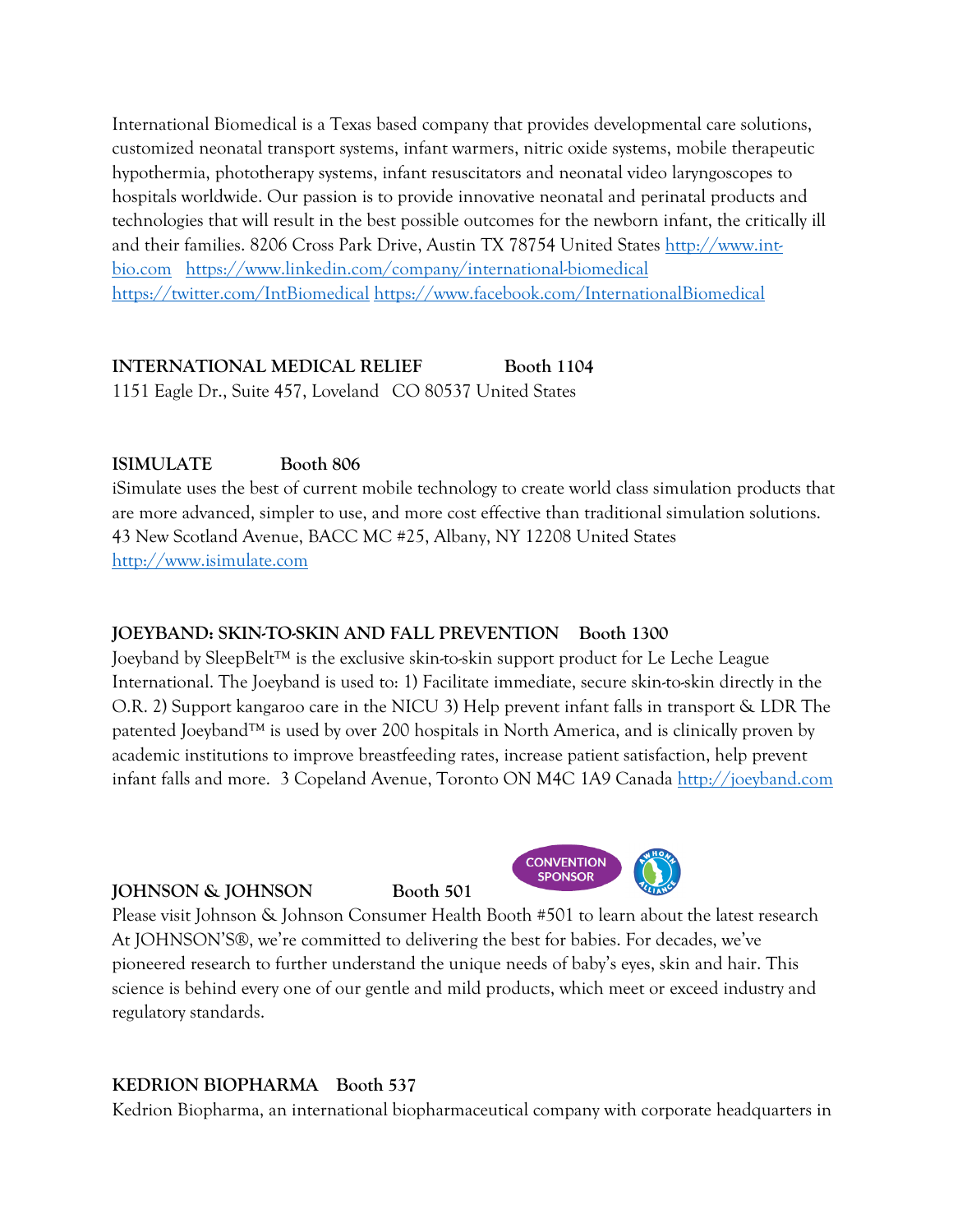Tuscany, Italy, specializes in the production of plasma-derived therapies for rare diseases and conditions such as hemophilia and primary immunodeficiency. Kedrion Biopharma's US headquarters are in Fort Lee, New Jersey with a global presence in about 100 countries. [http://www.kedrion.us](http://www.kedrion.us/)

#### **Krames Booth 934**

Calling all Nurse Superheroes. Stop by booth #1235 to learn how our integrated education and engagement solutions, including the Newborn Channel, Your NICU Baby, and our new HealthClips can help meet Perinatal Care Core Measures PC-01, PC-02, PC-05 and support Baby Friendly initiatives. While you're here, pick up your 2019 #RNSuperheroes button, pair of superhero socks (supplies are limited), and be entered to win one of two \$250 Amazon gift cards! N27 W23539 Paul Road, Suite 100, Pewaukee WI 53072 United States [http://www.TheWellnessNetwork.net](http://www.thewellnessnetwork.net/)

## **LABORIE MEDICAL TECHNOLOGIES Booth 1001**

Clinical Innovations is one of the largest healthcare manufacturers exclusively focused on labor and delivery and the NICU. We're market leaders in several categories with products like the Koala IUPC and Kiwi Vacuum-Assisted Delivery System. We continue to expand our global presence, while directly researching and developing state-of-the-art technologies and innovative medical devices that fulfill our mission of improving the lives of mothers and their babies throughout the world. 180 International Drive, Portsmouth NH 03801 United States [http://www.laborie.com](http://www.laborie.com/)

#### **LACTATION EDUCATION RESOURCES Booth 1217**

Lactation Education Resources, an online education provider, offers training for IBCLC certification, basic lactation management for doulas, continuing education for IBCLCs and nurses, and training for hospitals to achieve Baby Friendly status. Find out more about how to work at your own pace at www.lactationtraining.com 712 Childs Point Road, Annapolis MD 21401 <http://www.lactationtraining.com/>

## **LAERDAL MEDICAL Booth 1313**

For over 60 years, healthcare providers have trusted Laerdal to offer simulation products, services and solutions that help save lives. The Laerdal Accelerate Program prepares your teams for safely managing high-risk, low-frequency obstetric emergencies and helps you meet Joint Commission standards for training and drills. Join us at Booth #1313 during Exhibit Hours for a chance to participate in and experience a live postpartum hemorrhage simulation! 167 Myers Corners Rd, Wappringers Falls NY 12590 United States [http://www.laerdal.com](http://www.laerdal.com/)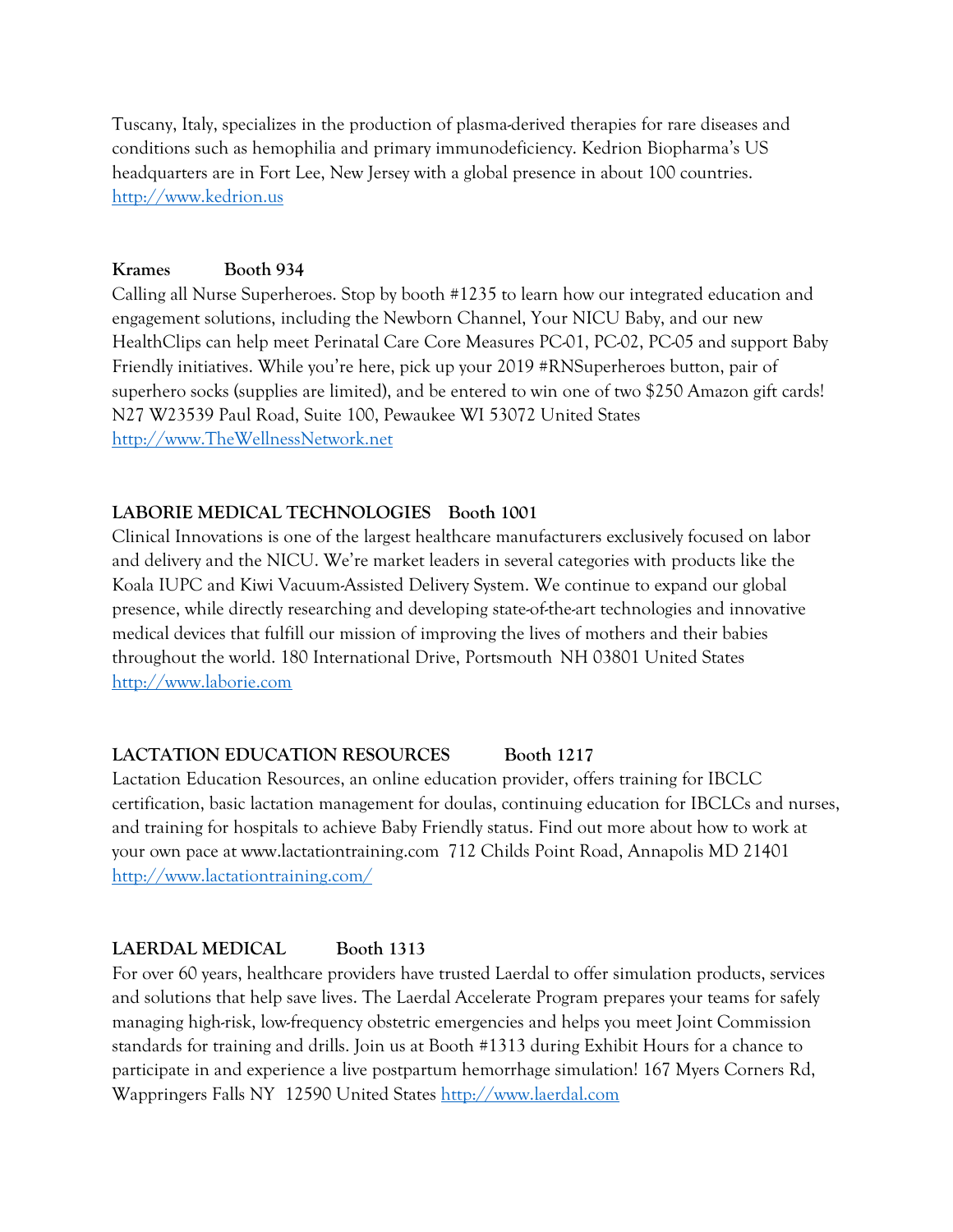#### **LANSINOH Booth 813**

Founded by a breastfeeding mom, Lansinoh® has been committed to helping moms succeed in breastfeeding for over 30 years. Famous for its award-winning cornerstone product, HPA® Lanolin, Lansinoh is a leader in breastfeeding pumps, products and accessories. For more information, please visit [www.Lansinoh.com.](http://www.lansinoh.com/) 99 Canal Center Plaza, Suite 550, AlexandriaVA 22314 United States

#### **LIMBS & THINGS Booth 700**

With over 25 years of research and experience in healthcare simulation, Limbs & Things is a leader in the medical education field. Recognized globally for our superior and comprehensive products, our trainers provide a realistic hands-on learning experience for academic & clinical professionals. With distributors in over 80 countries, offices in the UK, USA & Australia, and UK manufacturing, Limbs & Things provides hand-crafted, quality task trainers that aid in the improvement of patient outcomes. 12127 Apache Avenue, Savannah GA 31419 United States [http://www.limbsandthings.com](http://www.limbsandthings.com/)

#### **LINET AMERICAS Booth 208**

LINET is an international leader in healthcare technology with over 1 million patient beds installed in over 100 countries. LINET manufacturers innovative beds for the ICU, Medical-Surgical, Labor & Delivery, Pediatric Care, and Post Acute Care environments that are designed to improve patient care and make the work of nurses safer and more efficient. LINET beds also come with an unprecedented 5-year warranty. Please visit us at BOOTH 1101 to learn about our new AVE2 birthing bed. 9115 Harris Corners Parkway, Suite 150, Charlotte NC 28269 United States [http://www.linetamericas.com](http://www.linetamericas.com/)

#### Little Sparrows Technologies **Booth 912**

Little Sparrows Technologies is dedicated to improving the management of neonatal jaundice. Our first line of products includes: - The bili-hut™ provides NICU intensity phototherapy at mom's bedside, encourages bonding, illuminates 50% more skin surface area, averages 12 hours for treatment time and reduces costs - The bili-swaddle™ comforts and allows 90% of light to penetrate during phototherapy - The bili-ruler<sup>™</sup> is used to screen for jaundice and reduces unnecessary blood testing (FDA pending) 288 Walnut Street, Ste 300 Newtonville MA 02460 United States [http://www.littlesparrowstech.com](http://www.littlesparrowstech.com/)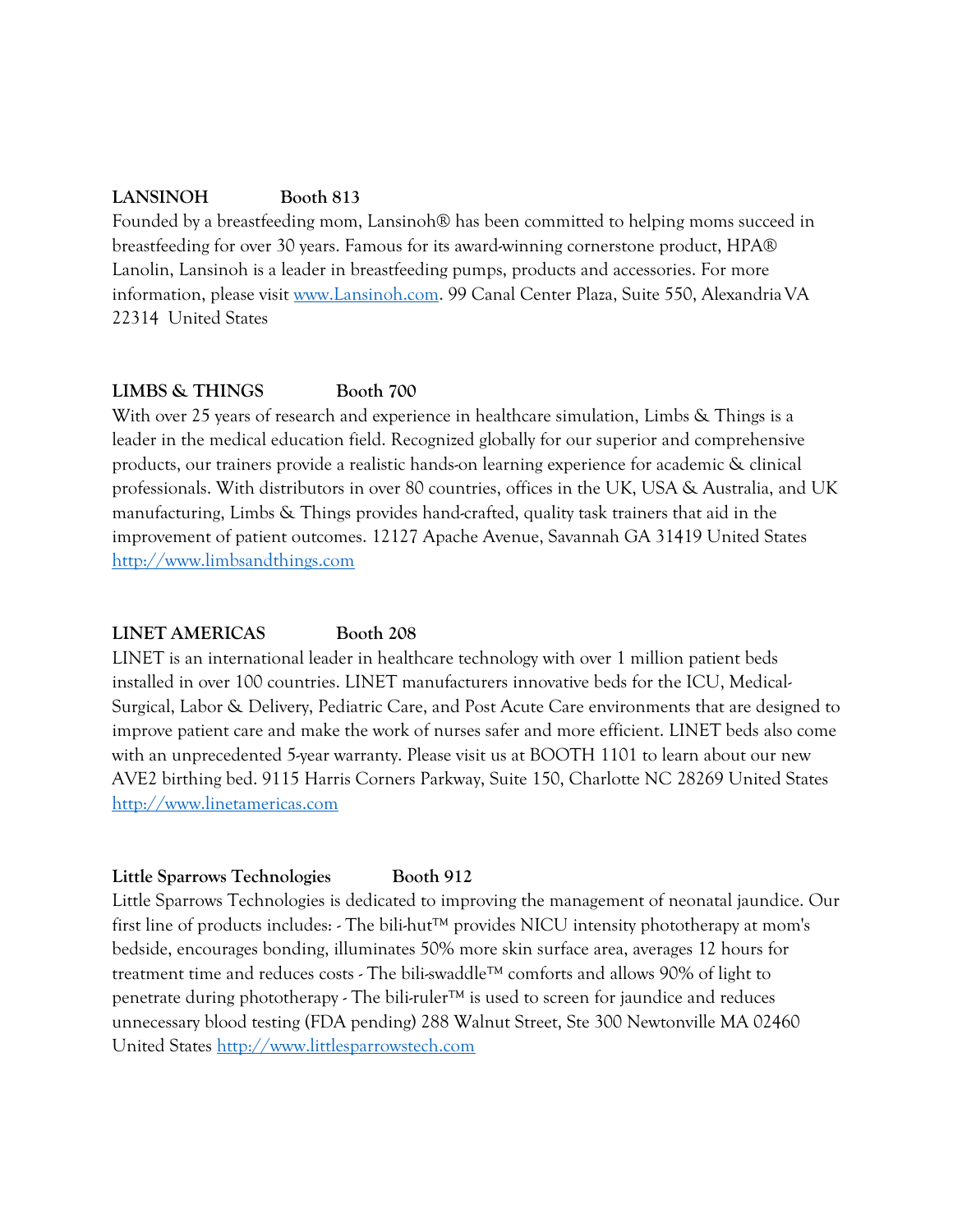#### **Magna Visual Corp. Booth 1128**

Magna Visual is a privately-owned company located in Perrysburg, Ohio with 40 years of experience. We help you customize your networks patient communication tools including dry erase patient boards, removable reusable custom wall signage, and more. Magna Visual is committed to helping its Health Care Industry partners design, implement, and use our industry leading products to better effectively communicate with their patients, nurses, doctors, family and friends on a daily and hourly basis. 28271 Cedar Park Blvd, Perrysburg OH [http://www.visualhealthsystems.com](http://www.visualhealthsystems.com/)

#### **MAICO Booth 1323**

The MAICO easyScreen OAE + ABR combo-screener unites ABR, TEOAE and DPOAE screening capabilities in one device to meet your need for a cost efficient 2-step ABR/OAE hearing screener. Stop by our booth to speak with one of our dedicated newborn hearing screening sales professionals from Hearing Screening Associates. Learn more about our disposable product line and the new ABR EARturtle disposable ear coupler. Call #888-941-4201, visit www.maicodiagnostics.com/us or stop by our booth #1323.10393 West 70th Street, Eden Prairie, MN 55344 United States <http://www.maico-diagnostics.com/us>

**Maniilaq Health Center Booth 1036** PO BOX 256, Kotzebue AK 99752 United States

#### **MARCH OF DIMES Booth 914**



Visit the March of Dimes booth to learn more about how our continuing nursing education modules can help you meet your recertification needs and state requirements for education on maternal mental health and implicit bias in healthcare. Take advantage of special conference savings and enter a drawing for a year's work of free CNE education! For more information, visit: [www.marchofdimes.org/professionals/professional-education.aspx](http://www.marchofdimes.org/professionals/professional-education.aspx) or <https://modprofessionaled.learnupon.com/store> 1550 Crystal Drive, Suite 1300, Arlington VA 22202 United States

#### **MATERNAL 911 Booth 737**

Maternal 911 Safety Program is an online multi-module course designed to provide evidence-based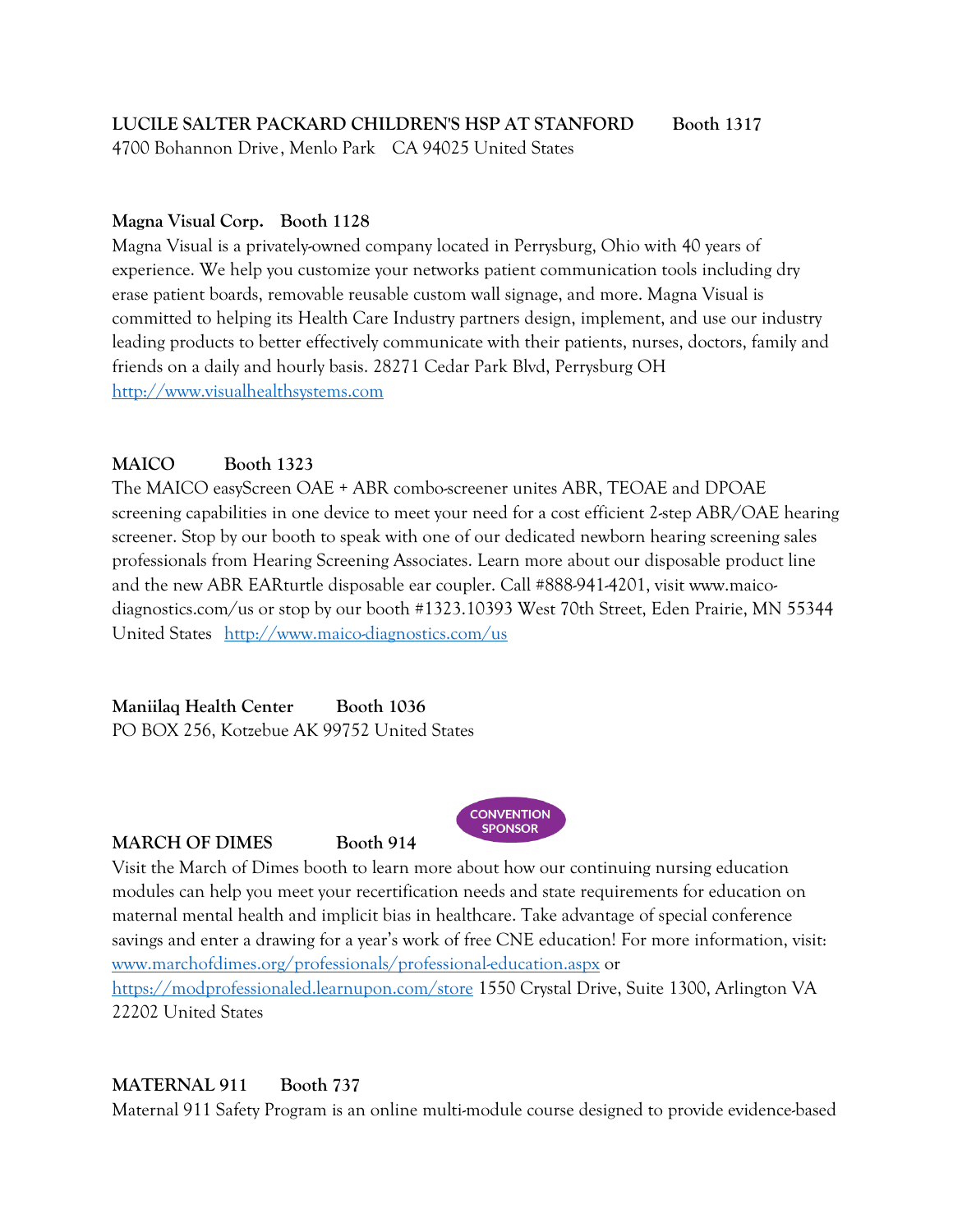education to all healthcare providers working with pregnant women. The program can be completed by individuals or entire healthcare teams. The program contains education on nineteen high acuity, low occurring events. An additional CME/CNE credit is awarded for one hour of simulation activity with simulation scenarios provided in the course. This program focuses on the pregnant woman as neonatal resuscitation focuses on the neonate in NRP. Twenty AMA CNE/CME credits will be awarded upon successful completion of the modules and simulation drills. 475 W. Center Street, Ithaca MI 48847 United States [http://maternal911.com](http://maternal911.com/)

#### **McRoberts Technologies Booth 1004**

McRoberts Technologies is an innovator in providing critical, risk-specific, RTLS and life-safety technologies to select vertical markets. McTech offers RTLS Solutions for Asset Tracking, Staff Duress, Infant Security and Wandering Patients. Our RTLS architecture is elegant, simple, inexpensive, flexible and customizable. It can be a wired, wireless, or hybrid system. 409 Joyce Kilmer Avenue,Suite 307, New Brunswick NJ 08901 United States [http://www.mcrobertssecuritytechnologies.com](http://www.mcrobertssecuritytechnologies.com/)

#### **MEDELA Booth 922**



Medela is the leading company in multi-user breast pumps used in hospitals, maternity units and by lactation consultants worldwide. The Symphony PLUS® breast pump, together with a portfolio of accessories, marks the global standard for breast pumps and initiation protocols in hospitals. In the U.S., Medela also offers a range of enteral feeding products for premature babies in the NICU. Visit Medela.US for more information. 1101 Corporate Drive, McHenry IL 60050-7006 [https://www.medela.com](https://www.medela.com/)

## **MEDICAL INTERACTIVE COMMUNITY** Booth 815

Medical Interactive Community is a transformative training platform with Risk Management and Patient Safety resources. Our comprehensive Perinatal program includes training modules, learning paths, guides, checklists, and management algorithms all designed to meet national safety guidelines while empowering OB clinical staff to improve maternal, fetal, and newborn outcomes. One Galleria Blvd., Suite 700, Metairie LA 70001 United States

[http://www.medicalinteractive.com](http://www.medicalinteractive.com/) <https://www.linkedin.com/company/2994146> <https://twitter.com@medicalinteractive> <https://www.facebook.com/medicalinteractive>

## **MEDICEM, INC. Booth 1026**

Medicem, Inc. is a wholly owned subsidiary of Medicem Group, an integrated biomedical company that develops, manufacturers, and commercializes innovative medical devices with a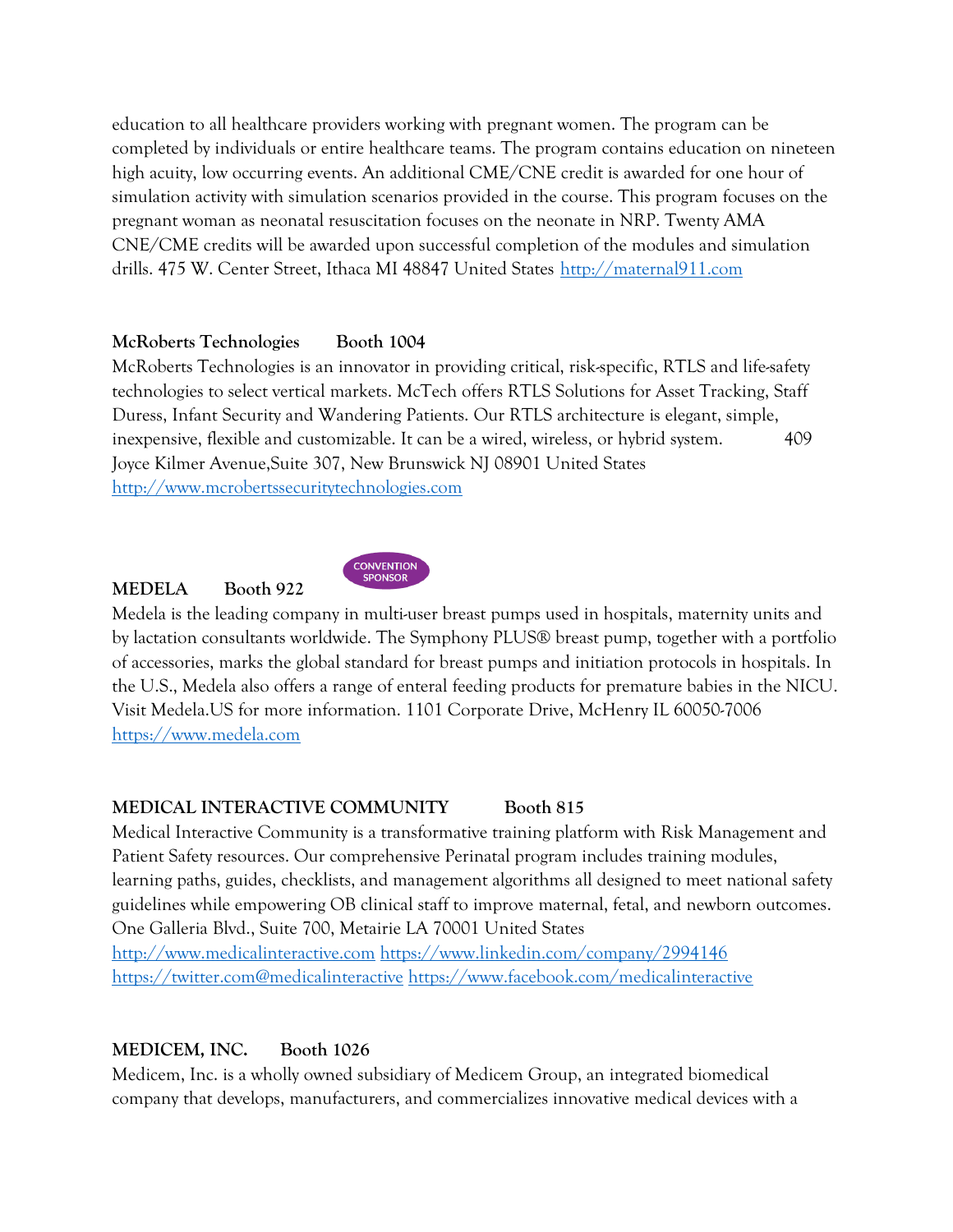focus on gentle and reliable cervical ripening. Dilapan-S (www.DilapanS.com) is an FDA-cleared mechanical cervical dilator designed for predictable and gentle cervical ripening prior to induction of labor. Please see Instructions for Use at DilapanS.com. 125 High Street, Suite 1704 Boston MA 02110 United States [https://www.dilapanS.com/](https://www.dilapans.com/)

**CONVENTION** 

#### **MEDVIRON Booth 214**

**SPONSOR** 

Designed with care, for care, every user will feel and benefit from the quality, thoughtful design, and applied technology in medViron products–from administration to the nursing staff and from the patient to maintenance and environmental services. Each facility has specific needs, desires, and specifications. MedViron is happy to collaborate with healthcare professionals in the creation of products that meet their unique circumstances. Bassinets, Monitor and Delivery Carts, Overbed Tables 9380 Pentatech Drive, Zeeland MI 49464 United States [http://www.medviron.com](http://www.medviron.com/) <https://www.facebook.com/medviron><https://www.linkedin.com/company/medviron>

#### **Memora Health Booth 1101**

Memora Health helps healthcare organizations digitize and automate care journeys—making complex care delivery simple for patients and clinicians to navigate. Memora Health reduces care team notifications by nearly 40%, has an average patient NPS over 70, and improves engagement and clinical outcomes across diverse populations. [https://www.memorahealth.com](https://www.memorahealth.com/)

#### **MEMORIES UNLIMITED INC.** Booth 512

Why does the Memories Unlimited Memory Box have padding and ribbon ties? What is The Preshand System and how does it work? How can I take a better impression with a Keepsake Impressions Kit? Come practice and learn about the research and care used to develop Memories Unlimited bereavement support tools. See how each tool is thoughtfully designed for caregivers to support grieving parents to gently help comfort and remind them, "They came to you for care…and left knowing that you do." 9511 Johnson Point Loop NE, Olympia WA 98516 United States [http://www.memoriesunlimited.com](http://www.memoriesunlimited.com/)

#### **MIMEDX GROUP, INC. Booth 434**

MiMedx is an industry leader in utilizing amniotic tissue as a platform for regenerative medicine, developing and distributing placental tissue allografts with patent-protected, proprietary processes for multiple sectors of healthcare. A pioneer in placental biologics, our core business focuses on the needs of patients with acute and chronic non-healing wounds. [www.mimedx.com.](http://www.mimedx.com/)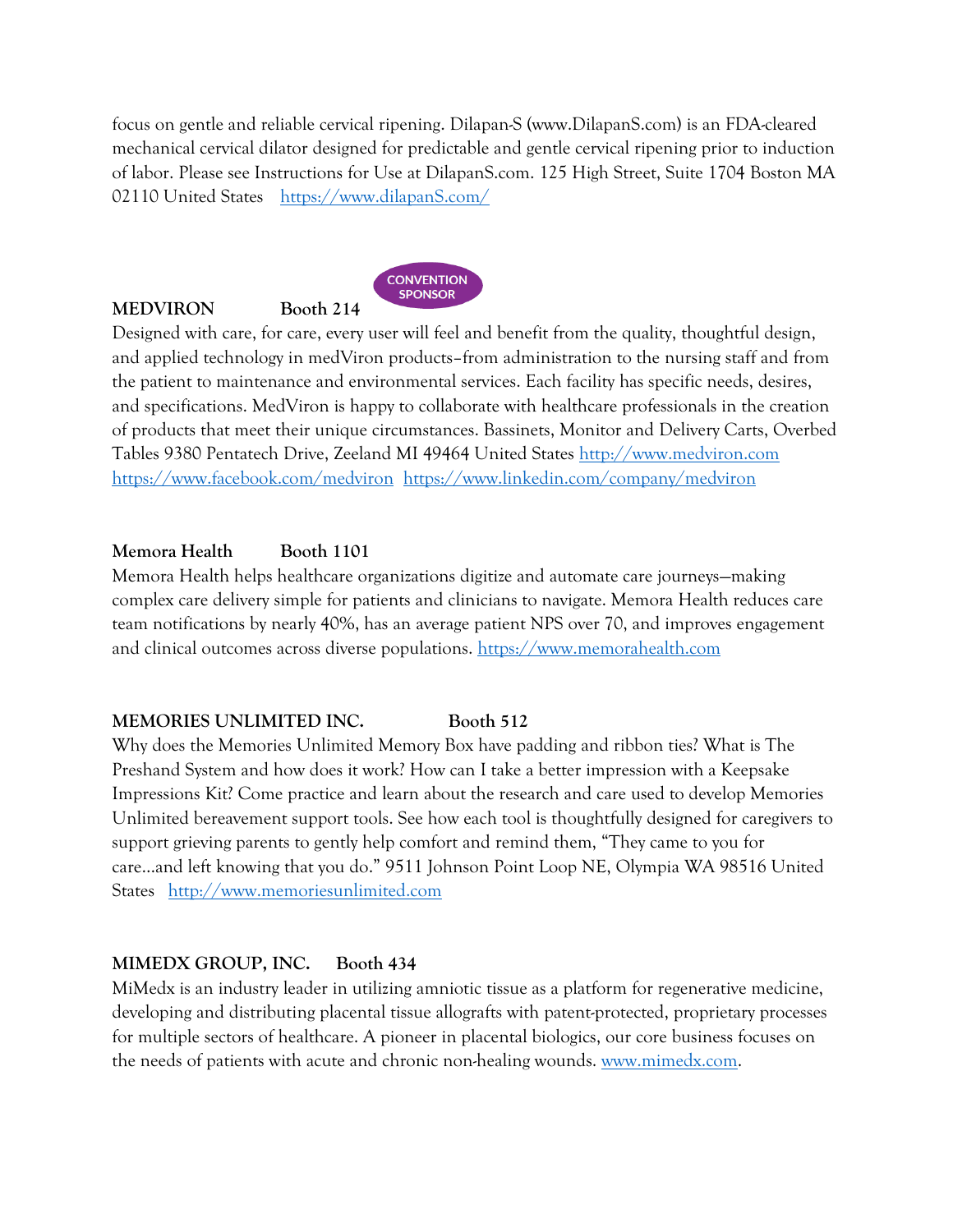#### **MINDCHILD MEDICAL INC Booth 1413**

MindChild Medical is a pioneer in the development of non-invasive fetal monitoring technology. Mindchild's Meridian monitor provides uninterruptible fetal heart rate and fetal EKG data independent of BMI while addressing the deficiencies in both Doppler and FSE.

#### **Modernizing Medicine, Inc. Booth 800**

#### **National Abortion Federation Booth 1102**

CASS supports health care providers who want to find job opportunities in abortion care. We speak to every job seeker that registers with us, discuss their unique situation and what types of opportunities they are looking for. Then, we work to find opportunities that align with them. We connect job seekers with opportunities at both independent clinics and Planned Parenthoods. 1090 Vermont Avenue, NW, Suite 1000 Washington DC 20005 United States <https://abortionstaffing.org/>

#### **National Center on Shaken Baby Syndrome Booth 904**

The Period of PURPLE Crying is the world's leading shaken baby syndrome prevention program. This evidence-based program is given to families after the birth of a baby. It educates about the normal infant crying, techniques to soothe a baby, ways to calm yourself when frustrated, safe sleep methods, and the dangers of shaking a baby. In partnership with hospitals, health departments, the Department of Defense and child welfare agencies, the program has been provided to millions of families. 1433 North 1075 West Suite 110, Farmington UT 84025 United States [http://www.dontshake.org](http://www.dontshake.org/) <https://twitter.com/PURPLEcrying> <https://www.facebook.com/purplecrying>

## National Coalition for Infant Health Booth 1227

The National Coalition for Infant Health is a collaborative of professional, clinical, community health and family support organizations focused on education and advocacy to promote patientcentered care for infants and their families. NCfIH envisions safe, healthy infants whose families can access the information, care and treatment their babies need. 1275 Pennsylvania Ave. NW, Suite 1100A, Washington DC20004 United States <https://twitter.com/InfantCoalition> <https://www.facebook.com/coalitionforinfanthealth>

## **NATIONAL PERINATAL INFORMATION CENTER Booth 1225**

The National Perinatal Information Center (NPIC) is driven by data, collaboration and research to strengthen, connect and empower our shared purpose of improving patient care. For over 35 years,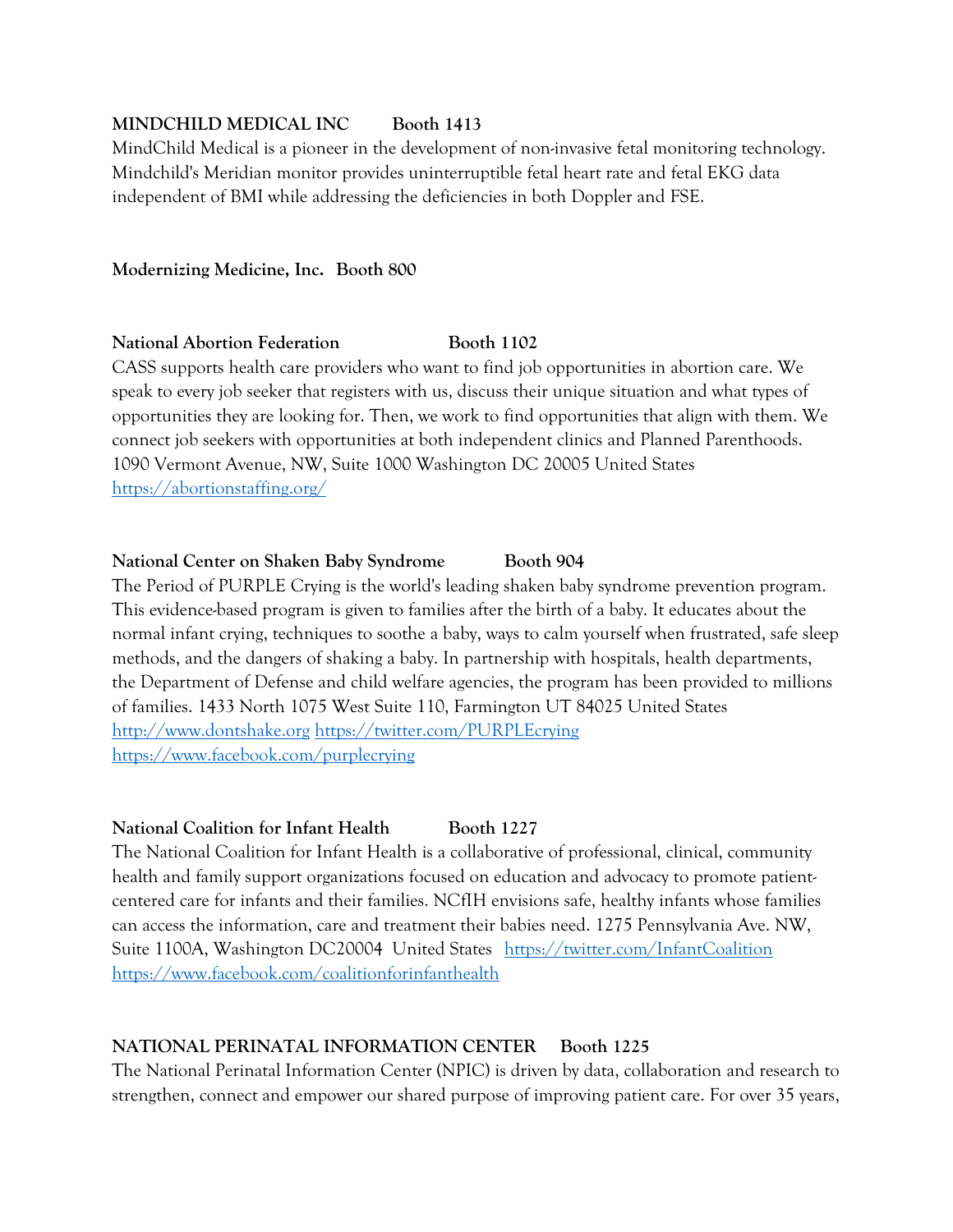NPIC has worked with hospitals to collect and interpret data that drives better outcomes for mothers and newborns. Obstetric and neonatal leadership teams manage many priorities to assure the highest quality outcomes. Let NPIC take care of your quality outcomes data so you can take care of your patients. 225 Chapman Street, Suite 200, Providence, Rhode Island 02905 [http://www.npic.org](http://www.npic.org/)

#### **Navajo Area Indian Health Service Booth 1027**

Gallup Indian Medical Center(GIMC)/Indian Health Service is a 79 bed hospital located in Gallup, NM (bordering the Navajo Indian Reservation). We have vacant RN Labor & Delivery/Post-Partum positions. GIMC is a Baby Friendly Designated Hospital with 5 bed LDR, 7 bed Post-Partum & 1 OR Unit. The C-section rate is 19%. The unit is staffed 24/7 with CNM on floor & Physician back-up. GIMC is a referral center for 2 reservation sites: Crownpoint & Zuni. Patients are primarily Navajo and Zuni. PO Drawer PH; Off Hwy 191, Chinle AZ 86503

#### NEILMED PHARMACEUTICALS, INC. Booth 909

The mission of the company is to create and maintain safe, affordable and effective products to sustain long-term growth and create drug free and effective nasal/sinus, ear and wound care devices for millions of consumers worldwide. Please visit the website www.neilmed.com for more details. 601 Aviation Blvd, Santa Rosa CA 95403 [http://www.neilmed.com](http://www.neilmed.com/)

#### **Nemours KidsHealth Booth 1223**

Nemours KidsHealth syndicates white labeled, pediatric education that is practical, understandable, and actionable. Three separate content libraries are available for license including: • Patient Instructions – accessed and assigned through the EMR • Online – content for websites and social media • Condition-specific Video – network-quality storytelling about children's health Visit www.provider.KidsHealth.org or contact Jeffrey Santoro at Santoro@KidsHealth.org for more information. 1600 Rockland Road, Wilmington DE 19803 United States [http://provider.KidsHealth.org](http://provider.kidshealth.org/) <https://www.linkedin.com/company/kidshealth-/>

#### **NEOLIGHT Booth 706**

NeoLight is a medical device company focused on best-in-class technologies for treating preventable conditions in the newborn care market. Since our founding, NeoLight's focus has been to deliver the best technologies possible for the newborn care market; technologies that will be the new gold standard for the coming decades. 1465 N. Scottsdale Rd. Suite 100, Scottsdale AZ 85257 United States <https://www.theneolight.com/>

<https://www.linkedin.com/company/4858780>

<https://twitter.com/NeoLightPhoto> <https://www.facebook.com/NeolightCompany>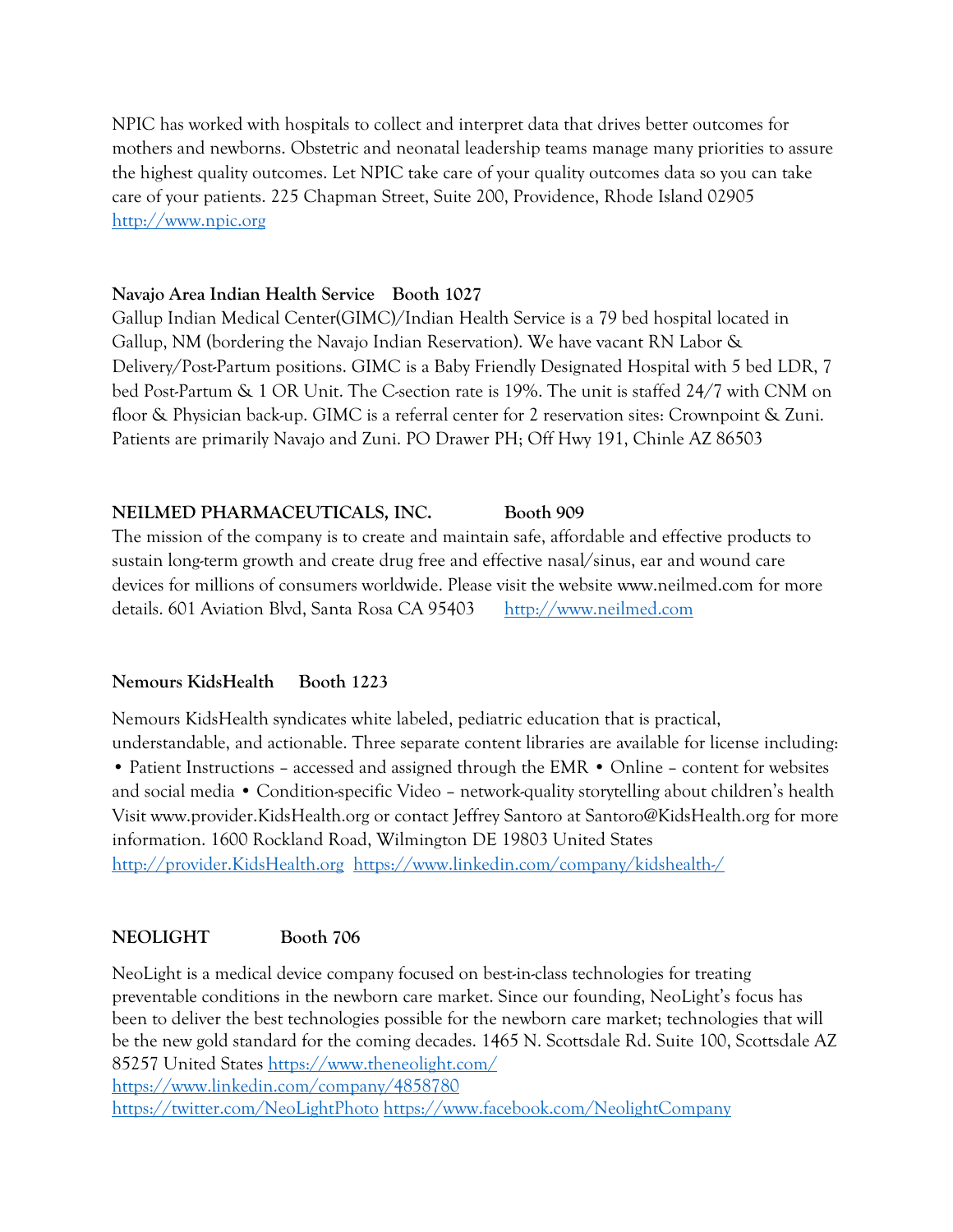**NeoPrediX USA, Inc. Booth 1232** 110 E Broward Blvd, #1700, Fort Lauderdale FL 33301 United States

#### **NEOTECH PRODUCTS LLC** Booth 935

Neotech has been manufacturing innovative medical products for 30 years. Products that make a difference in the quality of treatment for neonatal and pediatric patients, their parents, and the clinicians that attend to them. Products include the NeoBar® ET Tube Holder, Little Sucker® Suction Devices, Neotech RAM Cannula®, NeoLead® ECG Electrodes, and NeoShades® Phototherapy Eye Shields. Please visit neotechproducts.com to see how we are truly Making a Difference...In the NICU, the PICU and Beyond! 28430 Witherspoon Pkwy, Valencia CA 91355-4167 United States [http://www.neotechproducts.com](http://www.neotechproducts.com/)

#### **NI-Q Booth 906**

1710 Willow Creek Circle, Suite 100, Eugene OR 97402 United States

#### **Northern Kentucky University Booth 736**

Northern Kentucky University emphasizes lifelong learning, offering undergraduate, graduate and doctoral accredited programs built with the working nurse in mind. Our evidence-based programs enhance your leadership abilities and prepare you for professional nursing roles across a broad spectrum of healthcare settings. Light your path to a rewarding future. 400 Nunn Drive, Highland Heights KY 41099 United States

#### **Northside Hospital Booth 1025**

Northside Hospital offers state-of-the-art Women's Centers focusing on women's health and wellness. Designed to care for a woman throughout her life – from preconception and childbirth to midlife and beyond. Northside has been the comforting, familiar presence for mothers-to-be in Atlanta for more than a generation. In fact, we are the undisputed leader in maternity services, delivering more babies a year than any other community hospital in the country. 1000 Johnson Ferry Road, Atlanta GA 30342 United States [http://northside.com](http://northside.com/)

#### **NORTON SOUND HEALTH CORPORATION Booth 314**

Welcome to Norton Sound Health Corporation (NSHC), a tribally owned and operated, independent, not-for-profit health care organization. NSHC operates the Norton Sound Regional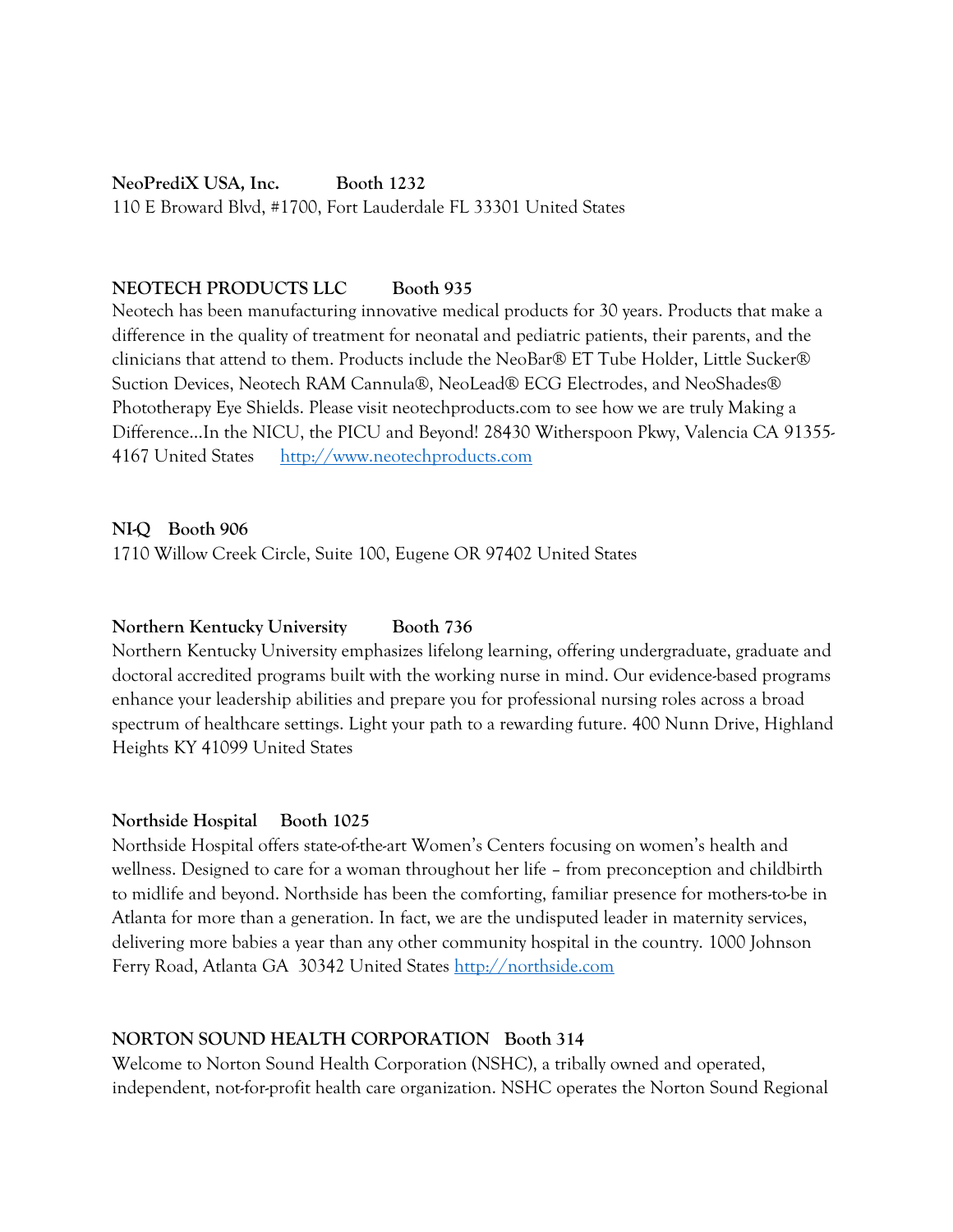Hospital in Nome and 15 village clinics in the Bering Strait region. NSHC was established in 1970 to meet the healthcare needs of people of the Alaska Native and American Indian people of the Bering Straight region. Our mission is to provide quality health services and promote wellness within our people and environment. P.O. Box 966, Nome AK 99762 United States

### **NOVANT HEALTH Booth 1224**

Novant Health is an integrated network of physician clinics, outpatient facilities and hospitals that delivers a seamless and convenient healthcare experience to communities in Virginia, North and South Carolina, and Georgia. Novant Health consists of more than 1,380 physicians and nearly 24,000 employees, including 14 medical centers and hundreds of outpatient facilities and physician clinics. Please visit our website at<http://www.novanthealth.org/careers>

#### **NOW I LAY ME DOWN TO SLEEP** Booth 1306

Now I Lay Me Down to Sleep (NILMDTS) is a nonprofit that introduces remembrance photography to parents experiencing the loss of a baby. Additionally, NILMDTS offers a continuing education course for medical professionals. This ANCC-accredited course will share how photography is increasingly becoming a best practice for perinatal loss. With the knowledge and skills taught, providers will be able to give their bereaved parents the best patient experience possible under the circumstances. P.O. Box 621669, Littleton CO 80162 United States <https://www.facebook.com/nilmdts/> <https://twitter.com/nilmdtsHQ> <https://www.linkedin.com/in/nilmdts/>





Nurse Builders builds nurses through certification, continuing education (CE), and mentoring. We provide CE e-courses, certification exam study aids (e.g. exam-style Q&A books and study cards), certification review e-courses, live web-streaming certification review courses, mentoring ecourses and a mentoring e-program platform. 7715 Crittenden Street, Suite 350, Philadelphia PA 19118 United States [http://www.nursebuilders.net](http://www.nursebuilders.net/)

## **NURSES SERVICE ORGANIZATION (NSO)** Booth 1034

For over 40 years, Nurses Service Organization (NSO) has been helping defend nursing professionals from medical malpractice lawsuits and state board of nursing inquiries. Over 550,000 nursing professionals safeguard their careers with quality, affordable coverage through NSO. 159 E. Country Line Road, Hatboro PA 19040 United States [http://www.nso.com](http://www.nso.com/)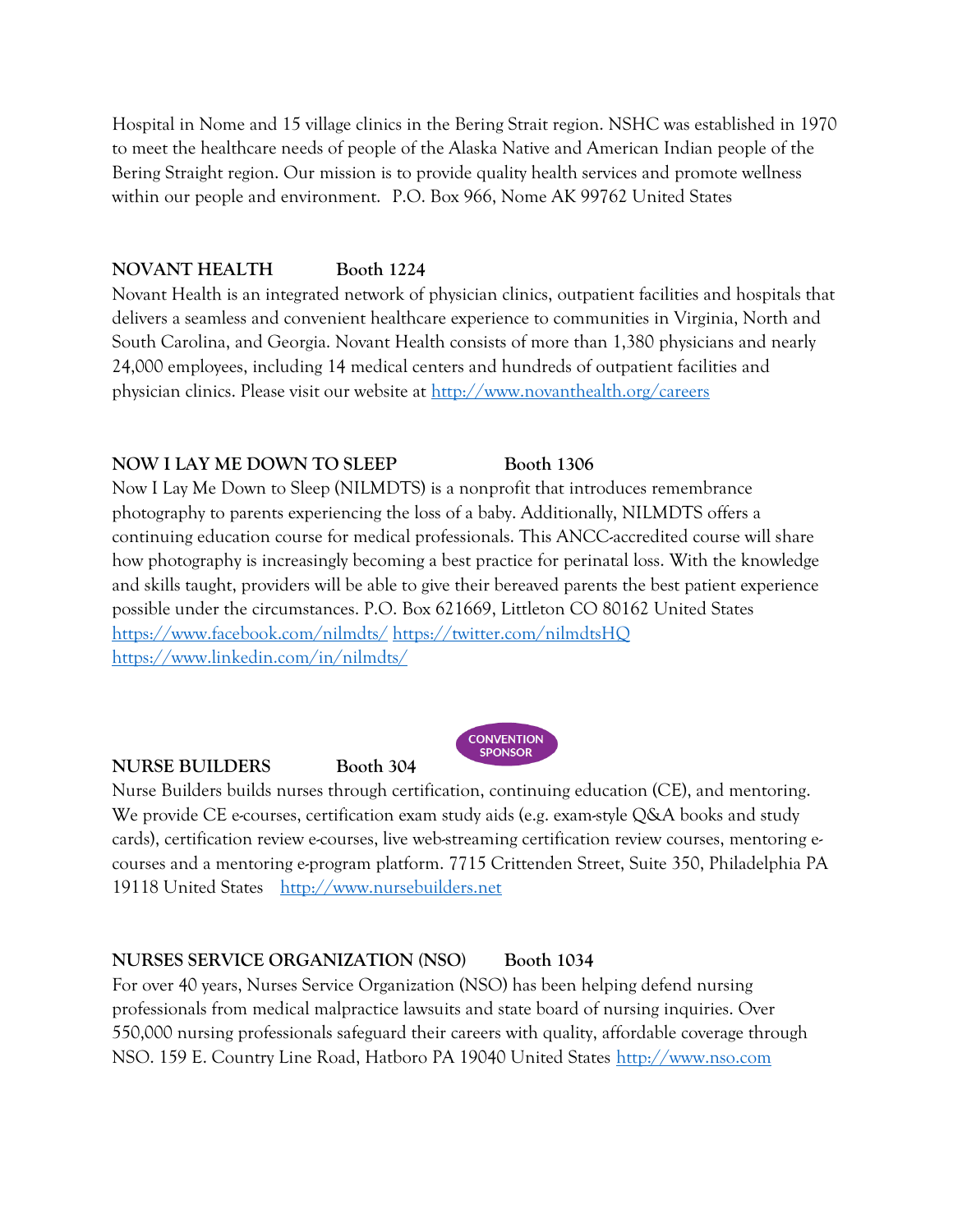# **NUVO CARE Booth 117**

Nuvo is an emerging leader in maternal-fetal connected health, passionate about creating technology that radically transforms the experience of pregnancy care for parents and healthcare providers. Our platform, INVU by Nuvo, is an innovative remote maternal-fetal monitoring and management solution that connects pregnant patients with a network of care, wherever they may be. INVU is FDA cleared and clinically validated for remote non-stress testing, having recently been published in AJOG's Gray Journal. Using data, we are dedicated to revolutionizing antenatal care. Yigal Alon 94. St, Alon Tower 1, Tel Aviv 6789155 Israel <https://www.nuvocares.com/solutions>

<https://www.linkedin.com/company/nuvo-cares> <https://www.facebook.com/nuvocares/> [https://twitter.com/NuvoCares?ref\\_src=twsrc%5Egoogle%7Ctwcamp%5Eserp%7Ctwgr%5Eauth](https://twitter.com/NuvoCares?ref_src=twsrc%5Egoogle%7Ctwcamp%5Eserp%7Ctwgr%5Eauth)



## OBIX BY CLINICAL COMPUTER SYSTEMS, INC. Booth 401

OBIX provides a full continuum of electronic fetal monitoring solutions and services to help improve patient outcomes. Whether you are looking for a new perinatal data system, fetal monitors, mobile carts, or the whole package, OBIX has the solution for you! 2895 Greenspoint Pkwy, Ste 500, Hoffman Estates IL 60169 United States<http://www.obix.com/> <https://twitter.com/OBIXperinatal> <https://www.facebook.com/obixperinatal> <https://www.linkedin.com/company/141134>

## **Optum OB Homecare Booth 1212**

Optum OB Homecare offers home-based skilled nursing services for high-risk obstetrical patients. Our programs include services to reduce preterm birth, manage nausea and vomiting in pregnancy, improve outcomes for patients at risk for or diagnosed with preeclampsia and diabetes. We are looking for well-qualified nurses to join our team. Candidates can apply for Optum positions through the UHG careers page [\(http://careers.unitedhealthgroup.com/\)](http://careers.unitedhealthgroup.com/). 11000 Optum Circle, Eden Prairie MN 5344 United States [https://www.optum.com](https://www.optum.com/)

**CONVENTION SPONSOR** 

**Organon LLC Booth 923** Alydia Health is the proud maker of the

Jada System for postpartum hemorrhage and abnormal postpartum uterine bleeding. Jada uses lowlevel vacuum to induce uterine contraction, offering a fast, definitive and physiologic approach. 30 Hudson Street, Jersey City NJ 07302 United State [https://thejadasystem.com](https://thejadasystem.com/)

# **OWEN MUMFORD Booth 1316**

Owen Mumford is a leading global manufacturer with 60+ years expertise in the development of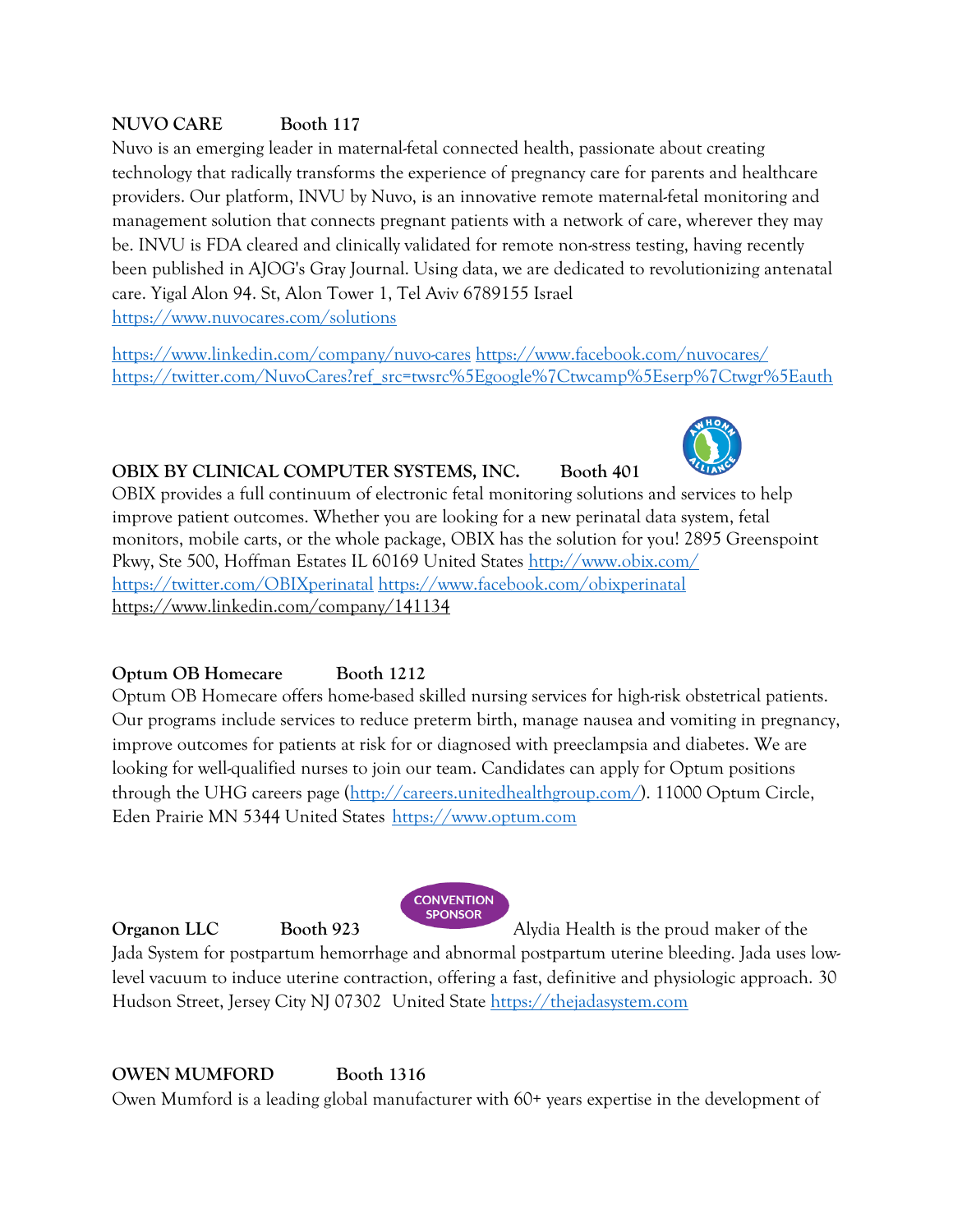medical devices. Owen Mumford's product range features Unistik® TinyTouch™, Unistik® 3 and Unistik® Touch. All Unistik® products are designed to enhance patient comfort during blood sampling. 1755 West Oake Commons Court, Marietta GA 30062 United State



#### **P&G/Pampers Booth 301**

Pampers®, the #1 Choice of hospitals\*, has been trusted by nurses and hospitals for over 40 years to help care for patients. And over 25 million babies worldwide wear Pampers daily, making it the #1-selling diaper globally. To learn about Pampers, please contact pamperspro.im@pg.com. (\*based on newborn hospital diaper sales) Winton Hill Business Center, 6280 Center Hill Avenue, Cincinnati OH 45224 United States [http://www.pampers.com](http://www.pampers.com/)



#### **PACIRA BioScience, Inc Booth 832**

Pacira BioSciences, Inc. (NASDAQ: PCRX) is a leading provider of non-opioid pain management and regenerative health solutions dedicated to advancing and improving outcomes for health care practitioners and their patients. The company's long-acting local analgesic, EXPAREL® (bupivacaine liposome injectable suspension) was commercially launched in the United States in April 2012. To learn more about Pacira, including the corporate mission to reduce overreliance on opioids, visit [www.pacira.com.](http://www.pacira.com/) 5 Sylvan Way, Parsippany-Troy Hills NJ 07054 United States

PALOMAR HEALTH Booth 1324

2140 Enterprise Street, Escondido, California 92029

#### **PARADIGM MEDICAL SYSTEMS - MODEL-MED INTERNATIONAL Booth 616**

Paradigm Medical Systems is proud to be the exclusive North American distributor of MODELmed OB/GYN task trainers. Bring incredible tactile realism to your simulations with accurate internal anatomy and dynamic accessories. Remarkable polymer elasticity and durability coupled with the rigidity of accurate internal skeletal structures creates an unparalleled experience, enabling the lifelike application of complex maneuvers. All models are available for you to try hands-on! 2331 SW SCHOLLS FERRY RD, Portland OR 97221 United States <https://www.paradigmmedicalsystems.com/> <https://www.linkedin.com/company/paradigmmed> <https://twitter.com/paradigmmed> <https://www.facebook.com/paradigmmedicalsystems/>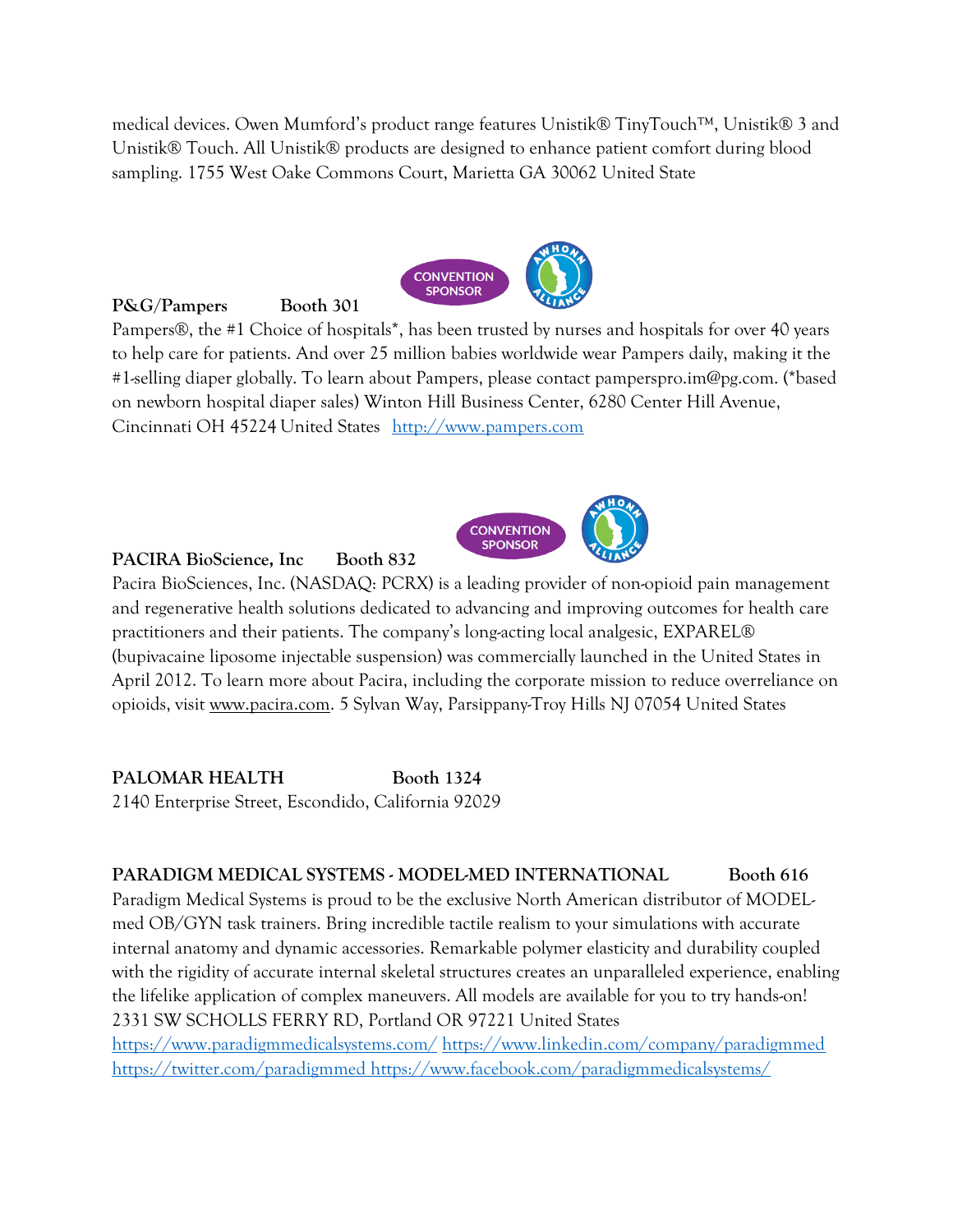#### **Parity Healthcare Analytics Booth 335**

Parity Healthcare Analytics is a perinatal, real-time acuity-based staffing tool and analytics platform. 173 Barnstable Rd, South, Portland Maine 04106 [http://www.paritystaffing.com](http://www.paritystaffing.com/) <https://www.linkedin.com/company/parity-healthcare-analytics-inc>

#### PARKLAND HEALTH & HOSPITAL SYSTEM Booth 1202

Parkland Health & Hospital System, Dallas County Hospital District, was established to provide health care to the indigent of Dallas County. Today, with 950 beds, Parkland has become a major referral center acclaimed for quality care, teaching, and research. Parkland is growing and we have opportunities that will let you grow with us.

## **PATIENTS FIRST PRODUCTS Booth 1005**

Patients First is dedicated to helping you create the best patient experience. Our pioneering range of products include The Infant Discharge Cart for a safe and convenient "one trip" discharge for newborn's, parents, and staff. The Infant Mini Transport is a tremendous convenience for visits to any Health Care facility. 105 West Dewey Avenue, Building D, Suite 410, Wharton NJ 0788

#### PERIFACTS OB/GYN ACADEMY Booth 1117



Offering online continuing education programs for Labor and Delivery, Antepartum/Postpartum, and Women's Health Care Providers, where Individuals and Groups earn accredited CNE Contact Hours and CME credits at their convenience. We offer a variety of continuing education programs in Obstetrics, Fetal Monitoring, Newborn Care, Patient Safety, Menopause Management, and more! Ask about our certification resources too! Visit our Booth to learn more and for exclusive giveaways! 601 Elmwood Ave., Box 668, Rochester NY 14642 United States [https://www.urmc.rochester.edu/center-experiential-learning/conferences-courses-events/peri](https://www.urmc.rochester.edu/center-experiential-learning/conferences-courses-events/peri-facts.aspx)[facts.aspx](https://www.urmc.rochester.edu/center-experiential-learning/conferences-courses-events/peri-facts.aspx) [https://www.linkedin.com/in/perifacts /](https://www.linkedin.com/in/perifacts%20/) <https://twitter.com/PeriFACTS> <https://www.facebook.com/PeriFACTS>

## **PERIGEN Booth 323**

PeriGen offers innovative perinatal software solutions, including PeriWatch Surveillance™ and PeriWatch Vigilance® , an automated Early Warning System that works with existing fetal monitoring software to quickly and consistently identify patients who may be developing a potentially worsening condition. This AI software solution can be used to help standardize clinical interpretation across any healthcare enterprise potentially improving clinical outcomes for moms and babies. 100 Regency Forest Drive, Suite 200, Cary, North Carolina 27518 [http://www.perigen.com](http://www.perigen.com/)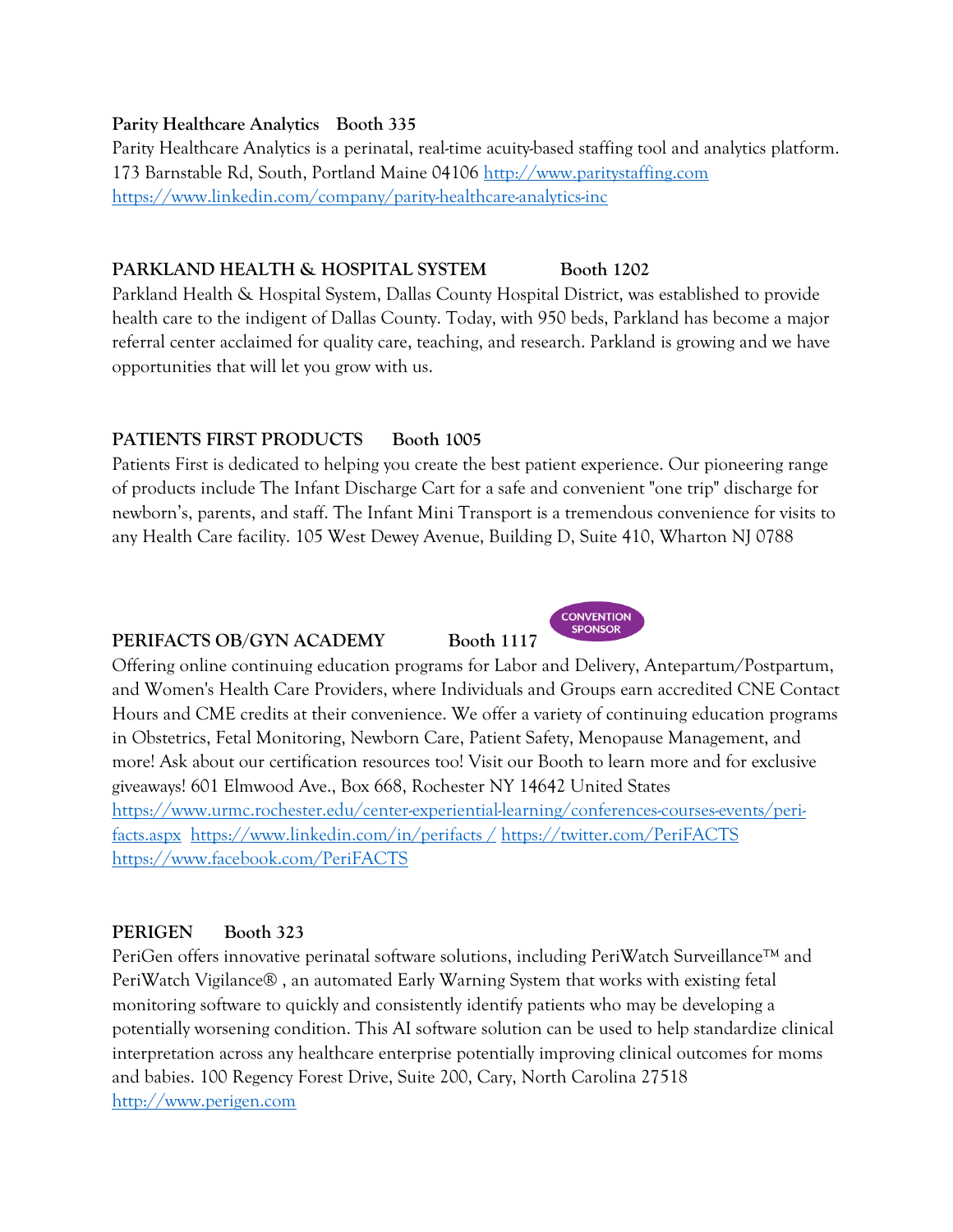#### **Perinatal Potpourri, LLC Booth 926**

Perinatal Potpourri has Onsite courses, 1 & or 2 day education programs, educator mentoring & consulting are all available on our website www.perinatalpotpourri.com. We offer NCC Prep courses with study guide and practice tests that guarantee your success! Want to become an AWHONN Instructor or AWHONN OPS instructor? You're at the right place, click the tab on our website for more information. AWHONN Intermediate and Advanced offered monthly! Self study programs are available as well! 1710 Branchwood Ct., Powder Springs GA 30127 United State [http://www.perinatalpotpourri.com](http://www.perinatalpotpourri.com/) [https://www.facebook.com/Perinatal-Potpourri-](https://www.facebook.com/Perinatal-Potpourri-231237307568820)[231237307568820](https://www.facebook.com/Perinatal-Potpourri-231237307568820)

## **PERINATAL QUALITY FOUNDATION Booth 704**

The Mission of the Perinatal Quality Foundation is to improve the quality of Obstetrical medical services by providing state of the art educational programs and evidence-based, statistically valid monitoring systems to evaluate current practices and facilitate the transition of emerging technologies into clinical care by providing programs like Nuchal Translucency Quality Review (NTQR), The Cervical Length and Education Review (CLEAR) and The Fetal Monitoring Credentialing (FMC). 3017 Brookhollow Road, Oklahoma City OK 73120 United States [http://www.perinatalquality.org](http://www.perinatalquality.org/)

## **Perspective Medical LLC** Booth 1229

Our Mission: To decrease maternal mortality and morbidity due to hemorrhage. Our Vision: A world where no mother is lost during childbirth. The Hemorrhage View C-Section Drape helps prevent a missed or delayed diagnosis of hemorrhage resulting in earlier intervention and better maternal outcomes. P.O. Box 49644, Colorado Springs CO 80949 United States [http://www.perspectivemedical.org](http://www.perspectivemedical.org/)



#### **PHILIPS Booth 715**

Philips is a leading health technology company focused on improving people's health and enabling better outcomes across the health continuum – from healthy living and prevention, to diagnosis, treatment and home care. Applying advanced technologies and deep clinical and consumer insights, Philips partners with customers to deliver integrated solutions that enable better outcomes at lower cost. 222 Jacobs St., Cambridge MA 02141 United States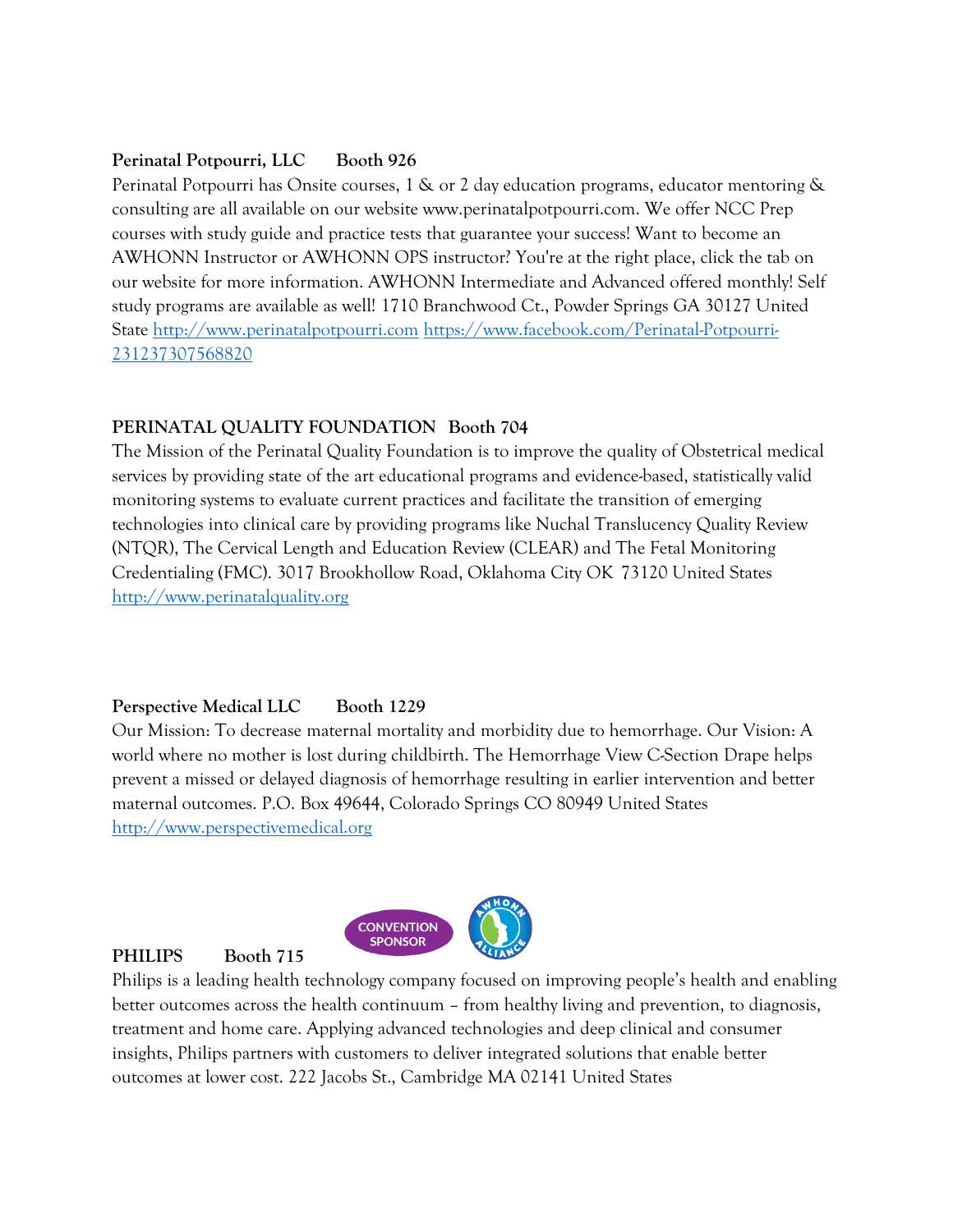# <http://www.philips.com/healthcare> <https://www.linkedin.com/company/philips/> <https://twitter.com/philips> <https://www.facebook.com/Philips>

#### **PORTER INSTRUMENT Booth 612**

Porter nitrous oxide and oxygen delivery systems has offered pain and anxiety relief during labor for decades. Our next generation device, the NEW Nitronox Plus, offers features not available before including a key lock system that prevents nitrous from flowing without the key, a low gas pressure alarm that alerts you when either gas is running low and an internal, but accessible demand valve that allows for easy PM by biomeds. Visit booth #612 and see why Porter is "The Trusted Name in Nitrous" 245 East Township Line Road, Hatfield PA 19440 United States <http://www.porterinstrument.com/labor>

#### **POSTPARTUM SUPPORT INTERNATIONAL (PSI) Booth 1107**

PSI increases awareness about the emotional changes that parents experience during pregnancy and postpartum. Services for parents include the HelpLine, peer mentors, online support groups, and Support Coordinators to help parents find care. Services for professionals include trainings and certification, awareness materials, membership, Perinatal Psychiatric ConsultLine, and Provider Directory. 6706 SW 54th Avenue, Portland OR 97219 United States [http://www.postpartum.net](http://www.postpartum.net/)

## **PREGNANCY LOSS AND INFANT DEATH ALLIANCE (PLIDA)** Booth 1029

Pregnancy Loss and Infant Death Alliance (PLIDA) serves as leaders in perinatal and neonatal bereavement care. We do this through education, advocacy, and networking for health care providers and parent advocates to promote the highest quality of consistent evidence-based care for all families. Join us at PLIDA's International Perinatal Bereavement Conference in Denver October 12 - 15, 2022. P.O Box 826, Castle Rock CO 80104 United States [https://plida.org](https://plida.org/) <https://www.linkedin.com/company/pregnancy-loss-and-infant-death-alliance-plida-/> <https://twitter.com/PLIDAnetworking> <https://www.facebook.com/PLIDA.org>

#### **PROLACTA BIOSCIENCE Booth 916**

Prolacta Bioscience Inc. is a privately held life sciences company dedicated to Advancing the Science of Human Milk®. As the world's leading hospital provider of 100% human milk-based nutritional products, Prolacta's life-saving products have reduced complications and improved health outcomes for premature infants. Learn more at Prolacta.com 1800 Highland Ave, DUARTE CA 91010 United States [http://www.prolacta.com](http://www.prolacta.com/)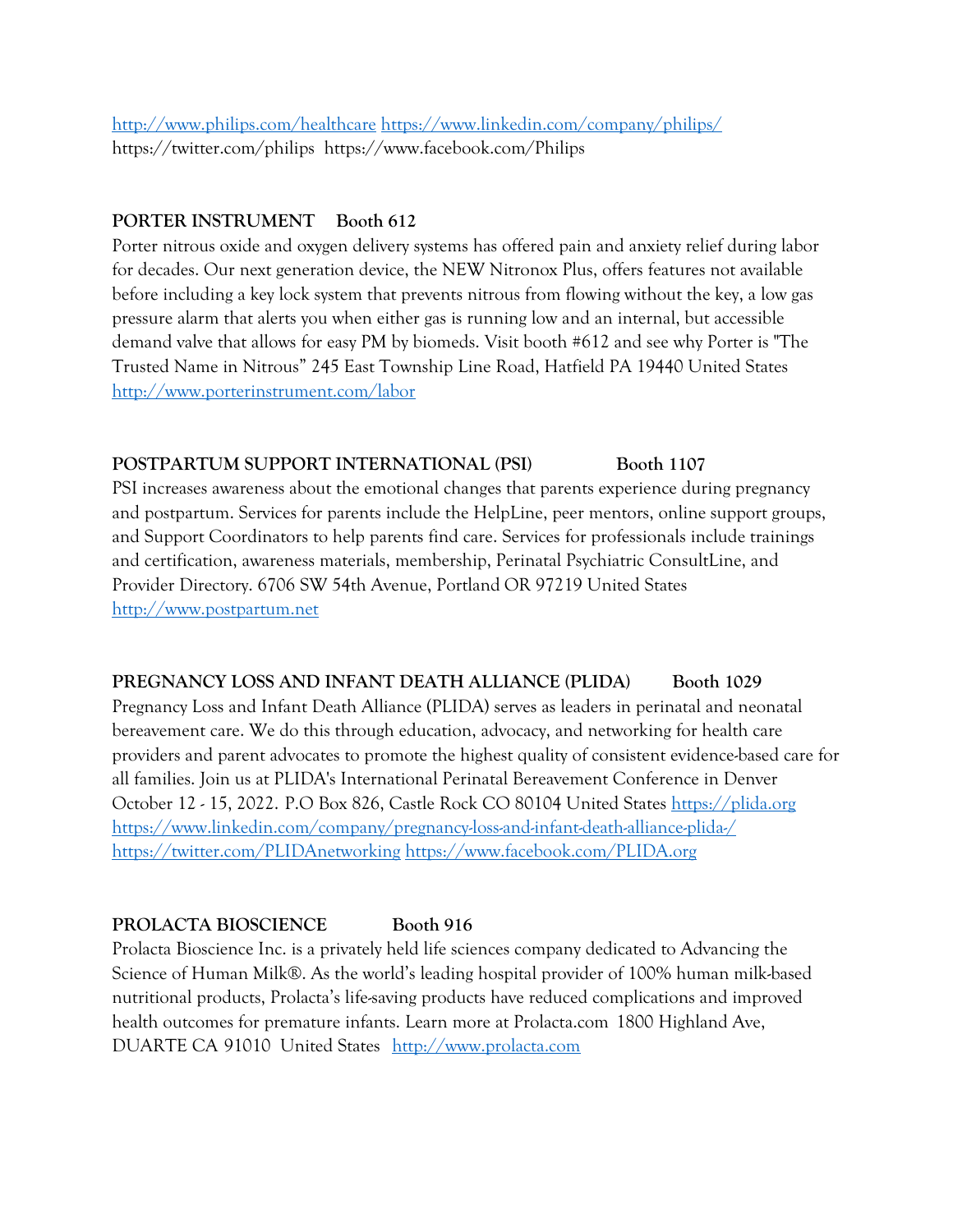## **Proov by MFB Fertility, Inc. Booth 225**

Set your patients up for a successful fertility journey with Proov's suite of in vitro diagnostics. Proov at-home tests provide fertility insights throughout the entire menstrual cycle, including the first and only FDA-cleared test to confirm ovulation across the implantation window. 1630a 30th Street, Boulder, CO 80301 [http://www.proovfertility.com](http://www.proovfertility.com/) <https://twitter.com/proovtest> <https://www.linkedin.com/company/proovtest>

## **QIAGEN, INC. Booth 613**

QIAGEN is the leading global provider of Sample to Insight solutions to transform biological materials into valuable molecular insights. QIAGEN's commitment to prenatal care is evident through a comprehensive portfolio of tests which includes the AmniSure ROM Test. 19300 Germantown Road, Germantown MD 20874United States <https://www.qiagen.com/us/>

#### **Reckitt/Mead Johnson Nutrition Booth 607**

Mead Johnson Nutrition (MJN)/Reckitt has combined state-of-the-art research, scientific partnerships, and commitment to the highest quality and nutritional standards to boost developing minds and bodies. Our Enfa portfolio and innovations are trusted by parents and healthcare professionals around the world to support growing families at every stage of development. To explore our portfolio of tailored nutrition and hear from our experts, visit booth #607 or www.hcp.meadjohnson.com 2400 West Lloyd Expressway, Evansville IN 47721 [https://www.hcp.meadjohnson.com](https://www.hcp.meadjohnson.com/)

#### **Regal + Lager Booth 1422**

Love To Dream is a three-stage sleep system allowing babies to be swaddled in the natural position they go into when we put them on their backs, which is arms up. And Swaddle UP contains the Moro Reflex by providing enough resistance in the arms to calm the startle reflex while allowing baby to get their hands to their face to self-soothe. Dual zippers make diaper changes and access for various cords and tubes easy. The single layer of fabric reduces risk of overheating. Stop by booth 1422. 1100 Cobb Place Blvd. NW, Suite 100, Kennesaw GA 30144 United States [http://www.us.lovetodream.com](http://www.us.lovetodream.com/) <https://www.linkedin.com/company/love-to-dream-/> <https://twitter.com/lovetodreamusa> <https://www.facebook.com/LoveToDreamUSA/>

#### **RELIAS Booth 1000**

Relias empowers clients across the continuum of care with analytics, assessments and learning solutions that help them reduce variation and deliver better patient, resident and client outcomes,



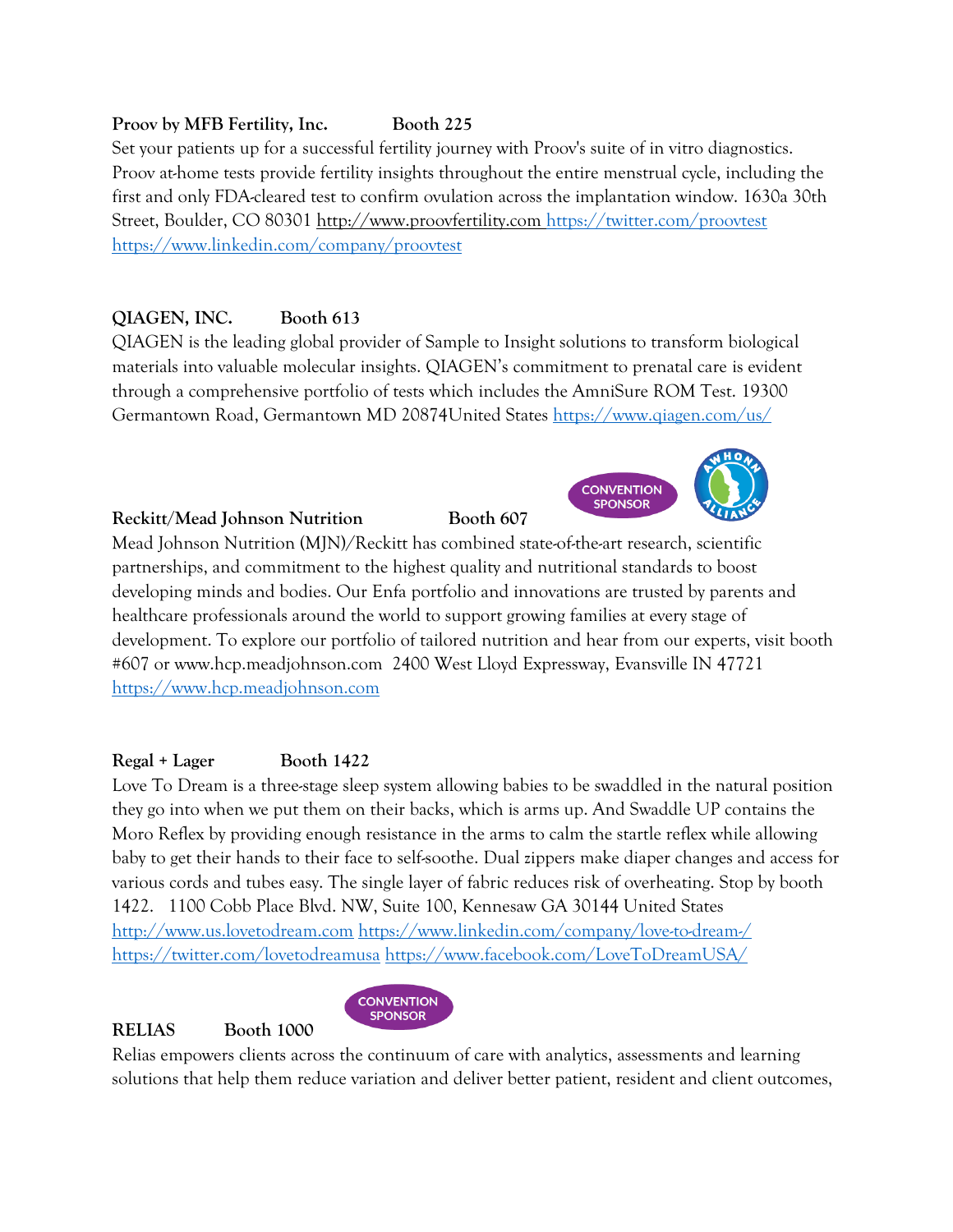and better financial results. Let us help you get better: [www.relias.com.](http://www.relias.com/) 1010 Sync St, Suite 100, Morrisville NC 27560 United States

#### **RF TECHNOLOGIES Booth 1023**

RF Technologies is a leading provider of customized safety and security solutions for healthcare. Safe Place® Infant Security is the industry's first RFID infant security system. Smart Sense® technology features the softest banding on the market with multiple measures of tamper detection. Baby Check™ verifies Baby's identity before entering Mom's room. Safe Place Peds offers a locking transmitter. Clinical education helps to train staff and launch your system. Reach technical support 24/7/365. 3215 N 126th St, Brookfield WI 53005 United States [http://www.rft.com](http://www.rft.com/)

#### **RITUAL Booth 217**

Ritual is health technology company reinventing daily health essentials to support foundational health. With leading scientists & researchers, we develop products based on thousands of research studies & clinical trials, including our prenatal & postnatal multivitamins, & pregnancy/postpartum protein powder

### **ROFTEK LTD T/A FLEXMORT Booth 1133**

Flexmort's CuddleCot has been internationally recognised across the world as significantly helping parents who suffer the loss of a baby. Dealing with the death of a baby is clearly an incredibly difficult event for parents and bereaved parents should be given the option of spending Time with their baby. Time allows the family to form an important bond with their baby. Unit 1C Cotswold Buildings"Barnswood Point, Corinium Avenue, Gloucester GL4 3HX United Kingdom [http://www.flexmort.com](http://www.flexmort.com/)

#### **SANOFI Booth 201**

We are an innovative global healthcare company, driven by one purpose: we chase the miracles of science to improve people's lives. Our team, across some 100 countries, is dedicated to transforming the practice of medicine by working to turn the impossible into the possible. We provide potentially life-changing treatment options and life-saving vaccine protection to millions of people globally, while putting sustainability and social responsibility at the center of our ambitions. 450 Water Street, Cambridge MD 02141 United States

#### **SAPLACOR Booth 936**

AEGIS™ Neonate Medical Wrap FDA cleared Wash & Re-Use \$8.00 = 10+ uses (\$79.00) Reducing The Risk Of: - Cold Stress & Hypothermia - Falls, Suffocations & SUPC - PPD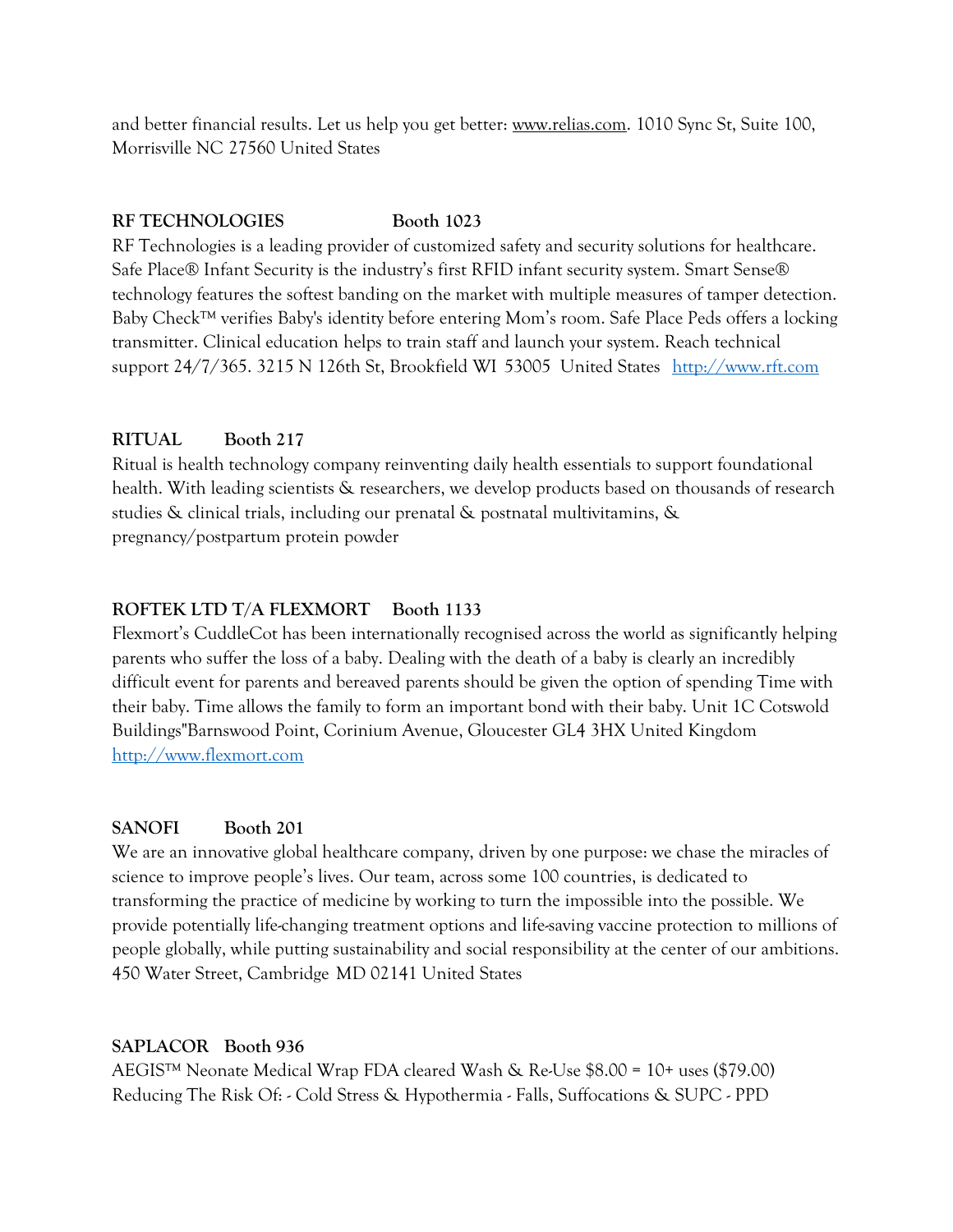Improving Best Practices - Infection Prevention - Bonding/Safe Sleep - Breastfeeding X-STATIC silver technology creates a antimicrobial shield for baby (Reduces Coronavirus viability by 98.87%) & regulates temperature. Mom has been baby's incubator since conception, why stop now? Trust AEGIS, THE SEATBELT OF MATERNITY for your neonatal needs.

#### **SEAL SHIELD, LLC Booth 802**

Founded in 2006, Seal Shield is the world leader in innovation, development, and manufacturing of industrial-grade solutions, including waterproof keyboards and mice, UV resistant multilayer screen protectors, advanced polymer materials, and UV-C Sanitization Systems for portable devices & equipment. The Electroclave UV-C sanitization solution is used within many NICU's and L&D Departments across the country for mobile device sanitization!

#### **SECURE CARE PRODUCTS, INC.Booth 1201**

For nearly 40 years, Secure Care Products, LLC. has been a leader in the design and manufacture of infant security systems, mother-baby matching and wandering patient solutions. Our systems help healthcare facilities minimize risks for patients, visitors and staff through security monitoring to augment safety procedures. We also offer fully-integrated RTLS solutions and mobile alerting via Secure Care's Enterprise Visibility platform. Our products are proudly manufactured in the USA. 39 Chenell Dr., Concord NH 03301 United States<https://www.securecare.com/>

#### **SOOTHING SCENTS INC. Booth 927**

Soothing Scents, creator of QueaseEASE, is dedicated to providing nurses with aromatherapybased interventions to help manage distress and discomfort at every stage of a patient's hospital experience. We combine innovative inhaler delivery systems with advanced evidence-based formulas, ensuring safer outcomes and better experience of care, from hospital to home. 119 Lee Boy Road, Newton AL 36352 United States [http://www.soothing-scents.com](http://www.soothing-scents.com/)

#### **STANLEY HEALTHCARE** Booth 615



STANLEY Healthcare: The Experts in Infant Protection Our commitment to serving the infant security market has never been stronger. Hugs® safeguards 2 million infants annually at more than 1,780 hospitals worldwide. There's a reason why Hugs is the #1 most trusted solution – it just works! Designed with caregivers in mind, Hugs is easy, intuitive and helps deliver a great patient experience. Visit us at booth 615 to learn more about Hugs or visit our website at: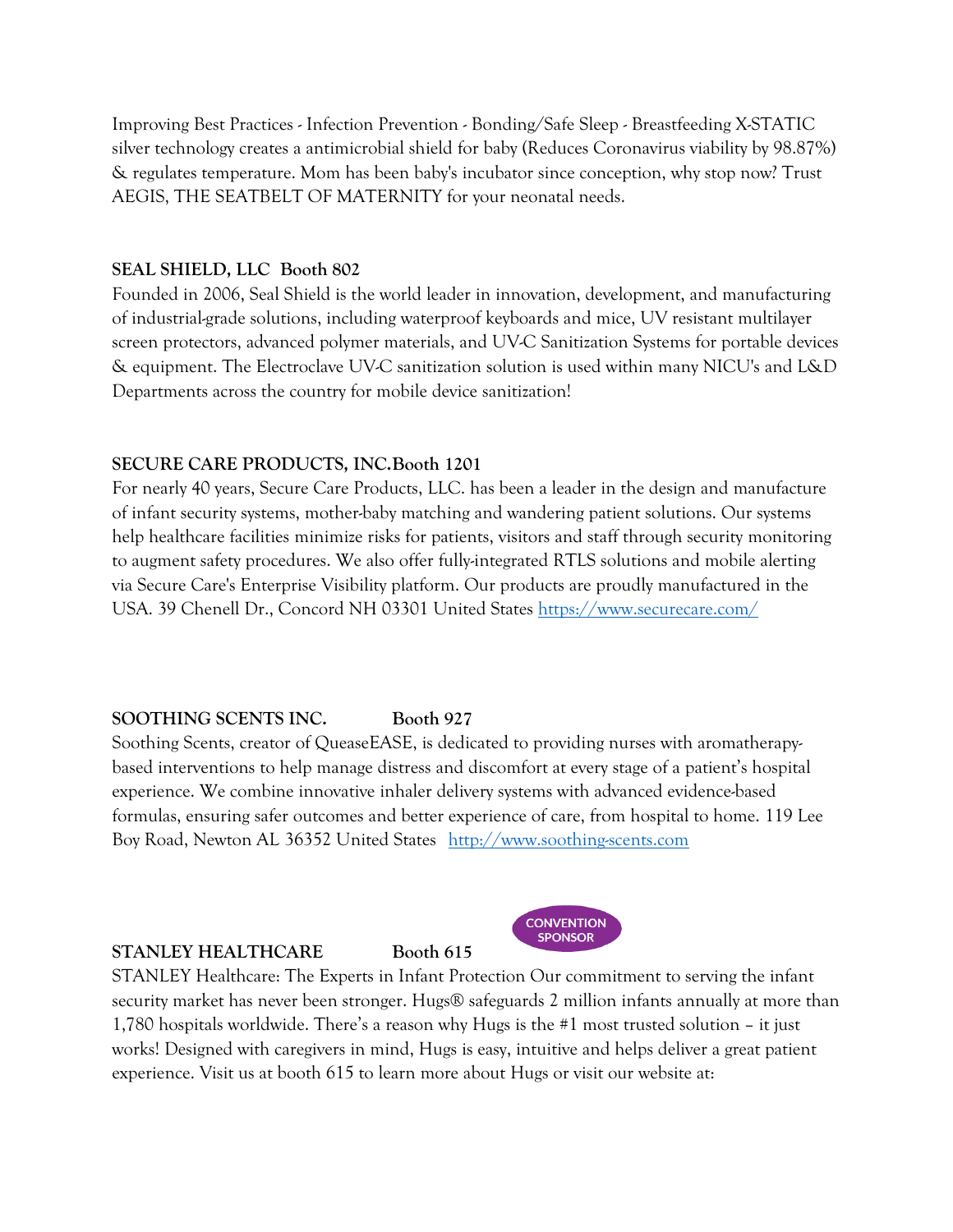[www.STANLEYHealthcare.com.](http://www.stanleyhealthcare.com/) 75 Portsmouth Boulevard, Suite 220, Portsmouth NH 03801 United States <https://twitter.com/stanleyhealth> <https://www.facebook.com/StanleyHealthcare>

<https://www.linkedin.com/company/stanley-healthcare/>

### **STAR LEGACY FOUNDATION Booth 1126**

Star Legacy Foundation is a national non-profit organization dedicated to the prevention of stillbirth and neonatal death and improving bereavement care when prevention isn''t possible. We are a community of health professionals, researchers, advocates, and families who share our belief that Every Pregnancy Deserves a Happy Ending. Our initiatives include education for health professionals, patient education materials, family support programs, and research studies. 7820 Terrey Pine Court, Suite 80, Eden Prairie, MN 55347 United States [http://www.starlegacyfoundation.org](http://www.starlegacyfoundation.org/)

#### **STRYKER Booth 423**



Stryker, one of the world's leading medical technology companies offers a diverse array of innovative products and services in Orthopaedics, Medical and Surgical, and Neurotechnology and Spine, which help improve patient and hospital outcomes. Please contact us for more information at [www.stryker.com](http://www.stryker.com/) . 3800 E Centre Ave, Portage MI49002 United States <https://www.linkedin.com/showcase/stryker-acute-care> <https://www.facebook.com/StrykerAcuteCareforNurses>

## **SUBURBAN SURGICAL CO., INC. Booth 713**

SUBURBAN SURGICAL COMPANY: WHEELING,IL SSCI specializes in designing, manufacturing and selling "American" made stainless steel capital equipment to hospital professionals. For more than 65 years, 3 generations, we have designed and manufactured the highest Quality equipment available for the health care market. Our goal is to provide our customers with the highest quality products. Our manufacturing capacity, warehouse capacity and support staff allows us to provide you with quality equipment. 275 12th St, Wheeling IL 60090 [www.suburbansurgical.com](http://www.suburbansurgical.com/)

#### **SurePulse Medical Limited Booth 1416**

We are committed to improving the life chances for premature and sick babies, and we specialize in vital signs monitoring solutions for newborn babies. Our first product, on display on booth #1416, is a FDA 501(k) cleared wireless heart rate monitor specifically designed for newborn babies. It supports timely decision-making during stabilisation and resuscitation when every second counts. You can find further information about us at [www.surepulsemedical.com](http://www.surepulsemedical.com/)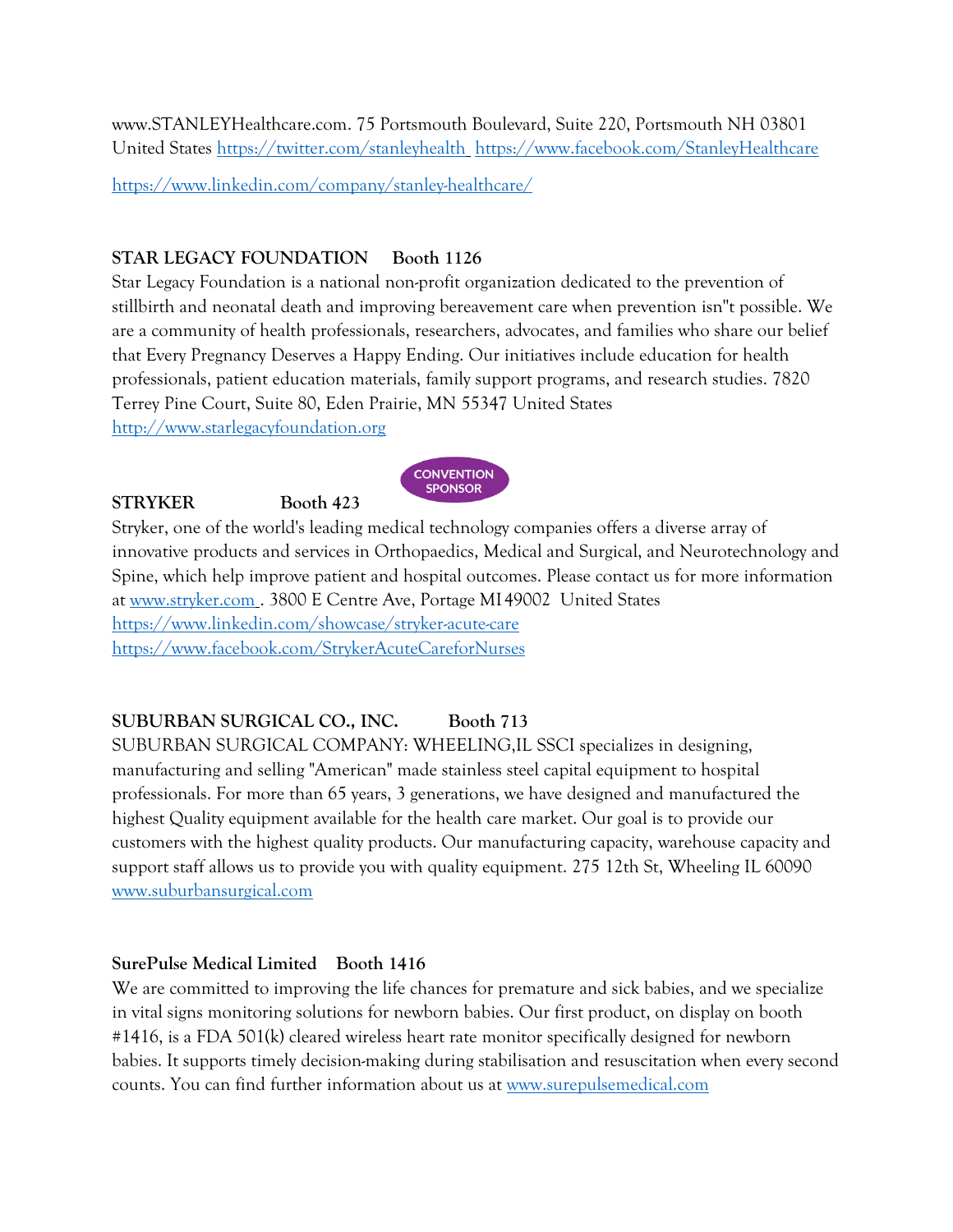#### **SWADDLEDESIGNS Booth 1412**

Lynette Damir, RN, is the founder of SwaddleDesigns. Lynette designed the Omni Swaddle Sack® with arms up sleeves and mitten cuffs to help parents support baby during the first three months. The patented design supports more sleep positions for baby's hands and arms to provide parents with more options when preparing baby for safe sleep. Many hospitals have decided to update the Safe Sleep Program by selecting SwaddleDesigns for their new parent departure gift. SwaddleDesigns uses a state-of-the-art digital printer to customize the Omni Swaddle Sack with the hospital logo. In addition, our hospital program includes flexible shipping and warehousing services. 500 Andover Park East, Seattle WA 98188 United States [www.SwaddleDesigns.com](http://www.swaddledesigns.com/)

**Swinging on a Star Booth 200** 28241 Crown Valley Pkwy, F150, Laguna Niguel CA United States <https://www.swingingonastar.com/>

#### **SYNOVA ASSOCIATES Booth 836**

Synova Associates is committed to advancing nurse leaders through a growing platform of educational experiences designed to engage, energize and transform Perinatal and Neonatal leadership teams. Bring your team, share best practices, and join us for the 2022 Perinatal Leadership Forum at the Naples Grande in Naples, FL from November 6-9th, 2022! Visit our NEW website (www.synovaassociates.com) for details and feel the #SynovaExperience! 5113 Comstock Circle, Keller TX 76244 United States [http://www.synovaassociates.com](http://www.synovaassociates.com/)

#### **TeamHealth Booth 801**

TeamHealth's OB/GYN hospitalist program is dedicated to improving patient safety and providing high-quality care. Our 24/7/365 in-hospital team of board-certified OB/GYN physicians specialize in the managing of inpatient care, gynecological emergencies, unassigned and emergent deliveries. Our experience and resources are helping hospitals throughout the country exceed quality and growth goals. 265 Brookview Centre Way #400, Knoxville TN 37919 United States <https://www.linkedin.com/company/teamhealth/> <https://twitter.com/teamhealth> <https://www.facebook.com/teamhealth/> [http://www.teamhealth.com](http://www.teamhealth.com/)

#### **Tenacore LLC Booth 635**

Tenacore is an ISO-certified healthcare technology management company providing clinical equipment lifecycle solutions to the global healthcare provider community. With over 20 years of specialization in the service and repair of fetal monitors, Tenacore offers a quality, cost-effective alternative to site-based service. Leveraging their industry expertise Tenacore also provides a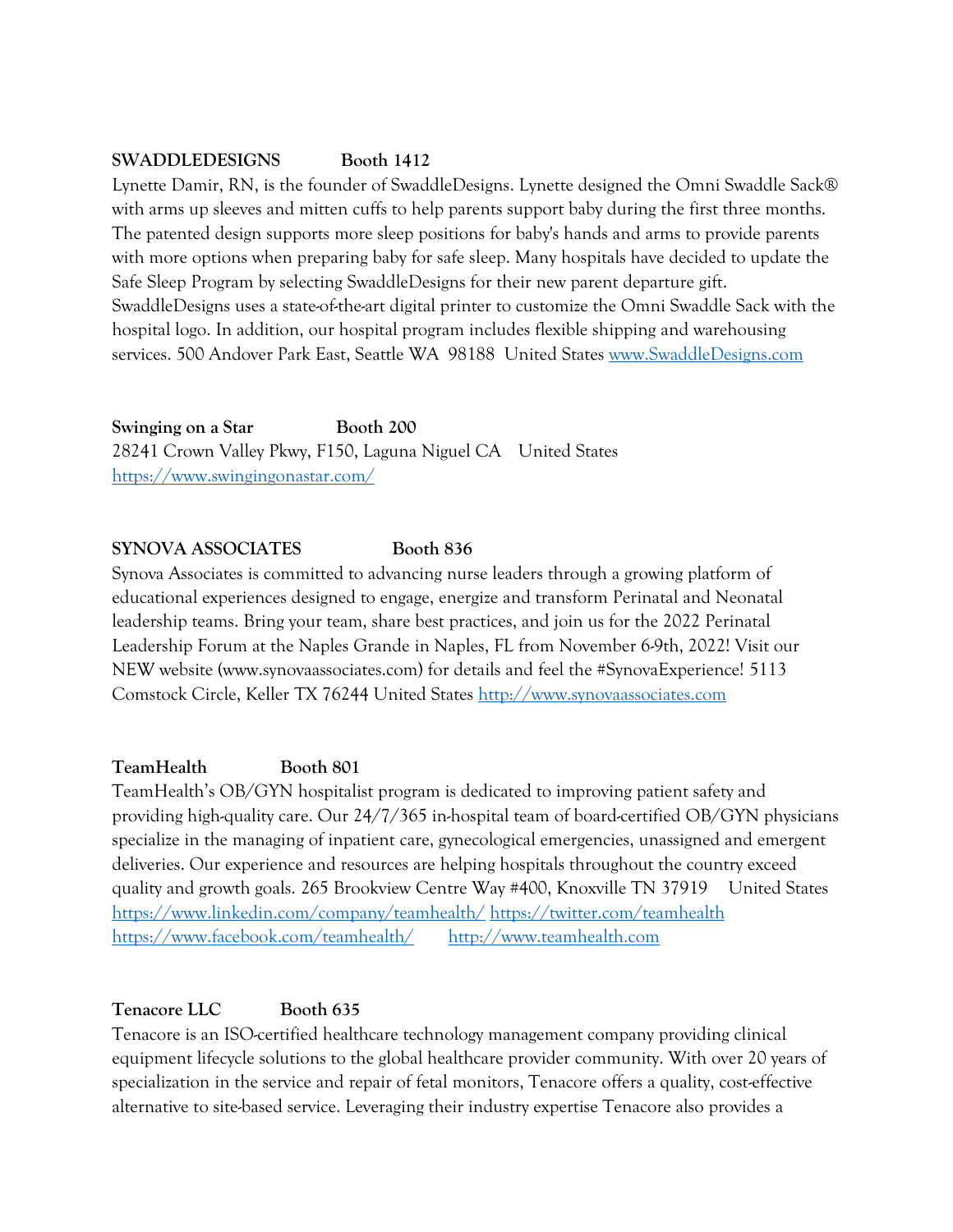comprehensive offering of 510(k) cleared fetal transducers, OEM-compatible cables and sensors, and new and certified used medical equipment. 3115 Airway Avenue, Costa Mesa CA 92626 <https://www.linkedin.com/company/tenacore>

**Texas Woman's University College of Nursing Booth 837** 



# **THE BOPPY COMPANY Booth 223**

Boppy is a trusted brand for moms, nurses, and doctors. For over 33 years, The Boppy Company has been a leader and expert in creating comfortable, supportive, and award-winning products for mom and baby. The wipeable Boppy® Healthcare Support is proven to increase the nursing success of moms leaving the hospital. Visit Booth #223 to see how you can position your patients for success with Boppy® healthcare products.560 Golden Ridge Road, Golden CO 80401 United States <https://twitter.com/boppycompany> <https://www.facebook.com/BoppyCompany/> <https://www.linkedin.com/company/the-boppy-company/mycompany/> <https://www.boppy.com/pages/boppy-healthcare-products>

## **THE GIDEONS INTERNATIONAL 1226**

The Gideons International distributes new Testaments with Psalms and Proverbs to all medical personnel at no charge in appreciation for what they do in our community. PO Box 140800, Nashville TN 37214-0800 United States

## **THE HAPPY DOCTOR PROJECT Booth 1105**

The Happy Doctor Project is a non-profit that helps clinicians improve their functionality and wellbeing as well as fight burnout and job-related stress. We offer a self-care program that combines clinically tested self-care practices for stress reduction, immune boost, and wellness with a set of self-care products that activate the relaxation response of the body. Our clients learn how to function better in Covid times and how to care for themselves so that they can serve others more effectively. Here is our program https://www.happydoc.info/programs1860 North Fuller Avenue, Suite 212, Los Angeles CA 90046 [http://www.happydoc.info](http://www.happydoc.info/)

## **THE JOINT COMMISSION Booth 805**

For 70 years, the name Joint Commission has been synonymous with quality and safety. Beginning in January 2022, we will offer Maternal Levels of Care Verification in collaboration with ACOG to reduce maternal morbidity and mortality by encouraging systems that help standardize perinatal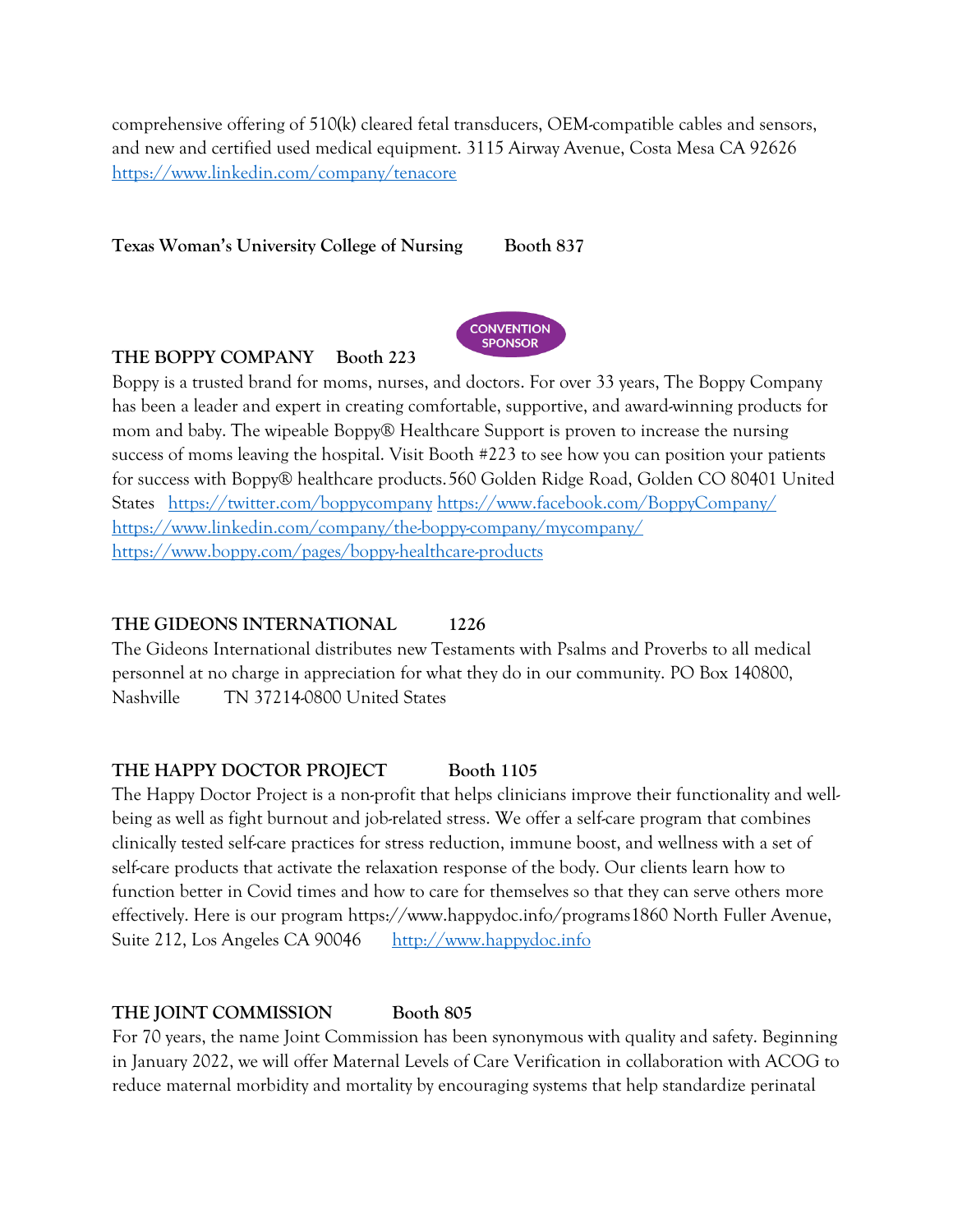regionalization and risk-appropriate maternal care. 1 Renaissance Blvd, Oakbrook Terrace IL 60181-4294 United States [http://www.jointcommission.org](http://www.jointcommission.org/)

## **The National Certification Corporation (NCC)** Booth 116

NCC is a not-for-profit organization that provides nationally accredited certification programs and continuing education for nurses, physicians, and other licensed health care professionals. Since its inception in 1975, NCC has awarded more than 196,000 certifications and currently supports the largest population of certified professionals, providing neonatal care, obstetric care, mother/baby care, women's health care, electronic fetal monitoring, and obstetric and neonatal quality and safety. 676 N. Michigan Ave Suite 3600, Chicago IL 60611 United States <https://www.linkedin.com/company/the-national-certification-corporation/> <https://twitter.com/NCCcertifies> <https://www.facebook.com/NCC.The.National.Certification.Corporation>

#### **The University of Alabama at Birmingham Booth 1326**

1720 2nd Ave S, Birmingham AL 35294 United States

## **The Zaky - Nurtured by Design Booth 704**

Visit us to learn why The Zaky® devices lead on Zero Separation from birth and are the favorite for non-pharmacologic first-line treatment for pain management, Neonatal Abstinence Syndrome (NAS), healthy babies, and babies under medical care. The Zaky® is the global leader in aroundthe-clock, evidence-based, family-integrated, neuroprotective and developmental care, and skin-toskin safety and breastfeeding support for L&D, C-section, Post Partum, and all units with neonates and infants.

**Timeless Medical Systems Booth 1205** 614 North River Road, Charlottetown PE C1E 1K2 Canada [www.timelessmedical.com](http://www.timelessmedical.com/)

## **TRIPLE S REVIEW SERVICES, LLC Booth 315**

Join in the Success with Triple S! Offering ON-DEMAND Certification Prep Courses for RNC-OB/MNN/C-EFM/C-ONQS. Live events for Certification Prep ALSO Training also available at your location! OB Boot Camp offers both live and ON DEMAND Webinars covering the basics to to the OB Emergency in a didactic and simulation format. Essential knowledge for all OB Nurses! Group rates are always available. Stephanie Swilley, MSNEd, RNC-OB/EFM. #1 Mount Denter Lane, Clinto MO 39056

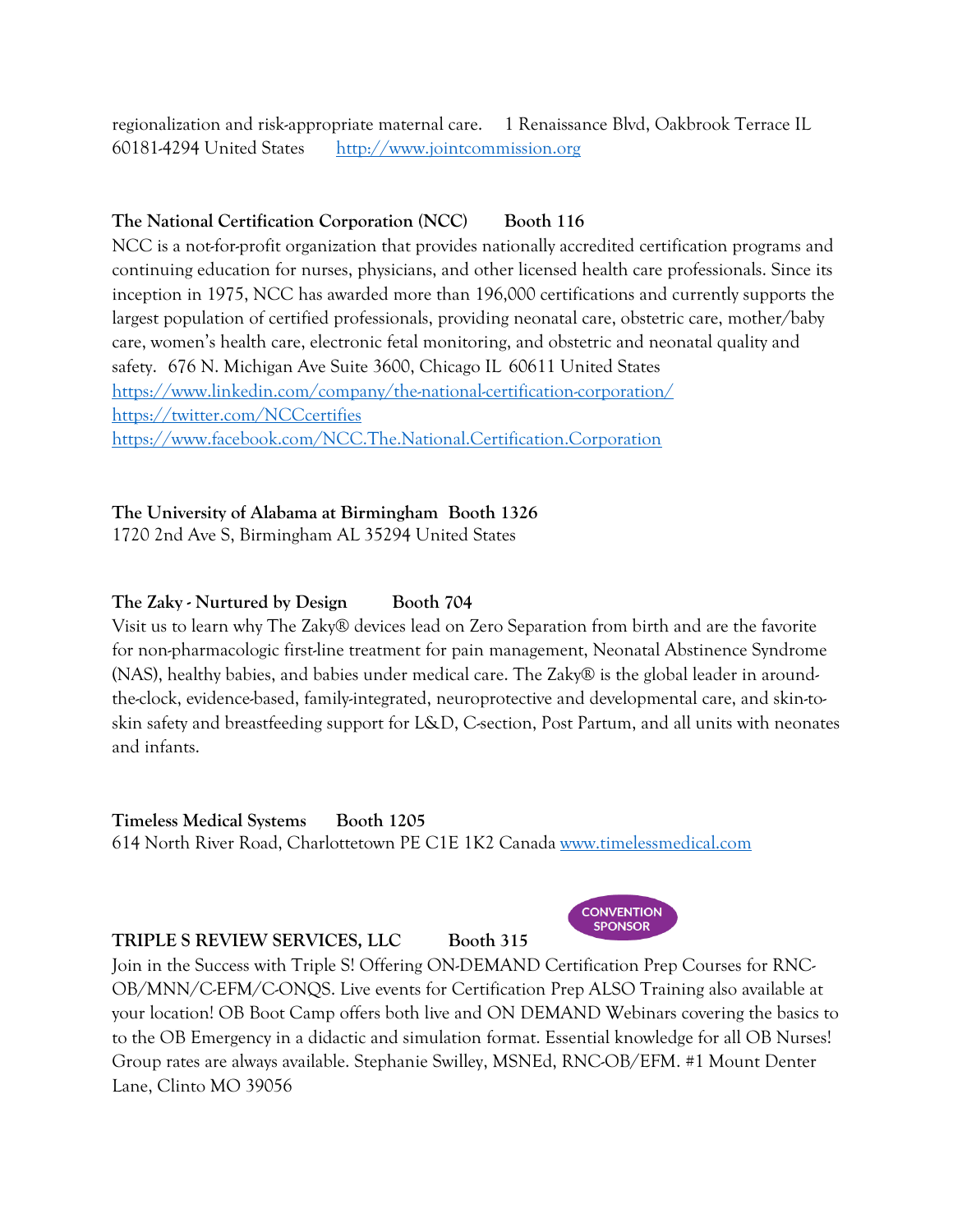#### **Tsehootsooi Medical Center (TMC) Booth 803**

Tsehootsooi Medical Center (TMC) is a non-profit, 56-bed, acute-care facility in panoramic northeastern Arizona. TseHootsooi Medical Center is accredited by Center for Medicare & Medicaid Services (CMS), and is a not-for-profit corporation operating for the sole purpose of promoting the health of the Navajo people within its service area. Our Mission is to provide superior and compassionate healthcare to our communities by raising the level of Health, Hozho, and Qualify of Life. PO Box 649, Corners of Navajo Routes 7 & 12 Fort Defiance AZ 86504 [http://www.fdihb.org](http://www.fdihb.org/) <https://www.twitter.com/fdihbinc> <https://www.facebook.com/tsehootsooi> [https://www.fdihb.org/#](https://www.fdihb.org/)

#### **UbiCare Booth 1129**

UbiCare empowers healthcare organizations to educate and activate today's digitally connected expectant and new moms, and power success. Interactive care pathways tackle preventable complications by building trust and adherence beyond the point of care. Behavioral data, care alerts, remote monitoring and population access create efficiencies, enhance quality of care and strengthen brand presence. 117 Kendrick St., Suite 300, Needham MA 02492 United States [http://www.tprmedia.com](http://www.tprmedia.com/)

#### **UCHEALTH Booth 203**

Memorial Health System is a level-II trauma center with three hospitals - Memorial Hospital Central, Memorial Hospital North and Memorial Hospital for Children – and outlying clinics throughout Colorado Springs. Our Women's & Children's division is made up of NICU (Central & North), Birth Center (Central), LDRP (North), Women's Pavilion, Mother Baby, Lactation Services, PICU and Pediatrics. [www.memorialhealthsystem.com](http://www.memorialhealthsystem.com/)

#### **Unimom Booth 1312**

Our double-electric pumps are designed for busy moms who are looking for a lightweight, portable, and rechargeable option. Featuring alternate mode technology and hospital grade strength, you can count on expressing the cleanest and freshest milk for your baby. Moms can now personalize pumping at an affordable price 3040 Northwest 27th Street, Lauderdale Lakes, Florida 33311 [www.unimomus.com](http://www.unimomus.com/)

#### **UNIVERSITY OF COLORADO COLLEGE OF NURSING Booth 205**

CU Nursing baccalaureate, master's and doctoral students learn with state-of-the-art technology and advanced learning methods on the world-class Anschutz Medical Campus. The offerings include traditional, online, and accelerated programs and continuing education. The birthplace of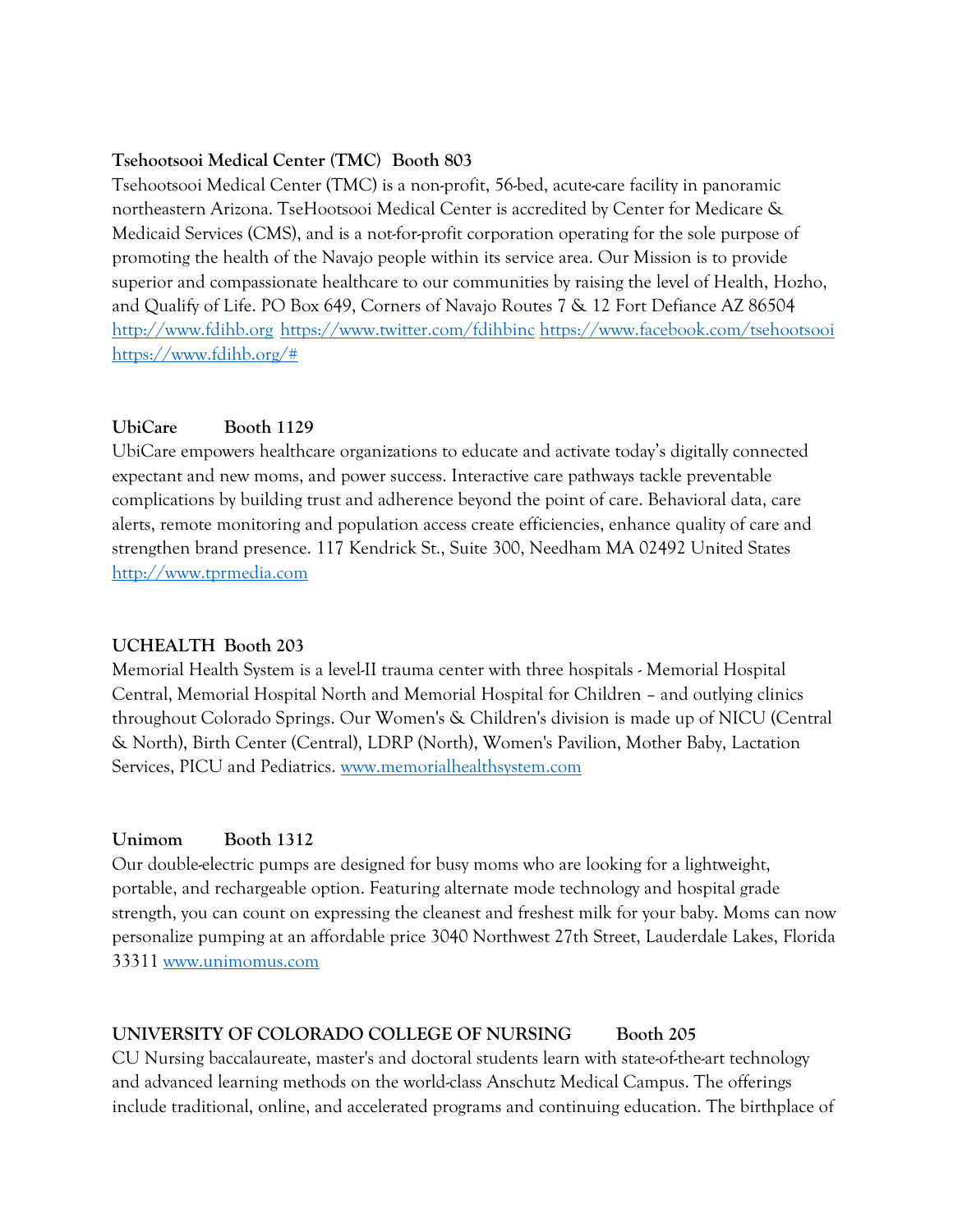the nurse practitioner program, CU Nursing boasts a reputation as a leader and pioneer in nursing education. Come join us. 13120 E. 19th Ave., Mail Stop C288-6, Aurora, Colorado 80045 <https://nursing.cuanschutz.edu/> <https://nursing.cuanschutz.edu/> <https://twitter.com/nursingcu> <https://www.facebook.com/cucollegeofnursing>

# **University of North Carolina at Chapel Hill Booth 636**

412 Rosenau Hall, CB #7400, Chapel Hill NC 27599-7400 United States

# **UNIVERSITY OF TENNESSEE HEALTH SCIENCE CENTER Booth 1215** 920 Madison Avenue Memphis TN 38103 United States

**CONVENTION SPONSOR** 

**University of Washington School of Nursing Booth 1423**



Newborns deserve the most cutting-edge science available. That's why USDTL focuses on pioneering the most advanced newborn drug testing services. As a partner to the healthcare community, we help hospitals stay informed so they can make better decisions about their most vulnerable patients. 1700 S Mount Prospect Rd, Des Plaines IL 60018-1804 United States [www.usdtl.com](http://www.usdtl.com/) [twitter.com/USDTL](https://twitter.com/USDTL)

[www.facebook.com/USDTL](http://www.facebook.com/USDTL) [www.linkedin.com/company/641723?trk=tyah&\\_mSplash=1](http://www.linkedin.com/company/641723?trk=tyah&_mSplash=1)

# **UTAH MEDICAL PRODUCTS, INC. Booth 1228**

Utah Medical Products, Inc.® with particular interest in healthcare for women and their babies, develops, manufactures, assembles and markets a broad range of well- established disposable and reusable specialty medical devices designed for better health outcomes for women and their babies. 7043 S 300 W, Midvale UT 84047 United States [http://www.utahmed.com](http://www.utahmed.com/)

**VYGON Booth 1109** 2750 Morris Road, Suite A200, Lansdale PA 19446 United States